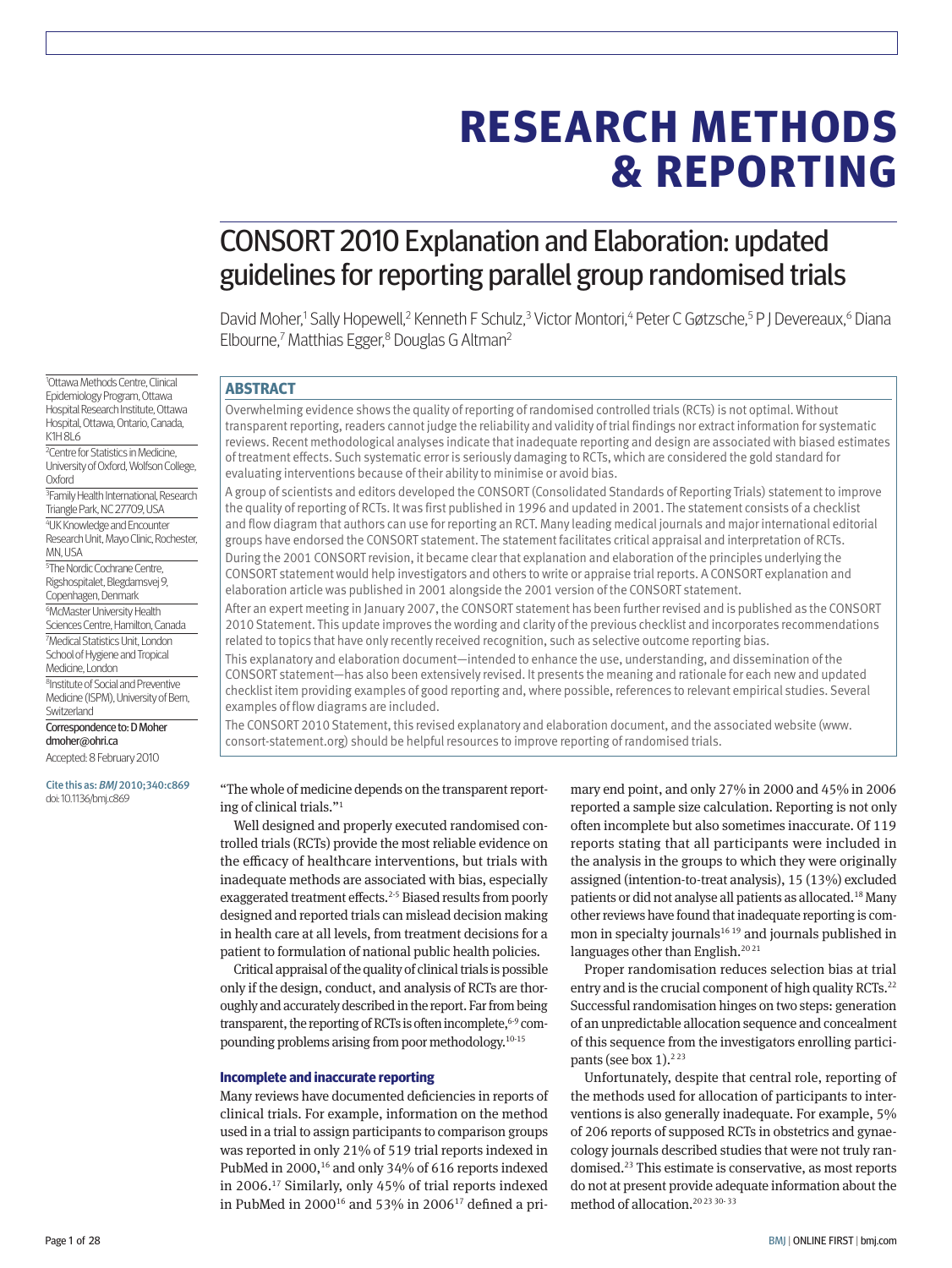#### **Box 1** | Treatment allocation. What's so special about randomisation?

The method used to assign interventions to trial participants is a crucial aspect of clinical trial design. Random assignment is the preferred method; it has been successfully used regularly in trials for more than 50 years.<sup>24</sup> Randomisation has three major advantages.<sup>25</sup> First, when properly implemented, it eliminates selection bias, balancing both known and unknown prognostic factors, in the assignment of treatments. Without randomisation, treatment comparisons may be prejudiced, whether consciously or not, by selection of participants of a particular kind to receive a particular treatment. Second, random assignment permits the use of probability theory to express the likelihood that any difference in outcome between intervention groups merely reflects chance.<sup>26</sup> Third, random allocation, in some situations, facilitates blinding the identity of treatments to the investigators, participants, and evaluators, possibly by use of a placebo, which reduces bias after assignment of treatments.<sup>27</sup> Of these three advantages, reducing selection bias at trial entry is usually the most important.<sup>28</sup> Successful randomisation in practice depends on two interrelated aspects—adequate generation of an unpredictable allocation sequence and concealment of that sequence until assignment occurs.<sup>223</sup> A key issue is whether the schedule is known or predictable by the people involved in allocating participants to the comparison groups.<sup>29</sup> The treatment allocation system should thus be set up so that the person enrolling participants does not know in advance which

treatment the next person will get, a process termed allocation concealment.<sup>223</sup> Proper allocation concealment shields knowledge of forthcoming assignments, whereas proper random sequences prevent correct anticipation of future assignments based on knowledge of past assignments.

#### **Improving the reporting of RCTs: the CONSORT statement**

DerSimonian and colleagues suggested that "editors could greatly improve the reporting of clinical trials by providing authors with a list of items that they expected to be strictly reported."34 Early in the 1990s, two groups of journal editors, trialists, and methodologists independently published recommendations on the reporting of trials.<sup>35 36</sup> In a subsequent editorial, Rennie urged the two groups to meet and develop a common set of recommendations 37; the outcome was the CONSORT statement (Consolidated Standards of Reporting Trials).<sup>38</sup>

The CONSORT statement (or simply CONSORT) comprises a checklist of essential items that should be included in reports of RCTs and a diagram for documenting the flow of participants through a trial. It is aimed at primary reports of RCTs with two group, parallel designs. Most of CONSORT is also relevant to a wider class of trial designs, such as noninferiority, equivalence, factorial, cluster, and crossover trials. Extensions to the CONSORT checklist for reporting trials with some of these designs have been published, 39-41 as have those for reporting certain types of data (harms <sup>42</sup>), types of interventions (non-pharmacological treatments 43, herbal interventions<sup>44</sup>), and abstracts.<sup>45</sup>

The objective of CONSORT is to provide guidance to authors about how to improve the reporting of their trials. Trial reports need be clear, complete, and transparent. Readers, peer reviewers, and editors can also use CONSORT to help them



**Fig 1** | Flow diagram of the progress through the phases of a parallel randomised trial of two groups (that is, enrolment, intervention allocation, follow-up, and data analysis)<sup>52-54</sup>

BMJ | ONLINE FIRST | bmj.com Page 2 of 28

critically appraise and interpret reports of RCTs. However, CONSORT was not meant to be used as a quality assessment instrument. Rather, the content of CONSORT focuses on items related to the internal and external validity of trials. Many items not explicitly mentioned in CONSORT should also be included in a report, such as information about approval by an ethics committee, obtaining informed consent from participants, and, where relevant, existence of a data safety and monitoring committee. In addition, any other aspects of a trial that are mentioned should be properly reported, such as information pertinent to cost effectiveness analysis.46-48

Since its publication in 1996, CONSORT has been supported by more than 400 journals (www.consort-statement. org) and several editorial groups, such as the International Committee of Medical Journal Editors.<sup>49</sup> The introduction of CONSORT within journals is associated with improved quality of reports of RCTs.<sup>17 50 51</sup> However, CONSORT is an ongoing initiative, and the CONSORT statement is revised periodically.3 CONSORT was last revised nine years ago, in 2001. 52-54 Since then the evidence base to inform CONSORT has grown considerably; empirical data have highlighted new concerns regarding the reporting of RCTs, such as selective outcome reporting.55-57 A CONSORT Group meeting was therefore convened in January 2007, in Canada, to revise the 2001 CONSORT statement and its accompanying explanation and elaboration document. The revised checklist is shown in table 1 and the flow diagram, not revised, in fig 1. 52-54

# **The CONSORT 2010 Statement: explanation and elaboration**

During the 2001 CONSORT revision, it became clear that explanation and elaboration of the principles underlying the CONSORT statement would help investigators and others to write or appraise trial reports. The CONSORT explanation and elaboration article<sup>58</sup> was published in 2001 alongside the 2001 version of the CONSORT statement. It discussed the rationale and scientific background for each item and provided published examples of good reporting. The rationale for revising that article is similar to that for revising the statement, described above. We briefly describe below the main additions and deletions to this version of the explanation and elaboration article.

#### **The CONSORT 2010 Explanation and Elaboration: changes**

We have made several substantive and some cosmetic changes to this version of the CONSORT explanatory document (full details are highlighted in the 2010 version of the CONSORT statement59). Some reflect changes to the CON-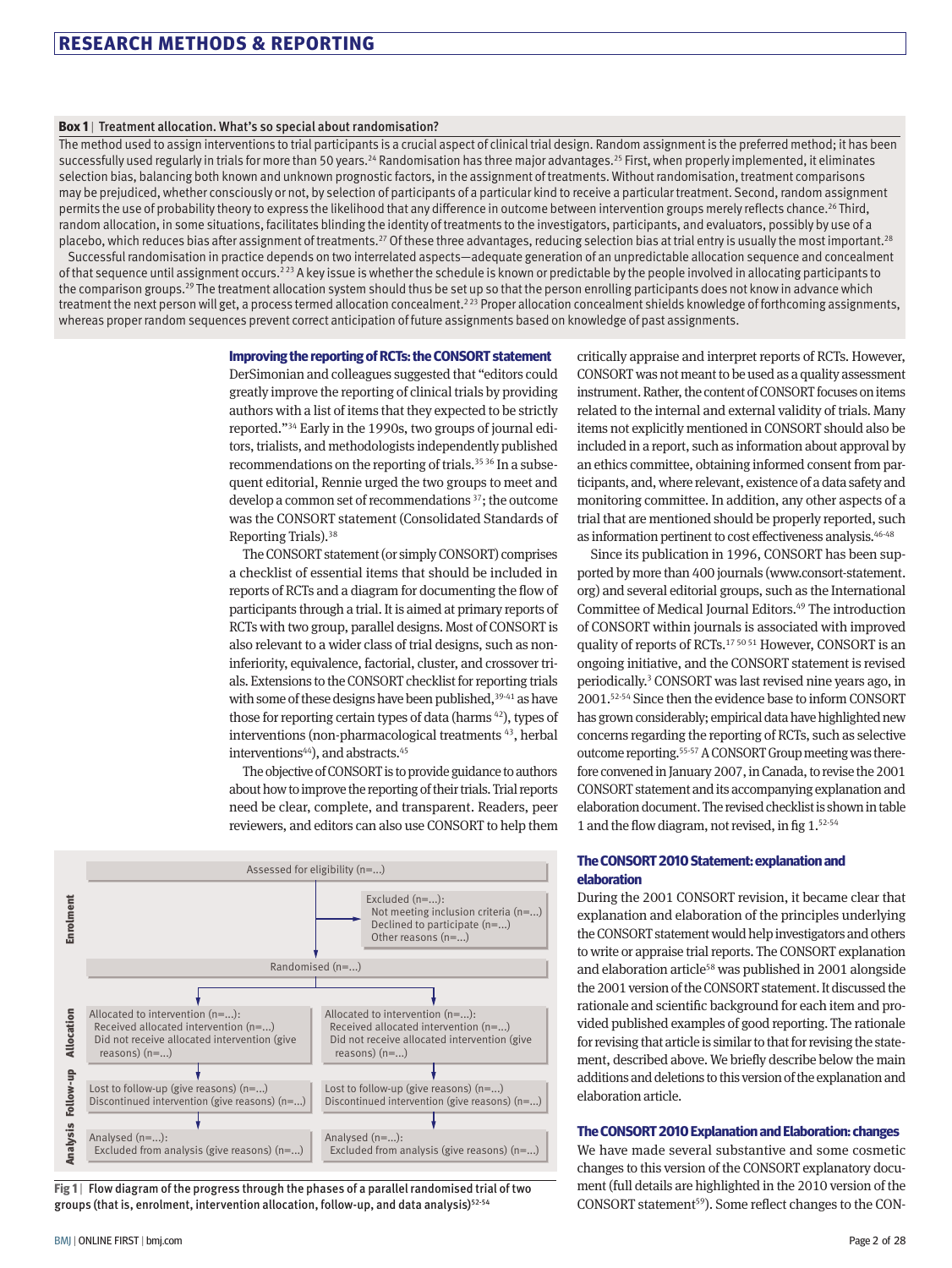|                                                         |                 | Table 1   CONSORT 2010 checklist of information to include when reporting a randomised trial*                                                                                                  |                     |
|---------------------------------------------------------|-----------------|------------------------------------------------------------------------------------------------------------------------------------------------------------------------------------------------|---------------------|
| Section/Topic                                           | Item No         | Checklist item                                                                                                                                                                                 | Reported on page No |
| <b>Title and abstract</b>                               |                 |                                                                                                                                                                                                |                     |
|                                                         | 1a              | Identification as a randomised trial in the title                                                                                                                                              |                     |
|                                                         | 1 <sub>b</sub>  | Structured summary of trial design, methods, results, and conclusions (for specific guidance see CONSORT for<br>abstracts <sup>4565</sup> )                                                    |                     |
| Introduction                                            |                 |                                                                                                                                                                                                |                     |
| Background and objectives                               | 2a              | Scientific background and explanation of rationale                                                                                                                                             |                     |
|                                                         | 2 <sub>b</sub>  | Specific objectives or hypotheses                                                                                                                                                              |                     |
| Methods                                                 |                 |                                                                                                                                                                                                |                     |
| Trial design                                            | 3a              | Description of trial design (such as parallel, factorial) including allocation ratio                                                                                                           |                     |
|                                                         | 3b              | Important changes to methods after trial commencement (such as eligibility criteria), with reasons                                                                                             |                     |
| Participants                                            | 4a              | Eligibility criteria for participants                                                                                                                                                          |                     |
|                                                         | 4b              | Settings and locations where the data were collected                                                                                                                                           |                     |
| Interventions                                           | 5               | The interventions for each group with sufficient details to allow replication, including how and when they were actually<br>administered                                                       |                     |
| Outcomes                                                | 6a              | Completely defined pre-specified primary and secondary outcome measures, including how and when they were<br>assessed                                                                          |                     |
|                                                         | 6b              | Any changes to trial outcomes after the trial commenced, with reasons                                                                                                                          |                     |
| Sample size                                             | 7a              | How sample size was determined                                                                                                                                                                 |                     |
|                                                         | 7b              | When applicable, explanation of any interim analyses and stopping guidelines                                                                                                                   |                     |
| Randomisation:                                          |                 |                                                                                                                                                                                                |                     |
| Sequence generation                                     | 8a              | Method used to generate the random allocation sequence                                                                                                                                         |                     |
|                                                         | 8b              | Type of randomisation; details of any restriction (such as blocking and block size)                                                                                                            |                     |
| Allocation concealment<br>mechanism                     | 9               | Mechanism used to implement the random allocation sequence (such as sequentially numbered containers),<br>describing any steps taken to conceal the sequence until interventions were assigned |                     |
| Implementation                                          | 10              | Who generated the random allocation sequence, who enrolled participants, and who assigned participants to<br>interventions                                                                     |                     |
| <b>Blinding</b>                                         | 11a             | If done, who was blinded after assignment to interventions (for example, participants, care providers, those assessing<br>outcomes) and how                                                    |                     |
|                                                         | 11 <sub>b</sub> | If relevant, description of the similarity of interventions                                                                                                                                    |                     |
| Statistical methods                                     | 12a             | Statistical methods used to compare groups for primary and secondary outcomes                                                                                                                  |                     |
|                                                         | 12 <sub>b</sub> | Methods for additional analyses, such as subgroup analyses and adjusted analyses                                                                                                               |                     |
| Results                                                 |                 |                                                                                                                                                                                                |                     |
| Participant flow (a diagram is<br>strongly recommended) | 13a             | For each group, the numbers of participants who were randomly assigned, received intended treatment, and were<br>analysed for the primary outcome                                              |                     |
|                                                         | 13 <sub>b</sub> | For each group, losses and exclusions after randomisation, together with reasons                                                                                                               |                     |
| Recruitment                                             | 14a             | Dates defining the periods of recruitment and follow-up                                                                                                                                        |                     |
|                                                         | 14b             | Why the trial ended or was stopped                                                                                                                                                             |                     |
| Baseline data                                           | 15              | A table showing baseline demographic and clinical characteristics for each group                                                                                                               |                     |
| Numbers analysed                                        | 16              | For each group, number of participants (denominator) included in each analysis and whether the analysis was by<br>original assigned groups                                                     |                     |
| Outcomes and estimation                                 | 17a             | For each primary and secondary outcome, results for each group, and the estimated effect size and its precision (such<br>as 95% confidence interval)                                           |                     |
|                                                         | 17 <sub>b</sub> | For binary outcomes, presentation of both absolute and relative effect sizes is recommended                                                                                                    |                     |
| Ancillary analyses                                      | 18              | Results of any other analyses performed, including subgroup analyses and adjusted analyses, distinguishing pre-<br>specified from exploratory                                                  |                     |
| Harms                                                   | 19              | All important harms or unintended effects in each group (for specific guidance see CONSORT for harms <sup>42</sup> )                                                                           |                     |
| Discussion                                              |                 |                                                                                                                                                                                                |                     |
| Limitations                                             | 20              | Trial limitations, addressing sources of potential bias, imprecision, and, if relevant, multiplicity of analyses                                                                               |                     |
| Generalisability                                        | 21              | Generalisability (external validity, applicability) of the trial findings                                                                                                                      |                     |
| Interpretation                                          | 22              | Interpretation consistent with results, balancing benefits and harms, and considering other relevant evidence                                                                                  |                     |
| Other information                                       |                 |                                                                                                                                                                                                |                     |
| Registration                                            | 23              | Registration number and name of trial registry                                                                                                                                                 |                     |
| Protocol                                                | 24              | Where the full trial protocol can be accessed, if available                                                                                                                                    |                     |
| Funding                                                 | 25              | Sources of funding and other support (such as supply of drugs), role of funders                                                                                                                |                     |

\*We strongly recommend reading this statement in conjunction with the CONSORT 2010 Explanation and Elaboration for important clarifications on all the items. If relevant, we also recommend reading CONSORT extensions for cluster randomised trials,<sup>40</sup> non-inferiority and equivalence trials,<sup>39</sup> non-pharmacological treatments,<sup>43</sup> herbal interventions,<sup>44</sup> and pragmatic trials.<sup>41</sup> Additional extensions are forthcoming: for those and for up to date references relevant to this checklist, see www.consort-statement.org.

> SORT checklist; there are three new checklist items in the CONSORT 2010 checklist—such as item 24, which asks authors to report where their trial protocol can be accessed. We have also updated some existing explanations, including adding more recent references to methodological evidence, and used some better examples. We have removed the glossary, which is now available on the CONSORT website (www.

consort-statement.org). Where possible, we describe the findings of relevant empirical studies. Many excellent books on clinical trials offer fuller discussion of methodological issues.60-62 Finally, for convenience, we sometimes refer to "treatments" and "patients," although we recognise that not all interventions evaluated in RCTs are treatments and not all participants are patients.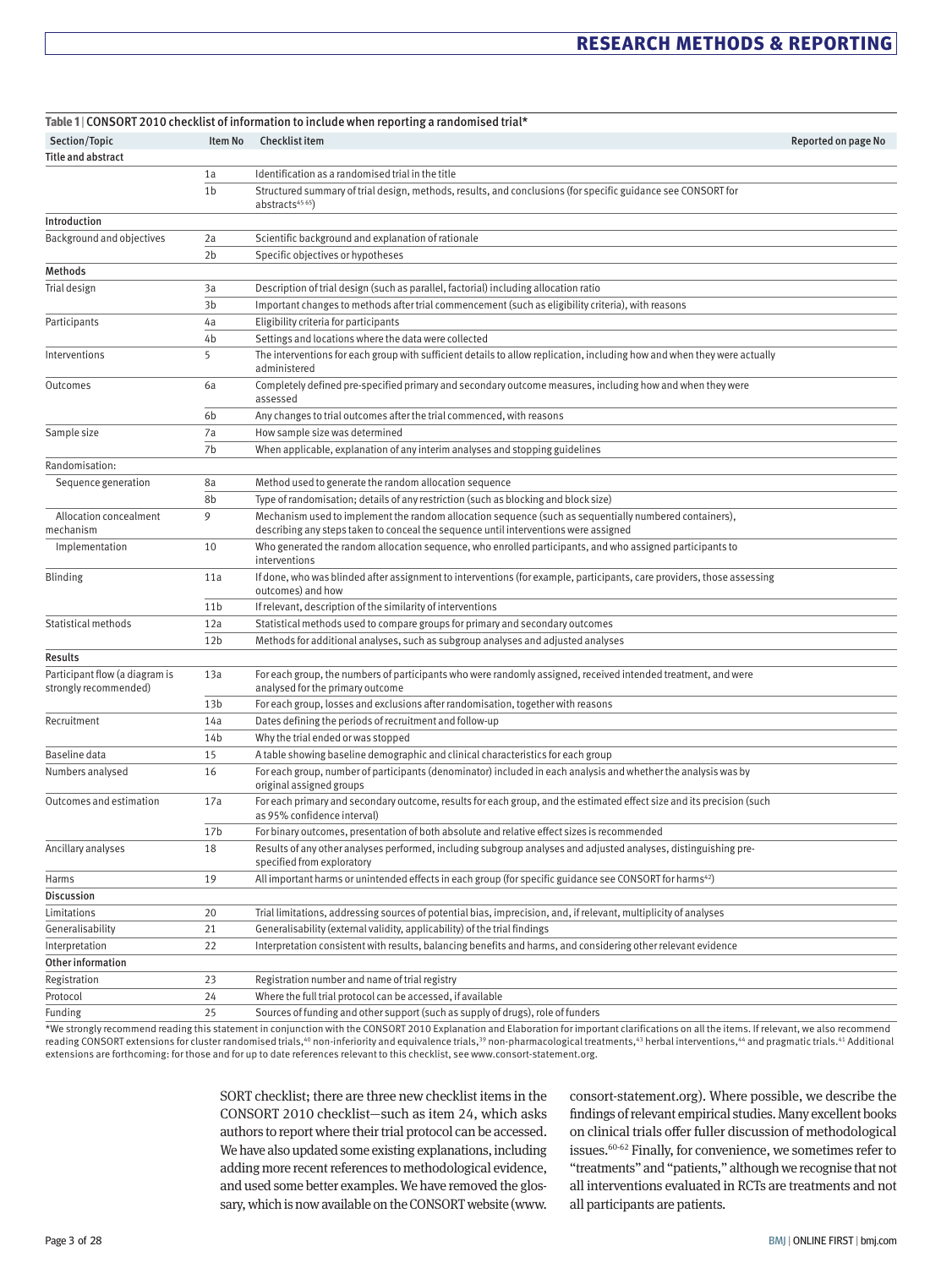| Table 2   Items to include when reporting a randomised trial in a journal abstract |                                                                                                         |  |  |  |
|------------------------------------------------------------------------------------|---------------------------------------------------------------------------------------------------------|--|--|--|
| Item                                                                               | Description                                                                                             |  |  |  |
| Authors                                                                            | Contact details for the corresponding author                                                            |  |  |  |
| Trial design                                                                       | Description of the trial design (such as parallel, cluster, non-inferiority)                            |  |  |  |
| Methods:                                                                           |                                                                                                         |  |  |  |
| Participants                                                                       | Eligibility criteria for participants and the settings where the data were collected                    |  |  |  |
| Interventions                                                                      | Interventions intended for each group                                                                   |  |  |  |
| Objective                                                                          | Specific objective or hypothesis                                                                        |  |  |  |
| Outcome                                                                            | Clearly defined primary outcome for this report                                                         |  |  |  |
| Randomisation                                                                      | How participants were allocated to interventions                                                        |  |  |  |
| Blinding (masking)                                                                 | Whether participants, care givers, and those assessing the outcomes were blinded to<br>group assignment |  |  |  |
| Results:                                                                           |                                                                                                         |  |  |  |
| <b>Numbers</b><br>randomised                                                       | Number of participants randomised to each group                                                         |  |  |  |
| Recruitment                                                                        | Trial status                                                                                            |  |  |  |
| Numbers analysed                                                                   | Number of participants analysed in each group                                                           |  |  |  |
| Outcome                                                                            | For the primary outcome, a result for each group and the estimated effect size and its<br>precision     |  |  |  |
| Harms                                                                              | Important adverse events or side effects                                                                |  |  |  |
| Conclusions                                                                        | General interpretation of the results                                                                   |  |  |  |
| Trial registration                                                                 | Registration number and name of trial register                                                          |  |  |  |
| Funding                                                                            | Source of funding                                                                                       |  |  |  |

# **Checklist items**

#### Title and abstract

*Item 1a. Identification as a randomised trial in the title.*

**Example—**"Smoking reduction with oral nicotine inhalers: double blind, randomised clinical trial of efficacy and safety."<sup>63</sup>

**Explanation—**The ability to identify a report of a randomised trial in an electronic database depends to a large extent on how it was indexed. Indexers may not classify a report as a randomised trial if the authors do not explicitly report this information.<sup>64</sup> To help ensure that a study is appropriately indexed and easily identified, authors should use the word "randomised" in the title to indicate that the participants were randomly assigned to their comparison groups.

#### *Item 1b. Structured summary of trial design, methods, results, and conclusions*

For specific guidance see CONSORT for abstracts.<sup>45 65</sup> **Explanation—**Clear, transparent, and sufficiently detailed abstracts are important because readers often base their assessment of a trial on such information. Some readers use an abstract as a screening tool to decide whether to read the full article. However, as not all trials are freely available and some health professionals do not have access to the full trial reports, healthcare decisions are sometimes made on the basis of abstracts of randomised trials.<sup>66</sup>

A journal abstract should contain sufficient information about a trial to serve as an accurate record of its conduct and findings, providing optimal information about the trial within the space constraints and format of a journal. A properly constructed and written abstract helps individuals to assess quickly the relevance of the findings and aids the retrieval of relevant reports from electronic databases.<sup>67</sup> The abstract should accurately reflect what is included in the full journal article and should not include information that does not appear in the body of the paper. Studies comparing the accuracy of information reported in a journal abstract with that reported in the text of the full publication have found claims that are inconsistent with, or missing from, the body of the full article.68-71 Conversely, omitting important harms from the abstract could seriously mislead someone's interpretation of the trial findings.  $4272$ 

A recent extension to the CONSORT statement provides a list of essential items that authors should include when reporting the main results of a randomised trial in a journal (or conference) abstract (see table 2).<sup>45</sup> We strongly recommend the use of structured abstracts for reporting randomised trials. They provide readers with information about the trial under a series of headings pertaining to the design, conduct, analysis, and interpretation.73 Some studies have found that structured abstracts are of higher quality than the more traditional descriptive abstracts<sup>7475</sup> and that they allow readers to find information more easily.76 We recognise that many journals have developed their own structure and word limit for reporting abstracts. It is not our intention to suggest changes to these formats, but to recommend what information should be reported.

#### Introduction

*Item 2a. Scientific background and explanation of rationale* **Example—**"Surgery is the treatment of choice for patients with disease stage I and II non-small cell lung cancer (NSCLC) … An NSCLC meta-analysis combined the results from eight randomised trials of surgery versus surgery plus adjuvant cisplatin-based chemotherapy and showed a small, but not significant (p=0.08), absolute survival benefit of around 5% at 5 years (from 50% to 55%). At the time the current trial was designed (mid-1990s), adjuvant chemotherapy had not become standard clinical practice … The clinical rationale for neo-adjuvant chemotherapy is three-fold: regression of the primary cancer could be achieved thereby facilitating and simplifying or reducing subsequent surgery; undetected micro-metastases could be dealt with at the start of treatment; and there might be inhibition of the putative stimulus to residual cancer by growth factors released by surgery and by subsequent wound healing … The current trial was therefore set up to compare, in patients with resectable NSCLC, surgery alone versus three cycles of platinum-based chemotherapy followed by surgery in terms of overall survival, quality of life, pathological staging, resectability rates, extent of surgery, and time to and site of relapse."77

**Explanation—**Typically, the introduction consists of free flowing text, in which authors explain the scientific background and rationale for their trial, and its general outline. It may also be appropriate to include here the objectives of the trial (see item 2b).The rationale may be explanatory (for example, to assess the possible influence of a drug on renal function) or pragmatic (for example, to guide practice by comparing the benefits and harms of two treatments). Authors should report any evidence of the benefits and harms of active interventions included in a trial and should suggest a plausible explanation for how the interventions might work, if this is not obvious.78

The Declaration of Helsinki states that biomedical research involving people should be based on a thorough knowledge of the scientific literature.79 That is, it is unethical to expose humans unnecessarily to the risks of research. Some clinical trials have been shown to have been unnecessary because the question they addressed had been or could have been answered by a systematic review of the existing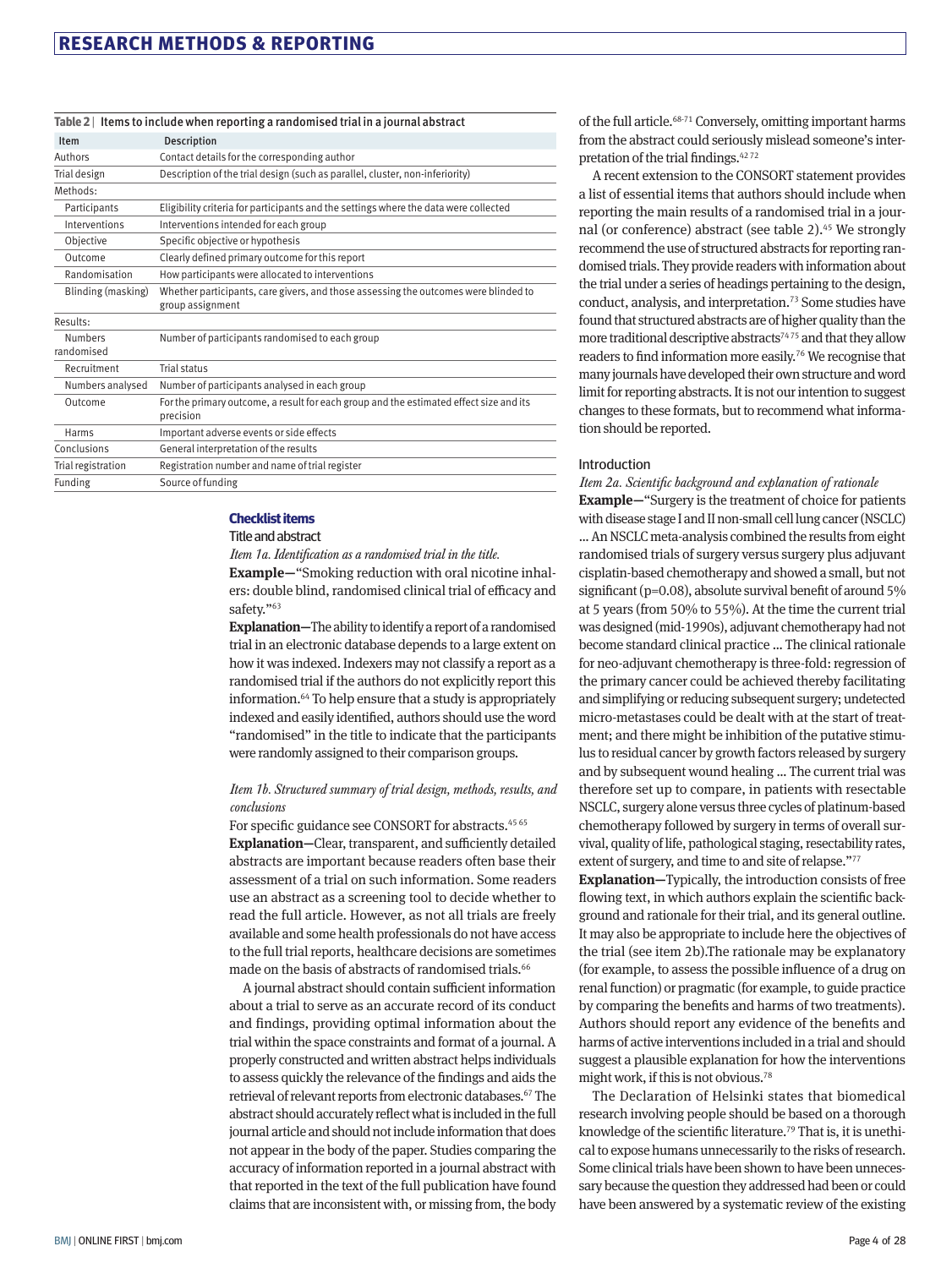literature.<sup>80 81</sup> Thus, the need for a new trial should be justified in the introduction. Ideally, it should include a reference to a systematic review of previous similar trials or a note of the absence of such trials.<sup>82</sup>

# *Item 2b. Specific objectives or hypotheses*

**Example—**"In the current study we tested the hypothesis that a policy of active management of nulliparous labour would: 1. reduce the rate of caesarean section, 2. reduce the rate of prolonged labour; 3. not influence maternal satisfaction with the birth experience."83

**Explanation—**Objectives are the questions that the trial was designed to answer. They often relate to the efficacy of a particular therapeutic or preventive intervention. Hypotheses are pre-specified questions being tested to help meet the objectives. Hypotheses are more specific than objectives and are amenable to explicit statistical evaluation. In practice, objectives and hypotheses are not always easily differentiated. Most reports of RCTs provide adequate information about trial objectives and hypotheses.<sup>84</sup>

#### Methods

# *Item 3a. Description of trial design (such as parallel, factorial) including allocation ratio*

**Example—**"This was a multicenter, stratified (6 to 11 years and 12 to 17 years of age, with imbalanced randomisation [2:1]), double-blind, placebo-controlled, parallel-group study conducted in the United States (41 sites)."85

**Explanation—**The word "design" is often used to refer to all aspects of how a trial is set up, but it also has a narrower interpretation. Many specific aspects of the broader trial design, including details of randomisation and blinding, are addressed elsewhere in the CONSORT checklist. Here we seek information on the type of trial, such as parallel group or factorial, and the conceptual framework, such as superiority or non-inferiority, and other related issues not addressed elsewhere in the checklist.

The CONSORT statement focuses mainly on trials with participants individually randomised to one of two "parallel" groups. In fact, little more than half of published trials have such a design.<sup>16</sup> The main alternative designs are multi-arm parallel, crossover, cluster, <sup>40</sup> and factorial designs. Also, most trials are set to identify the superiority of a new intervention, if it exists, but others are designed to assess non-inferiority or equivalence.39 It is important that researchers clearly describe these aspects of their trial, including the unit of randomisation (such as patient, GP practice, lesion). It is desirable also to include these details in the abstract (see item 1b).

If a less common design is employed, authors are encouraged to explain their choice, especially as such designs may imply the need for a larger sample size or more complex analysis and interpretation.

Although most trials use equal randomisation (such as 1:1 for two groups), it is helpful to provide the allocation ratio explicitly. For drug trials, specifying the phase of the trial (I-IV) may also be relevant.

# *Item 3b. Important changes to methods after trial commencement (such as eligibility criteria), with reasons*

**Example—**"Patients were randomly assigned to one of six parallel groups, initially in 1:1:1:1:1:1 ratio, to receive either one of five otamixaban … regimens … or an active control of unfractionated heparin … an independent Data Monitoring Committee reviewed unblinded data for patient safety; no interim analyses for efficacy or futility were done. During the trial, this committee recommended that the group receiving the lowest dose of otamixaban (0·035 mg/kg/h) be discontinued because of clinical evidence of inadequate anticoagulation. The protocol was immediately amended in accordance with that recommendation, and participants were subsequently randomly assigned in 2:2:2:2:1 ratio to the remaining otamixaban and control groups, respectively."86

**Explanation—**A few trials may start without any fixed plan (that is, are entirely exploratory), but the most will have a protocol that specifies in great detail how the trial will be conducted. There may be deviations from the original protocol, as it is impossible to predict every possible change in circumstances during the course of a trial. Some trials will therefore have important changes to the methods after trial commencement.

Changes could be due to external information becoming available from other studies, or internal financial difficulties, or could be due to a disappointing recruitment rate. Such protocol changes should be made without breaking the blinding on the accumulating data on participants' outcomes. In some trials, an independent data monitoring committee will have as part of its remit the possibility of recommending protocol changes based on seeing unblinded data. Such changes might affect the study methods (such as changes to treatment regimens, eligibility criteria, randomisation ratio, or duration of follow-up) or trial conduct (such as dropping a centre with poor data quality).<sup>87</sup>

Some trials are set up with a formal "adaptive" design. There is no universally accepted definition of these designs, but a working definition might be "a multistage study design that uses accumulating data to decide how to modify aspects of the study without undermining the validity and integrity of the trial."88 The modifications are usually to the sample sizes and the number of treatment arms and can lead to decisions being made more quickly and with more efficient use of resources. There are, however, important ethical, statistical, and practical issues in considering such a design.<sup>89 90</sup>

Whether the modifications are explicitly part of the trial design or in response to changing circumstances, it is essential that they are fully reported to help the reader interpret the results. Changes from protocols are not currently well reported. A review of comparisons with protocols showed that about half of journal articles describing RCTs had an unexplained discrepancy in the primary outcomes.57 Frequent unexplained discrepancies have also been observed for details of randomisation, blinding, 91 and statistical analyses.92

# *Item 4a. Eligibility criteria for participants*

**Example—**"Eligible participants were all adults aged 18 or over with HIV who met the eligibility criteria for antiretroviral therapy according to the Malawian national HIV treatment guidelines (WHO clinical stage III or IV or any WHO stage with a CD4 count <250/mm<sup>3</sup>) and who were starting treatment with a BMI <18.5. Exclusion criteria were pregnancy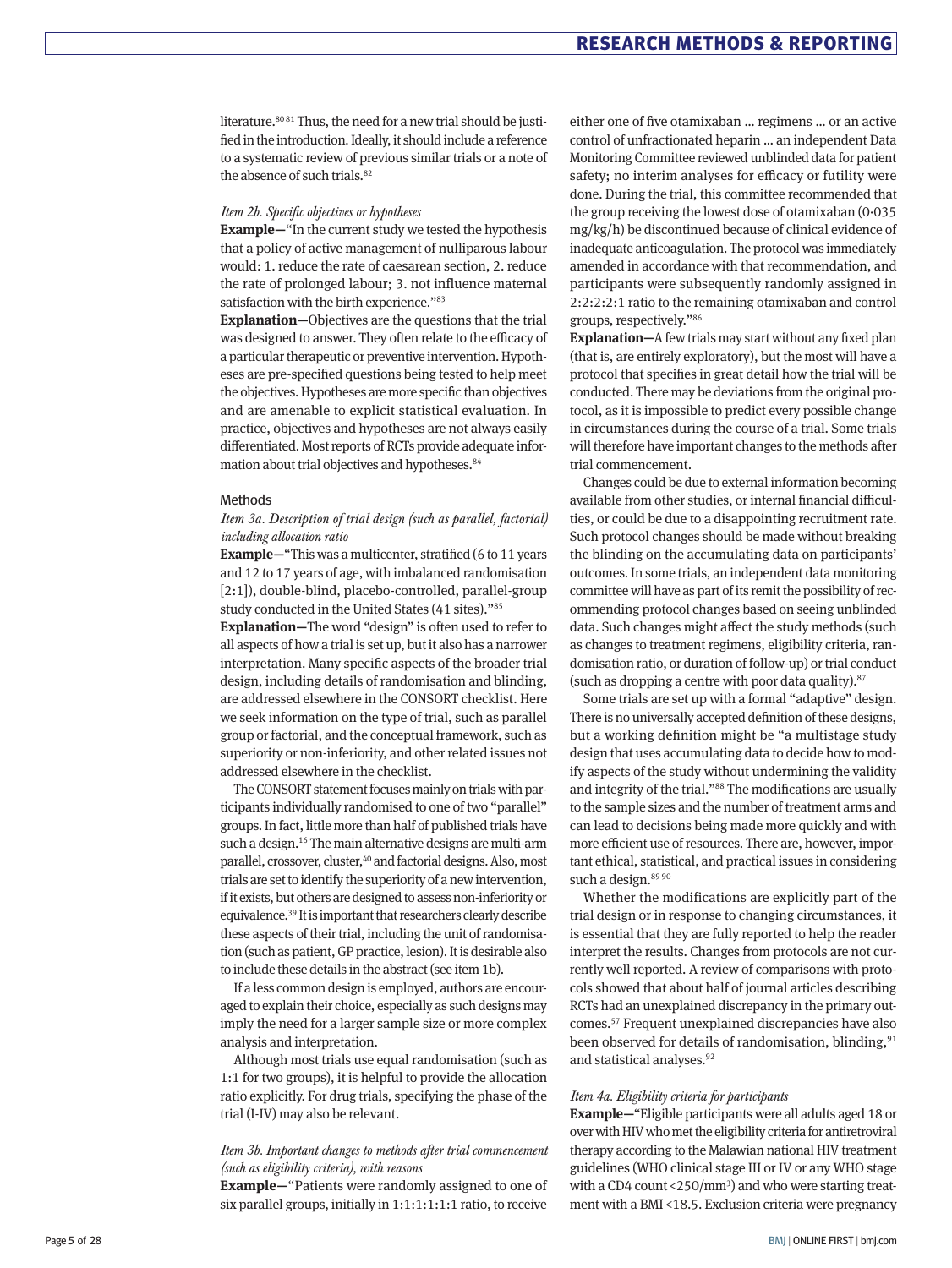and lactation or participation in another supplementary feeding programme."93

**Explanation—**A comprehensive description of the eligibility criteria used to select the trial participants is needed to help readers interpret the study. In particular, a clear understanding of these criteria is one of several elements required to judge to whom the results of a trial apply—that is, the trial's generalisability (applicability) and relevance to clinical or public health practice (see item 21).94 A description of the method of recruitment, such as by referral or self selection (for example, through advertisements), is also important in this context. Because they are applied before randomisation, eligibility criteria do not affect the internal validity of a trial, but they are central to its external validity.

Typical and widely accepted selection criteria relate to the nature and stage of the disease being studied, the exclusion of persons thought to be particularly vulnerable to harm from the study intervention, and to issues required to ensure that the study satisfies legal and ethical norms. Informed consent by study participants, for example, is typically required in intervention studies. The common distinction between inclusion and exclusion criteria is unnecessary; the same criterion can be phrased to include or exclude participants.<sup>95</sup>

Despite their importance, eligibility criteria are often not reported adequately. For example, eight published trials leading to clinical alerts by the National Institutes of Health specified an average of 31 eligibility criteria in their protocols, but only 63% of the criteria were mentioned in the journal articles, and only 19% were mentioned in the clinical alerts.96 Similar deficiencies were found for HIV clinical trials.97 Among 364 reports of RCTs in surgery, 25% did not specify any eligibility criteria.<sup>98</sup>

#### *Item 4b. Settings and locations where the data were collected*

**Example—**"The study took place at the antiretroviral therapy clinic of Queen Elizabeth Central Hospital in Blantyre, Malawi, from January 2006 to April 2007. Blantyre is the major commercial city of Malawi, with a population of 1 000 000 and an estimated HIV prevalence of 27% in adults in 2004."93 **Explanation—**Along with the eligibility criteria for partici-

pants (see item 4a) and the description of the interventions (see item 5), information on the settings and locations is crucial to judge the applicability and generalisability of a trial. Were participants recruited from primary, secondary, or tertiary health care or from the community? Healthcare institutions vary greatly in their organisation, experience, and resources and the baseline risk for the condition under investigation. Other aspects of the setting (including the social, economic, and cultural environment and the climate) may also affect a study's external validity.

Authors should report the number and type of settings and describe the care providers involved. They should report the locations in which the study was carried out, including the country, city if applicable, and immediate environment (for example, community, office practice, hospital clinic, or inpatient unit). In particular, it should be clear whether the trial was carried out in one or several centres ("multicentre trials"). This description should provide enough information so that readers can judge whether the results of the trial could be relevant to their own setting. The environment in which the trial is conducted may differ considerably from the setting in

which the trial's results are later used to guide practice and policy.94 99 Authors should also report any other information about the settings and locations that could have influenced the observed results, such as problems with transportation that might have affected patient participation or delays in administering interventions.

#### *Item 5. The interventions for each group with sufficient details to allow replication, including how and when they were actually administered*

**Examples—**"In POISE, patients received the first dose of the study drug (ie, oral extended-release metoprolol 100 mg or matching placebo) 2-4 h before surgery. Study drug administration required a heart rate of 50 bpm or more and a systolic blood pressure of 100 mm Hg or greater; these haemodynamics were checked before each administration. If, at any time during the first 6 h after surgery, heart rate was 80 bpm or more and systolic blood pressure was 100 mm Hg or higher, patients received their first postoperative dose (extendedrelease metoprolol 100 mg or matched placebo) orally. If the study drug was not given during the first 6 h, patients received their first postoperative dose at 6 h after surgery. 12 h after the first postoperative dose, patients started taking oral extended-release metoprolol 200 mg or placebo every day for 30 days. If a patient's heart rate was consistently below 45 bpm or their systolic blood pressure dropped below 100 mm Hg, study drug was withheld until their heart rate or systolic blood pressure recovered; the study drug was then restarted at 100 mg once daily. Patients whose heart rate was consistently 45-49 bpm and systolic blood pressure exceeded 100 mm Hg delayed taking the study drug for 12 h."<sup>100</sup>

"Patients were randomly assigned to receive a custommade neoprene splint to be worn at night or to usual care. The splint was a rigid rest orthosis recommended for use only at night. It covered the base of the thumb and the thenar eminence but not the wrist (Figure 1). Splints were made by 3 trained occupational therapists, who adjusted the splint for each patient so that the first web could be opened and the thumb placed in opposition with the first long finger. Patients were encouraged to contact the occupational therapist if they felt that the splint needed adjustment, pain increased while wearing the splint, or they had adverse effects (such as skin erosion). Because no treatment can be considered the gold standard in this situation, patients in the control and intervention groups received usual care at the discretion of their physician (general practitioner or rheumatologist). We decided not to use a placebo because, to our knowledge, no placebo for splinting has achieved successful blinding of patients, as recommended."101

**Explanation—**Authors should describe each intervention thoroughly, including control interventions. The description should allow a clinician wanting to use the intervention to know exactly how to administer the intervention that was evaluated in the trial.<sup>102</sup> For a drug intervention, information would include the drug name, dose, method of administration (such as oral, intravenous), timing and duration of administration, conditions under which interventions are withheld, and titration regimen if applicable. If the control group is to receive "usual care" it is important to describe thoroughly what that constitutes. If the control group or intervention group is to receive a combination of interven-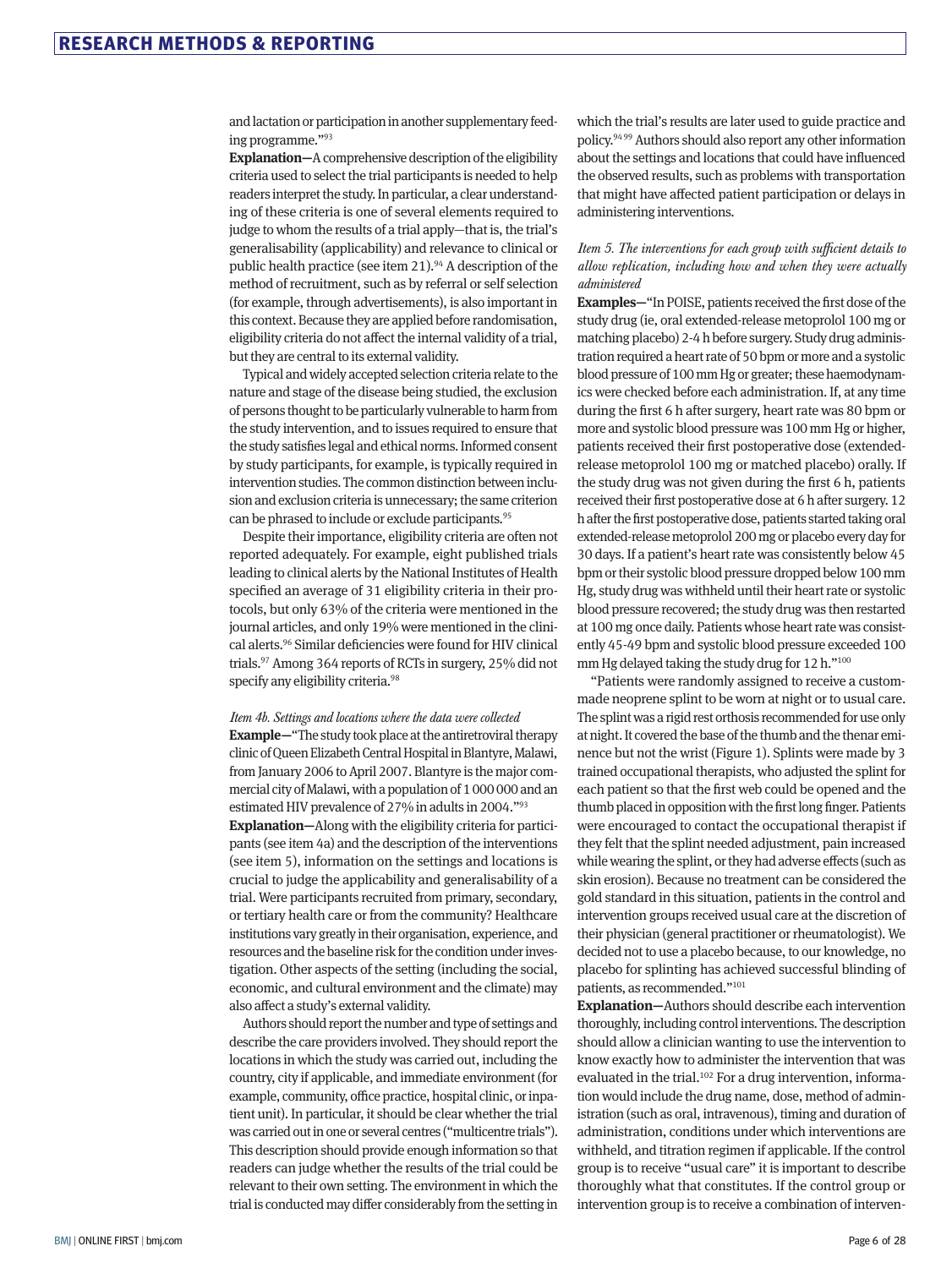tions the authors should provide a thorough description of each intervention, an explanation of the order in which the combination of interventions are introduced or withdrawn, and the triggers for their introduction if applicable.

Specific extensions of the CONSORT statement address the reporting of non-pharmacologic and herbal interventions and their particular reporting requirements (such as expertise, details of how the interventions were standardised).<sup>43 44</sup> We recommend readers consult the statements for non-pharmacologic and herbal interventions as appropriate.

#### *Item 6a. Completely defined pre-specified primary and secondary outcome measures, including how and when they were assessed*

**Example—**"The primary endpoint with respect to efficacy in psoriasis was the proportion of patients achieving a 75% improvement in psoriasis activity from baseline to 12 weeks as measured by the PASI [psoriasis area and severity index] Additional analyses were done on the percentage change in PASI scores and improvement in target psoriasis lesions."103 **Explanation—**All RCTs assess response variables, or outcomes (end points), for which the groups are compared. Most trials have several outcomes, some of which are of more interest than others. The primary outcome measure is the pre-specified outcome considered to be of greatest importance to relevant stakeholders (such a patients, policy makers, clinicians, funders) and is usually the one used in the sample size calculation (see item 7). Some trials may have more than one primary outcome. Having several primary outcomes, however, incurs the problems of interpretation associated with multiplicity of analyses (see items 18 and 20) and is not recommended. Primary outcomes should be explicitly indicated as such in the report of an RCT. Other outcomes of interest are secondary outcomes (additional outcomes). There may be several secondary outcomes, which often include unanticipated or unintended effects of the intervention (see item 19), although harms should always be viewed as important whether they are labelled primary or secondary.

All outcome measures, whether primary or secondary, should be identified and completely defined. The principle here is that the information provided should be sufficient to allow others to use the same outcomes.102 When outcomes are assessed at several time points after randomisation, authors should also indicate the pre-specified time point of primary interest. For many non-pharmacological interventions it is helpful to specify who assessed outcomes (for example, if special skills are required to do so) and how many assessors there were.<sup>43</sup>

Where available and appropriate, the use of previously developed and validated scales or consensus guidelines should be reported, $104 105$  both to enhance quality of measurement and to assist in comparison with similar studies.106 For example, assessment of quality of life is likely to be improved by using a validated instrument.<sup>107</sup> Authors should indicate the provenance and properties of scales.

More than 70 outcomes were used in 196 RCTs of nonsteroidal anti-inflammatory drugs for rheumatoid arthritis,<sup>108</sup> and 640 different instruments had been used in 2000 trials in schizophrenia, of which 369 had been used only once.33 Investigation of 149 of those 2000 trials showed that unpublished scales were a source of bias. In non-pharmacological trials, a third of the claims of treatment superiority based on unpublished scales would not have been made if a published scale had been used.<sup>109</sup> Similar data have been reported elsewhere.<sup>110 111</sup> Only 45% of a cohort of 519 RCTs published in 2000 specified the primary outcome<sup>16</sup>; this compares with 53% for a similar cohort of 614 RCTs published in 2006. 17

# *Item 6b. Any changes to trial outcomes after the trial commenced, with reasons*

**Example—**"The original primary endpoint was all-cause mortality, but, during a masked analysis, the data and safety monitoring board noted that overall mortality was lower than had been predicted and that the study could not be completed with the sample size and power originally planned. The steering committee therefore decided to adopt co-primary endpoints of all-cause mortality (the original primary endpoint), together with all-cause mortality or cardiovascular hospital admissions (the first prespecified secondary endpoint)."<sup>112</sup>

**Explanation—**There are many reasons for departures from the initial study protocol (see item 24). Authors should report all major changes to the protocol, including unplanned changes to eligibility criteria, interventions, examinations, data collection, methods of analysis, and outcomes. Such information is not always reported.

As indicated earlier (see item 6a), most trials record multiple outcomes, with the risk that results will be reported for only a selected subset (see item 17). Pre-specification and reporting of primary and secondary outcomes (see item 6a) should remove such a risk. In some trials, however, circumstances require a change in the way an outcome is assessed or even, as in the example above, a switch to a different outcome. For example, there may be external evidence from other trials or systematic reviews suggesting the end point might not be appropriate, or recruitment or the overall event rate in the trial may be lower than expected.<sup>112</sup> Changing an end point based on unblinded data is much more problematic, although it may be specified in the context of an adaptive trial design.<sup>88</sup> Authors should identify and explain any such changes. Likewise, any changes after the trial began of the designation of outcomes as primary or secondary should be reported and explained.

A comparison of protocols and publications of 102 randomised trials found that 62% of trials reports had at least one primary outcome that was changed, introduced, or omitted compared with the protocol.<sup>55</sup> Primary outcomes also differed between protocols and publications for 40% of a cohort of 48 trials funded by the Canadian Institutes of Health Research.<sup>113</sup> Not one of the subsequent 150 trial reports mentioned, let alone explained, changes from the protocol. Similar results from other studies have been reported recently in a systematic review of empirical studies examining outcome reporting bias.<sup>57</sup>

#### *Item 7a. How sample size was determined*

**Examples—**"To detect a reduction in PHS (postoperative hospital stay) of 3 days (SD 5 days), which is in agreement with the study of Lobo et al<sup>17</sup> with a two-sided 5% significance level and a power of 80%, a sample size of 50 patients per group was necessary, given an anticipated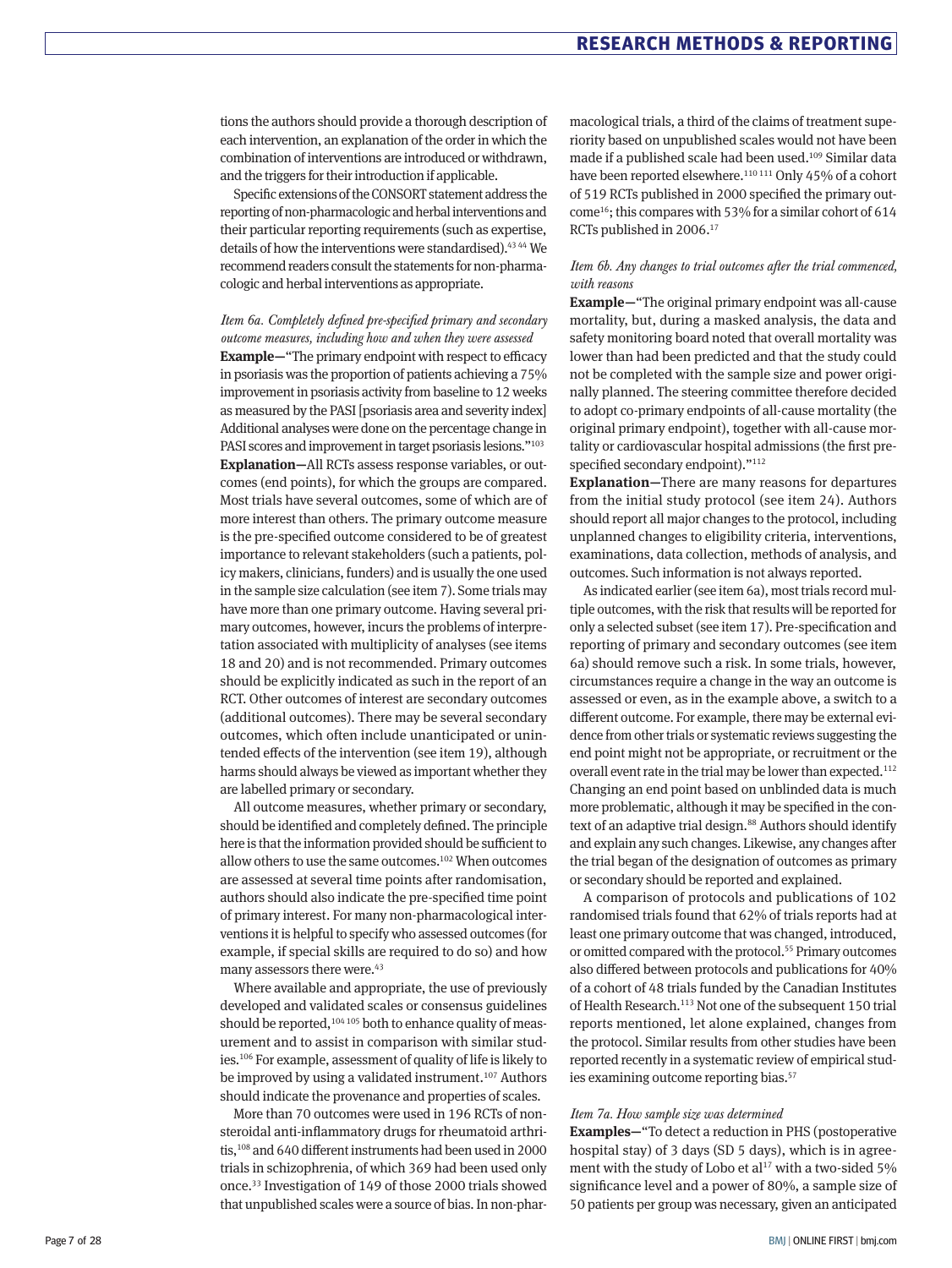dropout rate of 10%. To recruit this number of patients a 12-month inclusion period was anticipated."114

"Based on an expected incidence of the primary composite endpoint of 11% at 2.25 years in the placebo group, we calculated that we would need 950 primary endpoint events and a sample size of 9650 patients to give 90% power to detect a significant difference between ivabradine and placebo, corresponding to a 19% reduction of relative risk (with a two-sided type 1 error of 5%). We initially designed an event-driven trial, and planned to stop when 950 primary endpoint events had occurred. However, the incidence of the primary endpoint was higher than predicted, perhaps because of baseline characteristics of the recruited patients, who had higher risk than expected (e.g., lower proportion of NYHA class I and higher rates of diabetes and hypertension). We calculated that when 950 primary endpoint events had occurred, the most recently included patients would only have been treated for about 3 months. Therefore, in January 2007, the executive committee decided to change the study from being event-driven to time-driven, and to continue the study until the patients who were randomised last had been followed up for 12 months. This change did not alter the planned study duration of 3 years."115

**Explanation—**For scientific and ethical reasons, the sample size for a trial needs to be planned carefully, with a balance between medical and statistical considerations. Ideally, a study should be large enough to have a high probability (power) of detecting as statistically significant a clinically important difference of a given size if such a difference exists. The size of effect deemed important is inversely related to the sample size necessary to detect it; that is, large samples are necessary to detect small differences. Elements of the sample size calculation are (1) the estimated outcomes in each group (which implies the clinically important target difference between the intervention groups); (2) the  $\alpha$  (type I) error level; (3) the statistical power (or the  $\beta$  (type II) error level); and (4), for continuous outcomes, the standard deviation of the measurements.116 The interplay of these elements and their reporting will differ for cluster trials<sup>40</sup> and non-inferiority and equivalence trials.39

Authors should indicate how the sample size was determined. If a formal power calculation was used, the authors should identify the primary outcome on which the calculation was based (see item 6a), all the quantities used in the calculation, and the resulting target sample size per study group. It is preferable to quote the expected result in the control group and the difference between the groups one would not like to overlook. Alternatively, authors could present the percentage with the event or mean for each group used in their calculations. Details should be given of any allowance made for attrition or non-compliance during the study.

Some methodologists have written that so called underpowered trials may be acceptable because they could ultimately be combined in a systematic review and metaanalysis,117-119 and because some information is better than no information. Of note, important caveats apply—such as the trial should be unbiased, reported properly, and published irrespective of the results, thereby becoming available for meta-analysis.118 On the other hand, many medical researchers worry that underpowered trials with indeterminate results will remain unpublished and insist that all trials should individually have "sufficient power." This debate will continue, and members of the CONSORT Group have varying views. Critically however, the debate and those views are immaterial to reporting a trial. Whatever the power of a trial, authors need to properly report their intended size with all their methods and assumptions.<sup>118</sup> That transparently reveals the power of the trial to readers and gives them a measure by which to assess whether the trial attained its planned size.

In some trials, interim analyses are used to help decide whether to stop early or to continue recruiting sometimes beyond the planned trial end (see item 7b). If the actual sample size differed from the originally intended sample size for some other reason (for example, because of poor recruitment or revision of the target sample size), the explanation should be given.

Reports of studies with small samples frequently include the erroneous conclusion that the intervention groups do not differ, when in fact too few patients were studied to make such a claim.120 Reviews of published trials have consistently found that a high proportion of trials have low power to detect clinically meaningful treatment effects.<sup>121-123</sup> In reality, small but clinically meaningful true differences are much more likely than large differences to exist, but large trials are required to detect them.<sup>124</sup>

In general, the reported sample sizes in trials seem small. The median sample size was 54 patients in 196 trials in arthritis, $108$  46 patients in 73 trials in dermatology, $8$ and 65 patients in 2000 trials in schizophrenia.<sup>33</sup> These small sample sizes are consistent with those of a study of 519 trials indexed in PubMed in December 2000<sup>16</sup> and a similar cohort of trials (n=616) indexed in PubMed in 2006, 17 where the median number of patients recruited for parallel group trials was 80 across both years. Moreover, many reviews have found that few authors report how they determined the sample size.<sup>8 14 32 33 123</sup>

There is little merit in a post hoc calculation of statistical power using the results of a trial; the power is then appropriately indicated by confidence intervals (see item 17).<sup>125</sup>

#### *Item 7b. When applicable, explanation of any interim analyses and stopping guidelines*

**Examples—**"Two interim analyses were performed during the trial. The levels of significance maintained an overall P value of 0.05 and were calculated according to the O'Brien-Fleming stopping boundaries. This final analysis used a Z score of 1.985 with an associated P value of 0.0471."126

"An independent data and safety monitoring board periodically reviewed the efficacy and safety data. Stopping rules were based on modified Haybittle-Peto boundaries of 4 SD in the first half of the study and 3 SD in the second half for efficacy data, and 3 SD in the first half of the study and 2 SD in the second half for safety data. Two formal interim analyses of efficacy were performed when 50% and 75% of the expected number of primary events had accrued; no correction of the reported P value for these interim tests was performed."<sup>127</sup>

**Explanation—**Many trials recruit participants over a long period. If an intervention is working particularly well or badly, the study may need to be ended early for ethical reasons. This concern can be addressed by examining results as the data accumulate, preferably by an independent data monitoring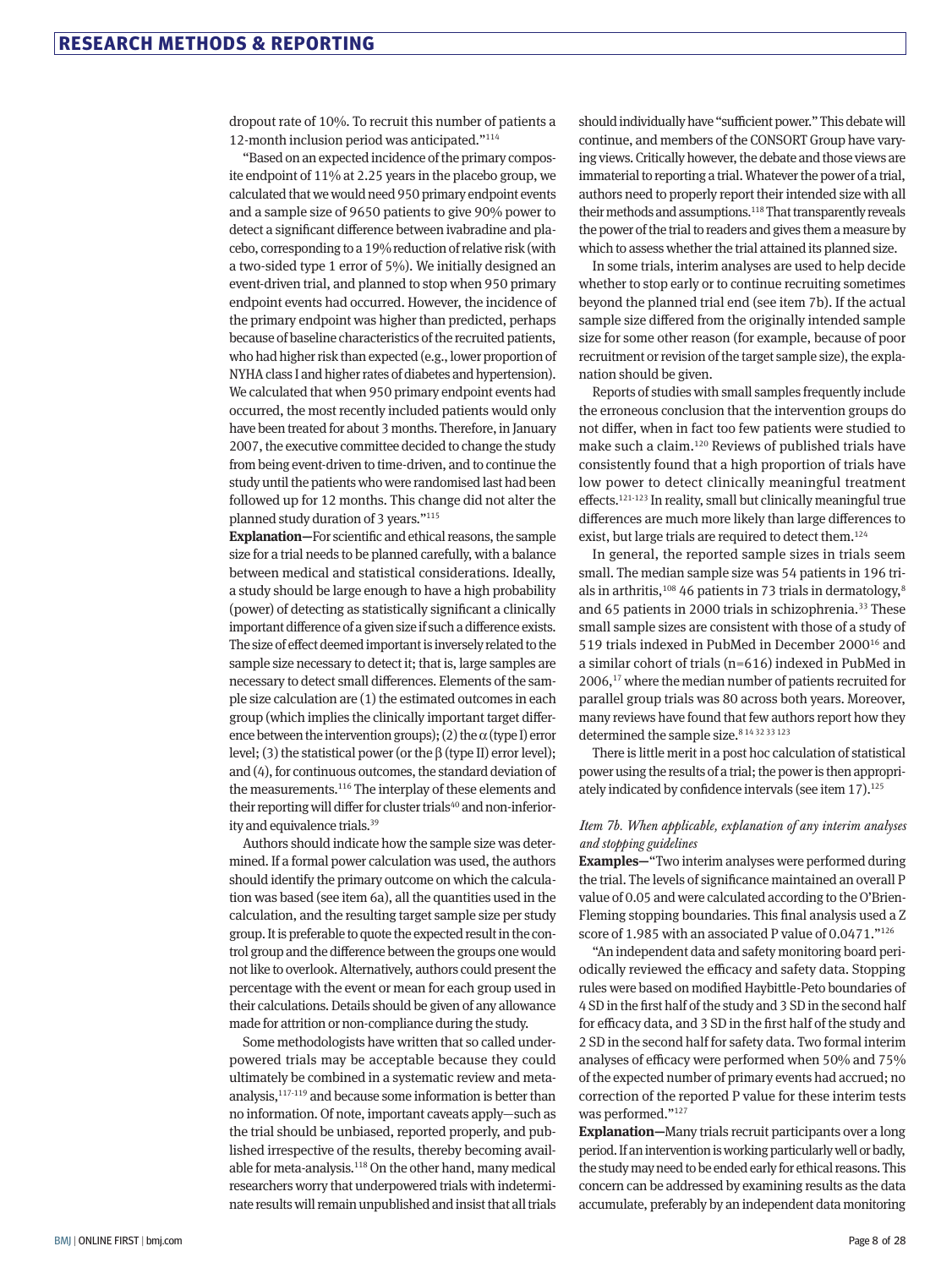committee. However, performing multiple statistical examinations of accumulating data without appropriate correction can lead to erroneous results and interpretations.128 If the accumulating data from a trial are examined at five interim analyses that use a P value of 0.05, the overall false positive rate is nearer to 19% than to the nominal 5%.

Several group sequential statistical methods are available to adjust for multiple analyses, $129-131$  and their use should be pre-specified in the trial protocol. With these methods, data are compared at each interim analysis, and a P value less than the critical value specified by the group sequential method indicates statistical significance. Some trialists use group sequential methods as an aid to decision making,<sup>132</sup> whereas others treat them as a formal stopping rule (with the intention that the trial will cease if the observed P value is smaller than the critical value).

Authors should report whether they or a data monitoring committee took multiple "looks" at the data and, if so, how many there were, what triggered them, the statistical methods used (including any formal stopping rule), and whether they were planned before the start of the trial, before the data monitoring committee saw any interim data by allocation, or some time thereafter. This information is often not included in published trial reports, $133$  even in trials that report stopping earlier than planned.134

*Item 8a. Method used to generate the random allocation sequence* **Examples—**"Independent pharmacists dispensed either active or placebo inhalers according to a computer generated randomisation list."63

"For allocation of the participants, a computer-generated list of random numbers was used."135

**Explanation—**Participants should be assigned to comparison groups in the trial on the basis of a chance (random) process characterised by unpredictability (see box 1). Authors should provide sufficient information that the reader can assess the methods used to generate the random

allocation sequence and the likelihood of bias in group assignment. It is important that information on the process of randomisation is included in the body of the main article and not as a separate supplementary file; where it can be missed by the reader.

The term "random" has a precise technical meaning. With random allocation, each participant has a known probability of receiving each intervention before one is assigned, but the assigned intervention is determined by a chance process and cannot be predicted. However, "random" is often used inappropriately in the literature to describe trials in which non-random, deterministic allocation methods were used, such as alternation, hospital numbers, or date of birth. When investigators use such non-random methods, they should describe them precisely and should not use the term "random" or any variation of it. Even the term "quasi-random" is unacceptable for describing such trials. Trials based on non-random methods generally yield biased results.<sup>2-4 136</sup> Bias presumably arises from the inability to conceal these allocation systems adequately (see item 9).

Many methods of sequence generation are adequate. However, readers cannot judge adequacy from such terms as "random allocation," "randomisation," or "random" without further elaboration. Authors should specify the method of sequence generation, such as a random-number table or a computerised random number generator. The sequence may be generated by the process of minimisation, a non-random but generally acceptable method (see box 2).

In some trials, participants are intentionally allocated in unequal numbers to each intervention: for example, to gain more experience with a new procedure or to limit costs of the trial. In such cases, authors should report the randomisation ratio (for example, 2:1 or two treatment participants per each control participant) (see item 3a).

In a representative sample of PubMed indexed trials in 2000, only 21% reported an adequate approach to random sequence generation<sup>16</sup>; this increased to 34% for a similar

#### **Box 2** | Randomisation and minimisation

- Simple randomisation—Pure randomisation based on a single allocation ratio is known as simple randomisation. Simple randomisation with a 1:1 allocation ratio is analogous to a coin toss, although we do not advocate coin tossing for randomisation in an RCT. "Simple" is somewhat of a misnomer. While other randomisation schemes sound complex and more sophisticated, in reality, simple randomisation is elegantly sophisticated in that it is more unpredictable and surpasses the bias prevention levels of all other alternatives.
- Restricted randomisation—Any randomised approach that is not simple randomisation. Blocked randomisation is the most common form. Other means of restricted randomisation include replacement, biased coin, and urn randomisation, although these are used much less frequently.141
- Blocked randomisation—Blocking is used to ensure that comparison groups will be generated according to a predetermined ratio, usually 1:1 or groups of approximately the same size. Blocking can be used to ensure close balance of the numbers in each group at any time during the trial. For every block of eight participants, for example, four would be allocated to each arm of the trial.142 Improved balance comes at the cost of reducing the unpredictability of the sequence. Although the order of interventions varies randomly within each block, a person running the trial could deduce some of the next treatment allocations if he or she knew the block size.<sup>143</sup> Blinding the interventions, using larger block sizes, and randomly varying the block size can ameliorate this problem.
- · Stratified randomisation-Stratification is used to ensure good balance of participant characteristics in each group. By chance, particularly in small trials, study groups may not be well matched for baseline characteristics, such as age and stage of disease. This weakens the trial's credibility.<sup>144</sup> Such imbalances can be avoided without sacrificing the advantages of randomisation. Stratification ensures that the numbers of participants receiving each intervention are closely balanced within each stratum. Stratified randomisation is achieved by performing a separate randomisation procedure within each of two or more subsets of participants (for example, those defining each study centre, age, or disease severity). Stratification by centre is common in multicentre trials. Stratification requires some form of restriction (such as blocking within strata). Stratification without blocking is ineffective.
- Minimisation—Minimisation ensures balance between intervention groups for several selected patient factors (such as age).<sup>2260</sup> The first patient is truly randomly allocated; for each subsequent participant, the treatment allocation that minimises the imbalance on the selected factors between groups at that time is identified. That allocation may then be used, or a choice may be made at random with a heavy weighting in favour of the intervention that would minimise imbalance (for example, with a probability of 0.8). The use of a random component is generally preferable. Minimisation has the advantage of making small groups closely similar in terms of participant characteristics at all stages of the trial. Minimisation offers the only acceptable alternative to randomisation, and some have argued that it is superior.<sup>145</sup> On the other hand, minimisation lacks the theoretical basis for eliminating bias on all known and unknown factors. Nevertheless, in general, trials that use minimisation are considered methodologically equivalent to randomised trials, even when a random element is not incorporated.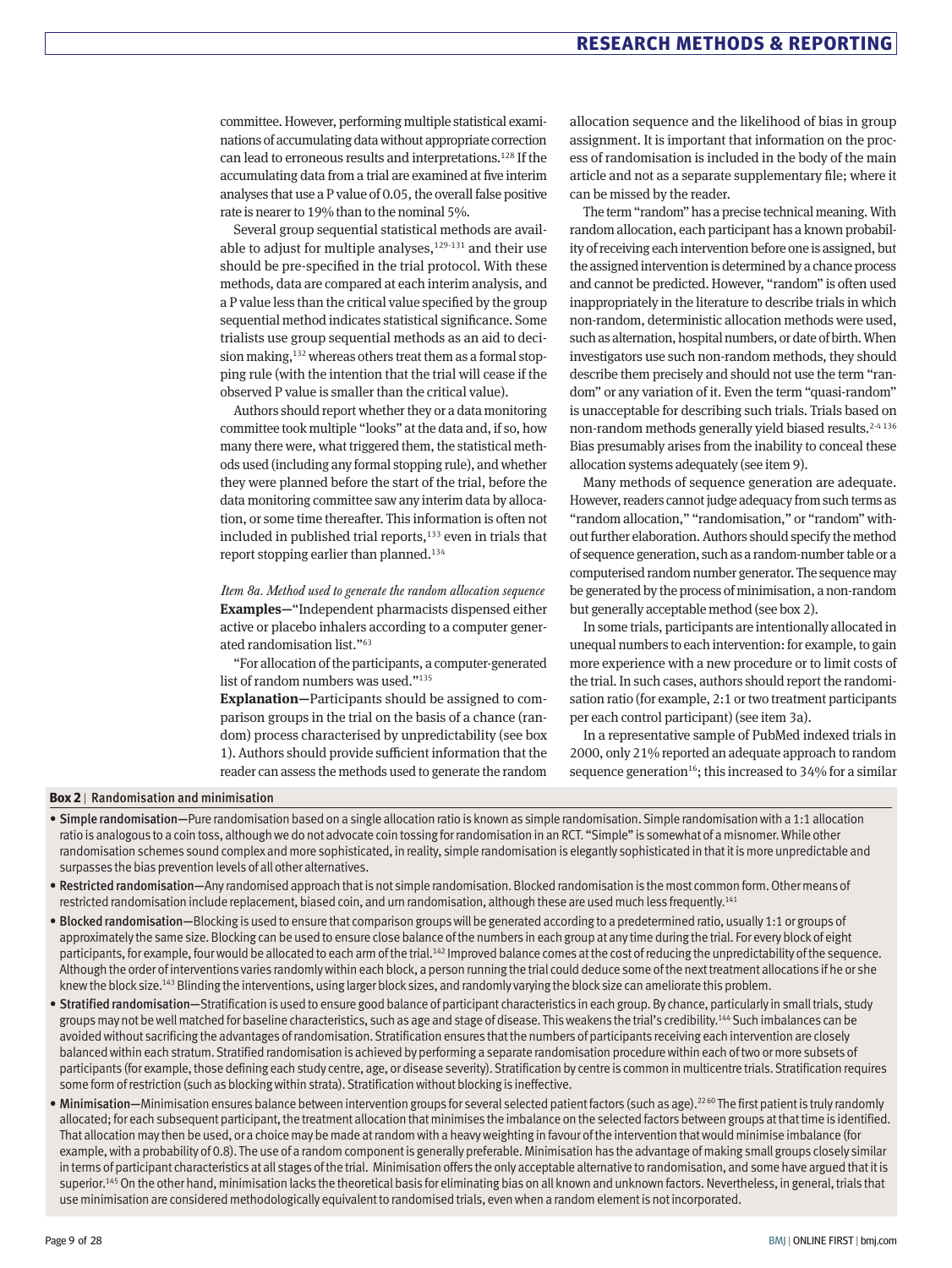cohort of PubMed indexed trials in 2006. 17 In more than 90% of these cases, researchers used a random number generator on a computer or a random number table.

#### *Item 8b. Type of randomisation; details of any restriction (such as blocking and block size)*

**Examples—**"Randomization sequence was created using Stata 9.0 (StataCorp, College Station, TX) statistical software and was stratified by center with a 1:1 allocation using random block sizes of 2, 4, and 6."137

"Participants were randomly assigned following simple randomization procedures (computerized random numbers) to 1 of 2 treatment groups."138

**Explanation—**In trials of several hundred participants or more simple randomisation can usually be trusted to generate similar numbers in the two trial groups<sup>139</sup> and to generate groups that are roughly comparable in terms of known and unknown prognostic variables.140 For smaller trials (see item 7a)—and even for trials that are not intended to be small, as they may stop before reaching their target size some restricted randomisation (procedures to help achieve balance between groups in size or characteristics) may be useful (see box 2).

It is important to indicate whether no restriction was used, by stating such or by stating that "simple randomisation" was done. Otherwise, the methods used to restrict the randomisation, along with the method used for random selection, should be specified. For block randomisation, authors should provide details on how the blocks were generated (for example, by using a permuted block design with a computer random number generator), the block size or sizes, and whether the block size was fixed or randomly varied. If the trialists became aware of the block size(s), that information should also be reported as such knowledge could lead to code breaking. Authors should specify whether stratification was used, and if so, which factors were involved (such as recruitment site, sex, disease stage), the categorisation cut-off values within strata, and the method used for restriction. Although stratification is a useful technique, especially for smaller trials, it is complicated to implement and may be impossible if many stratifying factors are used. If minimisation (see box 2) was used, it should be explicitly identified, as should the variables incorporated into the scheme. If used, a random element should be indicated.

Only 9% of 206 reports of trials in specialty journals<sup>23</sup> and 39% of 80 trials in general medical journals reported use of stratification.32 In each case, only about half of the reports mentioned the use of restricted randomisation. However, these studies and that of Adetugbo and Williams<sup>8</sup> found that the sizes of the treatment groups in many trials were the same or quite similar, yet blocking or stratification had not been mentioned. One possible explanation for the close balance in numbers is underreporting of the use of restricted randomisation.

# *Item 9. Mechanism used to implement the random allocation sequence (such as sequentially numbered containers), describing any steps taken to conceal the sequence until interventions were assigned*

**Examples—**"The doxycycline and placebo were in capsule form and identical in appearance. They were prepacked in bottles and consecutively numbered for each woman according to the randomisation schedule. Each woman was assigned an order number and received the capsules in the corresponding prepacked bottle."146

"The allocation sequence was concealed from the researcher (JR) enrolling and assessing participants in sequentially numbered, opaque, sealed and stapled envelopes. Aluminium foil inside the envelope was used to render the envelope impermeable to intense light. To prevent subversion of the allocation sequence, the name and date of birth of the participant was written on the envelope and a video tape made of the sealed envelope with participant details visible. Carbon paper inside the envelope transferred the information onto the allocation card inside the envelope and a second researcher (CC) later viewed video tapes to ensure envelopes were still sealed when participants' names were written on them. Corresponding envelopes were opened only after the enrolled participants completed all baseline assessments and it was time to allocate the intervention."<sup>147</sup>

**Explanation—**Item 8a discussed generation of an unpredictable sequence of assignments. Of considerable importance is how this sequence is applied when participants are enrolled into the trial (see box 1). A generated allocation schedule should be implemented by using allocation concealment,  $23$  a critical mechanism that prevents foreknowledge of treatment assignment and thus shields those who enroll participants from being influenced by this knowledge. The decision to accept or reject a participant should be made, and informed consent should be obtained from the participant, in ignorance of the next assignment in the sequence.<sup>148</sup>

The allocation concealment should not be confused with blinding (see item 11). Allocation concealment seeks to prevent selection bias, protects the assignment sequence until allocation, and can always be successfully implemented.<sup>2</sup> In contrast, blinding seeks to prevent performance and ascertainment bias, protects the sequence after allocation, and cannot always be implemented.<sup>23</sup> Without adequate allocation concealment, however, even random, unpredictable assignment sequences can be subverted.<sup>2149</sup>

Centralised or "third-party" assignment is especially desirable. Many good allocation concealment mechanisms incorporate external involvement. Use of a pharmacy or central telephone randomisation system are two common techniques. Automated assignment systems are likely to become more common.<sup>150</sup> When external involvement is not feasible, an excellent method of allocation concealment is the use of numbered containers. The interventions (often drugs) are sealed in sequentially numbered identical containers according to the allocation sequence.<sup>151</sup> Enclosing assignments in sequentially numbered, opaque, sealed envelopes can be a good allocation concealment mechanism if it is developed and monitored diligently. This method can be corrupted, however, particularly if it is poorly executed. Investigators should ensure that the envelopes are opaque when held to the light, and opened sequentially and only after the participant's name and other details are written on the appropriate envelope.<sup>143</sup>

A number of methodological studies provide empirical evidence to support these precautions.152 153 Trials in which the allocation sequence had been inadequately or unclearly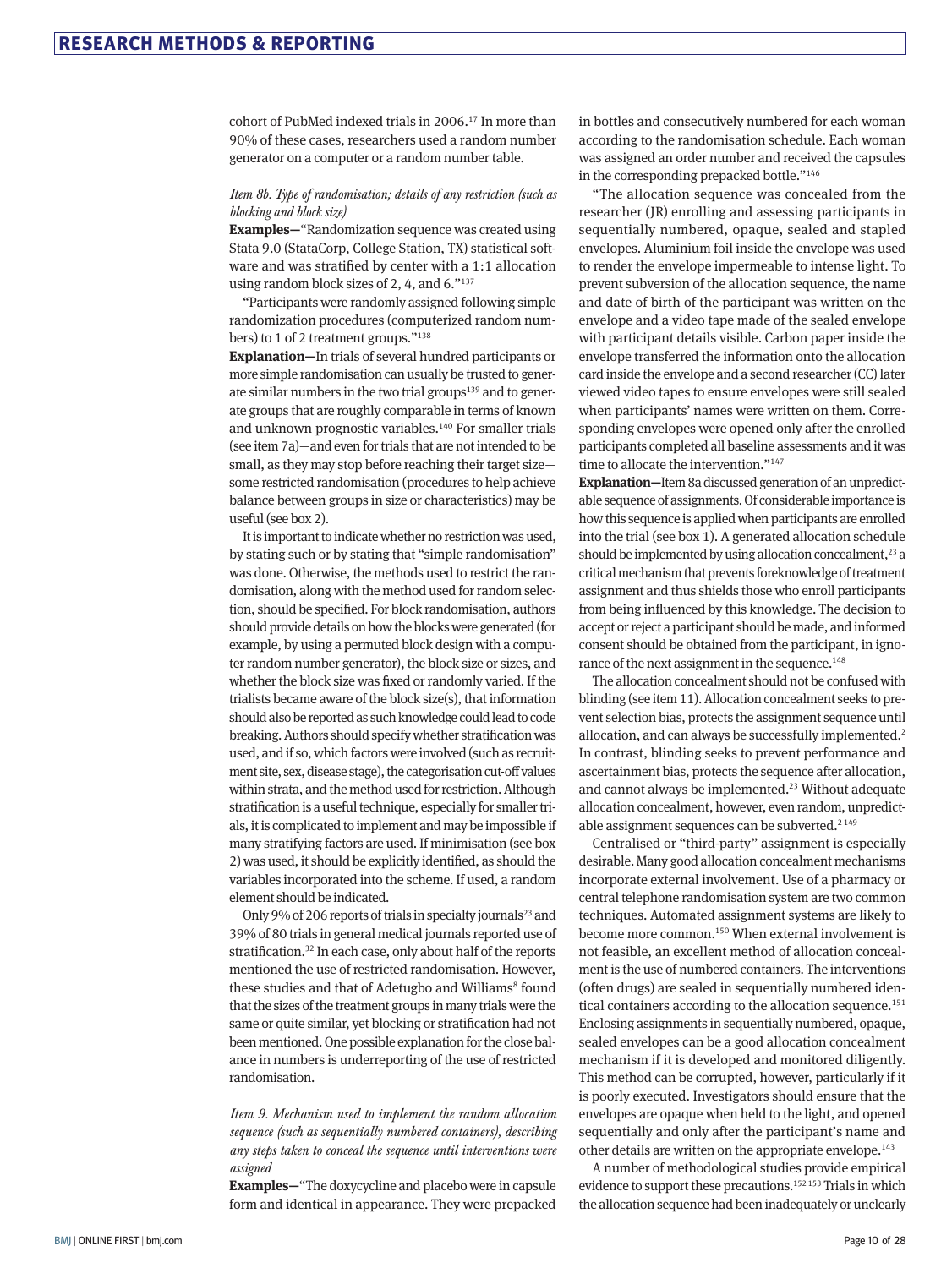#### **Box 3** | Steps in a typical randomisation process

#### Sequence generation

• Generate allocation sequence by some random procedure

#### Allocation concealment

- Develop allocation concealment mechanism (such as numbered, identical bottles or sequentially numbered, sealed, opaque envelopes)
- $\bullet$  Prepare the allocation concealment mechanism using the allocation sequence from the sequence generation step

#### Implementation

• Enrol participants: Assess eligibility Discuss the trial Obtain informed consent Enrol participant in trial

- Ascertain intervention assignment (such as opening next envelope)
- Administer intervention

concealed yielded larger estimates of treatment effects than did trials in which authors reported adequate allocation concealment. These findings provide strong empirical evidence that inadequate allocation concealment contributes to bias in estimating treatment effects.

Despite the importance of the mechanism of allocation concealment, published reports often omit such details. The mechanism used to allocate interventions was omitted in reports of 89% of trials in rheumatoid arthritis,<sup>108</sup> 48% of trials in obstetrics and gynaecology journals,<sup>23</sup> and 44% of trials in general medical journals.32 In a more broadly representative sample of all randomised trials indexed on PubMed, only 18% reported any allocation concealment mechanism, but some of those reported mechanisms were inadequate.<sup>16</sup>

#### *Item 10. Who generated the allocation sequence, who enrolled participants, and who assigned participants to interventions*

**Examples—**"Determination of whether a patient would be treated by streptomycin and bed-rest (S case) or by bed-rest alone (C case) was made by reference to a statistical series based on random sampling numbers drawn up for each sex at each centre by Professor Bradford Hill; the details of the series were unknown to any of the investigators or to the co-ordinator … After acceptance of a patient by the panel, and before admission to the streptomycin centre, the appropriate numbered envelope was opened at the central office; the card inside told if the patient was to be an S or a C case, and this information was then given to the medical officer of the centre."24

"Details of the allocated group were given on coloured cards contained in sequentially numbered, opaque, sealed envelopes. These were prepared at the NPEU and kept in an agreed location on each ward. Randomisation took place at the end of the 2nd stage of labour when the midwife considered a vaginal birth was imminent. To enter a women into the study, the midwife opened the next consecutively numbered envelope."154

"Block randomisation was by a computer generated random number list prepared by an investigator with no clinical involvement in the trial. We stratified by admission for an oncology related procedure. After the research nurse had obtained the patient's consent, she telephoned a contact who was independent of the recruitment process for allocation consignment."155

**Explanation—**As noted in item 9, concealment of the allocated intervention at the time of enrolment is especially important. Thus, in addition to knowing the methods used, it is also important to understand how the random sequence was implemented—specifically, who generated the allocation sequence, who enrolled participants, and who assigned participants to trial groups.

The process of randomising participants into a trial has three different steps: sequence generation, allocation concealment, and implementation (see box 3). Although the same people may carry out more than one process under each heading, investigators should strive for complete separation of the people involved with generation and allocation concealment from the people involved in the implementation of assignments. Thus, if someone is involved in the sequence generation or allocation concealment steps, ideally they should not be involved in the implementation step.

Even with flawless sequence generation and allocation concealment, failure to separate creation and concealment of the allocation sequence from assignment to study group may introduce bias. For example, the person who generated an allocation sequence could retain a copy and consult it when interviewing potential participants for a trial. Thus, that person could bias the enrolment or assignment process, regardless of the unpredictability of the assignment sequence. Investigators must then ensure that the assignment schedule is unpredictable and locked away (such as in a safe deposit box in a building rather inaccessible to the enrolment location) from even the person who generated it. The report of the trial should specify where the investigators stored the allocation list.

#### *Item 11a. If done, who was blinded after assignment to interventions (for example, participants, care providers, those assessing outcomes) and how*

**Examples—**"Whereas patients and physicians allocated to the intervention group were aware of the allocated arm, outcome assessors and data analysts were kept blinded to the allocation."156

"Blinding and equipoise were strictly maintained by emphasising to intervention staff and participants that each diet adheres to healthy principles, and each is advocated by certain experts to be superior for long-term weight-loss. Except for the interventionists (dieticians and behavioural psychologists), investigators and staff were kept blind to diet assignment of the participants. The trial adhered to established procedures to maintain separation between staff that take outcome measurements and staff that deliver the intervention. Staff members who obtained outcome measurements were not informed of the diet group assignment. Intervention staff, dieticians and behavioural psychologists who delivered the intervention did not take outcome measurements. All investigators, staff, and participants were kept masked to outcome measurements and trial results."157

**Explanation—**The term "blinding" or "masking" refers to withholding information about the assigned interventions from people involved in the trial who may potentially be influenced by this knowledge. Blinding is an important safeguard against bias, particularly when assessing subjective outcomes.<sup>153</sup>

Benjamin Franklin has been credited as being the first to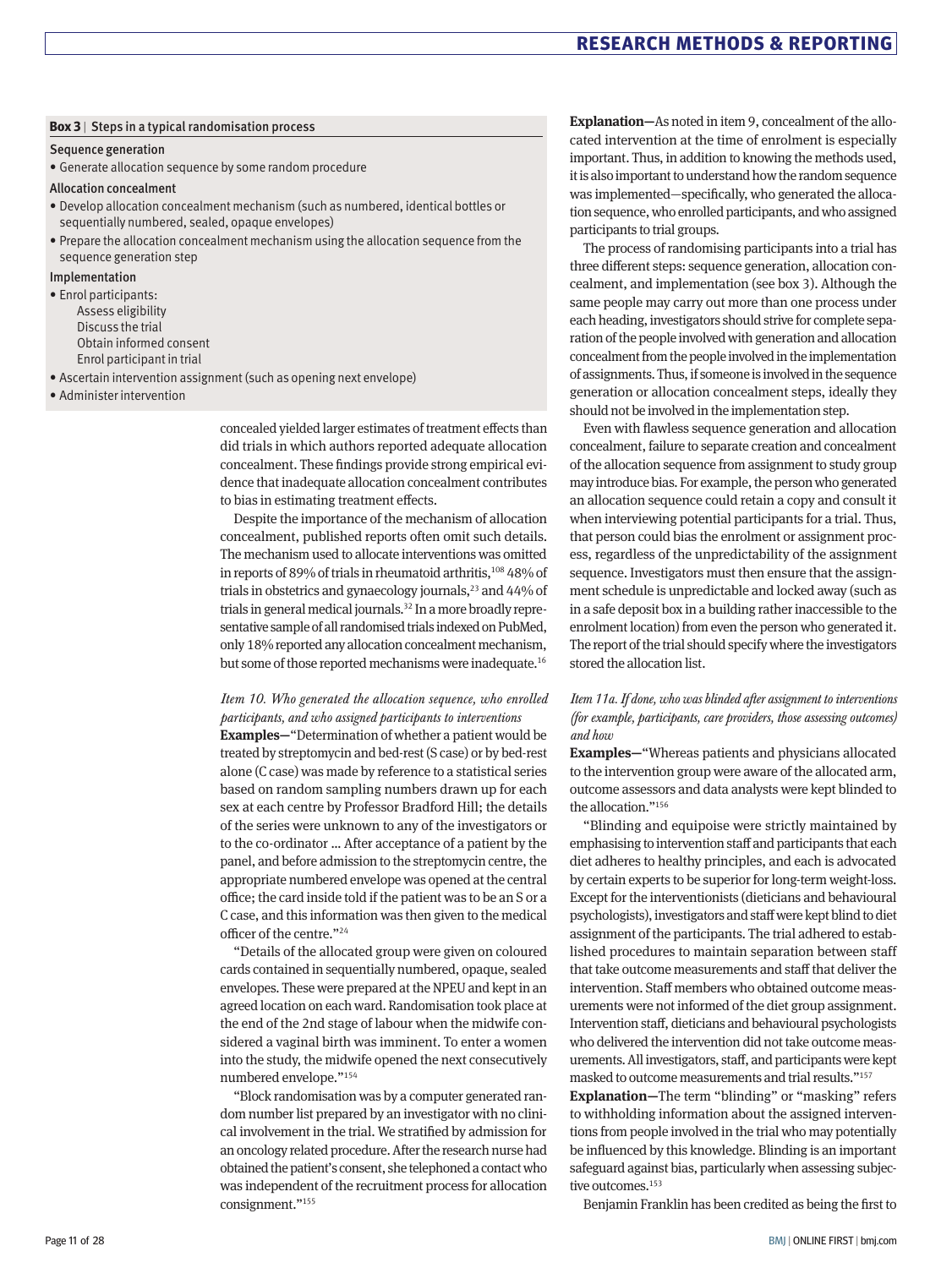use blinding in a scientific experiment.<sup>158</sup> He blindfolded participants so they would not know when he was applying mesmerism (a popular "healing fluid" of the 18th century) and in so doing showed that mesmerism was a sham. Based on this experiment, the scientific community recognised the power of blinding to reduce bias, and it has remained a commonly used strategy in scientific experiments.

Box 4, on blinding terminology, defines the groups of individuals (that is, participants, healthcare providers, data collectors, outcome adjudicators, and data analysts) who can potentially introduce bias into a trial through knowledge of the treatment assignments. Participants may respond differently if they are aware of their treatment assignment (such as responding more favourably when they receive the new treatment).153 Lack of blinding may also influence compliance with the intervention, use of co-interventions, and risk of dropping out of the trial.

Unblinded healthcare providers may introduce similar biases, and unblinded data collectors may differentially assess outcomes (such as frequency or timing), repeat measurements of abnormal findings, or provide encouragement during performance testing. Unblinded outcome adjudicators may differentially assess subjective outcomes, and unblinded data analysts may introduce bias through the choice of analytical strategies, such as the selection of favourable time points or outcomes, and by decisions to remove patients from the analyses. These biases have been well documented.71 <sup>153</sup> 159- <sup>162</sup>

Blinding, unlike allocation concealment (see item 10), may not always be appropriate or possible. An example is a trial comparing levels of pain associated with sampling blood from the ear or thumb.<sup>163</sup> Blinding is particularly important when outcome measures involve some subjectivity, such as assessment of pain. Blinding of data collectors and outcome adjudicators is unlikely to matter for objective outcomes, such as death from any cause. Even then, however, lack of participant or healthcare provider blinding can lead to other problems, such as differential

#### **Box 4** | Blinding terminology

In order for a technical term to have utility it must have consistency in its use and interpretation. Authors of trials commonly use the term "double blind" and, less commonly, the terms "single blind"or "triple blind." A problem with this lexicon is that there is great variability in clinician interpretations and epidemiological textbook definitions of these terms.169 Moreover, a study of 200 RCTs reported as double blind found 18 different combinations of groups actually blinded when the authors of these trials were surveyed, and about one in every five of these trials—reported as double blind-did not blind participants, healthcare providers, or data collectors.<sup>170</sup>

This research shows that terms are ambiguous and, as such, authors and editors should abandon their use. Authors should instead explicitly report the blinding status of the people involved for whom blinding may influence the validity of a trial.

Healthcare providers include all personnel (for example, physicians, chiropractors, physiotherapists, nurses) who care for the participants during the trial. Data collectors are the individuals who collect data on the trial outcomes. Outcome adjudicators are the individuals who determine whether a participant did experience the outcomes of interest.

Some researchers have also advocated blinding and reporting the blinding status of the data monitoring committee and the manuscript writers.<sup>160</sup> Blinding of these groups is uncommon, and the value of blinding them is debated.<sup>171</sup>

Sometimes one group of individuals (such as the healthcare providers) are the same individuals fulfilling another role in a trial (such as data collectors). Even if this is the case, the authors should explicitly state the blinding status of these groups to allow readers to judge the validity of the trial.

attrition.164 In certain trials, especially surgical trials, blinding of participants and surgeons is often difficult or impossible, but blinding of data collectors and outcome adjudicators is often achievable. For example, lesions can be photographed before and after treatment and assessed by an external observer.<sup>165</sup> Regardless of whether blinding is possible, authors can and should always state who was blinded (that is, participants, healthcare providers, data collectors, and outcome adjudicators).

Unfortunately, authors often do not report whether blinding was used.<sup>166</sup> For example, reports of 51% of 506 trials in cystic fibrosis, $167$  33% of 196 trials in rheumatoid arthritis,<sup>108</sup> and 38% of 68 trials in dermatology<sup>8</sup> did not state whether blinding was used. Until authors of trials improve their reporting of blinding, readers will have difficulty in judging the validity of the trials that they may wish to use to guide their clinical practice.

The term masking is sometimes used in preference to blinding to avoid confusion with the medical condition of being without sight. However, "blinding" in its methodological sense seems to be understood worldwide and is acceptable for reporting clinical trials.<sup>165 168</sup>

*Item 11b. If relevant, description of the similarity of interventions* **Example—**"Jamieson Laboratories Inc provided 500-mg immediate release niacin in a white, oblong, bisect caplet. We independently confirmed caplet content using high performance liquid chromatography… The placebo was matched to the study drug for taste, color, and size, and contained microcrystalline cellulose, silicon dioxide, dicalcium phosphate, magnesium stearate, and stearic acid."172 **Explanation—**Just as we seek evidence of concealment to

assure us that assignment was truly random, we seek evidence of the method of blinding. In trials with blinding of participants or healthcare providers, authors should state the similarity of the characteristics of the interventions (such as appearance, taste, smell, and method of administration).<sup>35 173</sup>

Some people have advocated testing for blinding by



**Fig 2** | Flow diagram of a multicentre trial of fractional flow reserve versus angiography for guiding percutaneous coronary intervention (PCI) (adapted from Tonino et al $313$ ). The diagram includes detailed information on the excluded participants.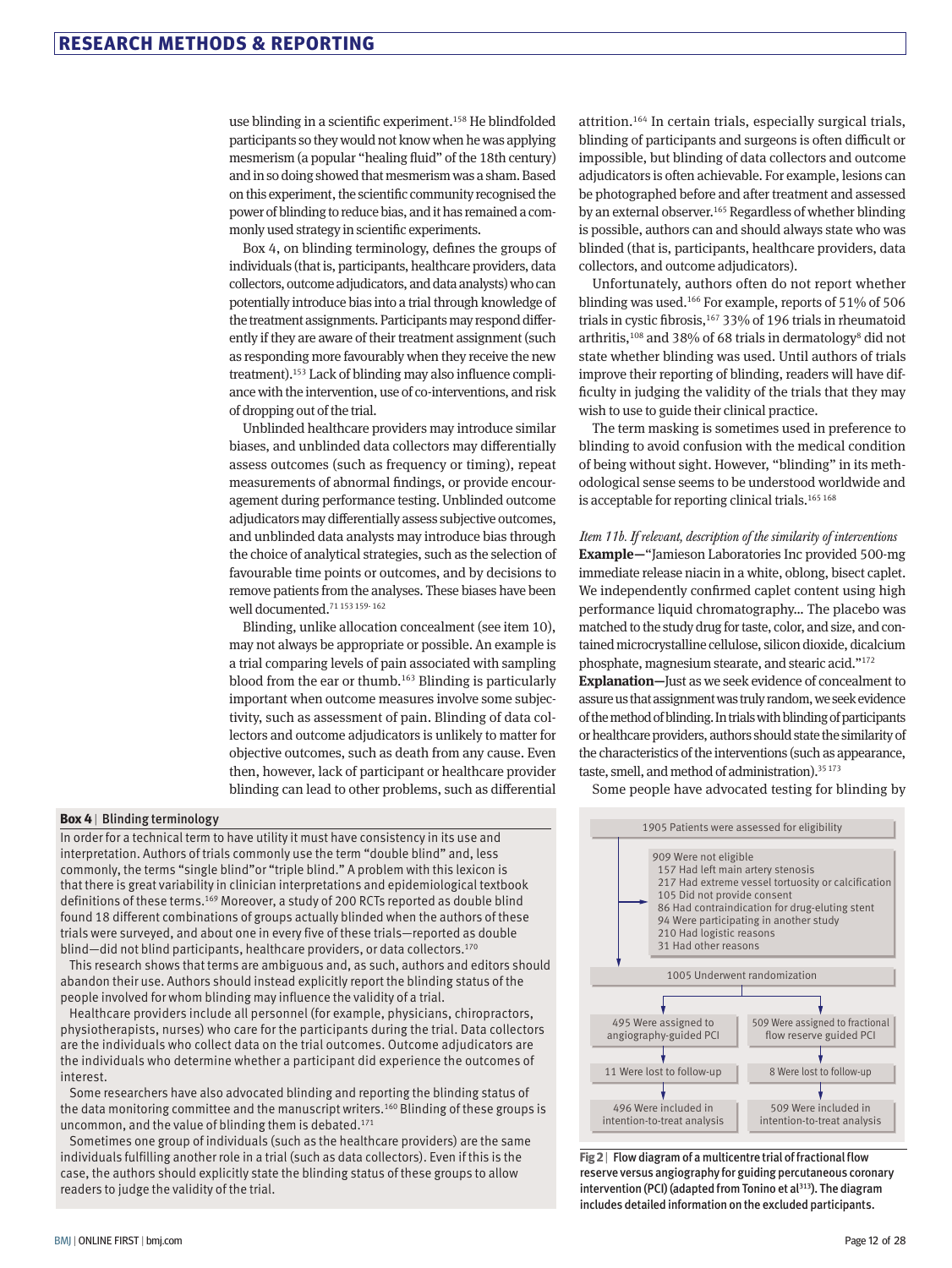asking participants or healthcare providers at the end of a trial whether they think the participant received the experimental or control intervention.174 Because participants and healthcare providers will usually know whether the participant has experienced the primary outcome, this makes it difficult to determine if their responses reflect failure of blinding or accurate assumptions about the efficacy of the intervention.175 Given the uncertainty this type of information provides, we have removed advocating reporting this type of testing for blinding from the CONSORT 2010 Statement. We do, however, advocate that the authors report any known compromises in blinding. For example, authors should report if it was necessary to unblind any participants at any point during the conduct of a trial.

# *Item 12a. Statistical methods used to compare groups for primary and secondary outcomes*

**Example—**"The primary endpoint was change in bodyweight during the 20 weeks of the study in the intention-totreat population … Secondary efficacy endpoints included change in waist circumference, systolic and diastolic blood pressure, prevalence of metabolic syndrome … We used an analysis of covariance (ANCOVA) for the primary endpoint and for secondary endpoints waist circumference, blood pressure, and patient-reported outcome scores; this was supplemented by a repeated measures analysis. The ANCOVA model included treatment, country, and sex as fixed effects, and bodyweight at randomisation as covariate. We aimed to assess whether data provided evidence of superiority of each liraglutide dose to placebo (primary objective) and to orlistat (secondary objective)."176

**Explanation—**Data can be analysed in many ways, some of which may not be strictly appropriate in a particular situation. It is essential to specify which statistical procedure was used for each analysis, and further clarification may be necessary in the results section of the report. The principle to follow is to, "Describe statistical methods with enough detail to enable a knowledgeable reader with access to the original data to verify the reported results" (www.icmje.org). It is also important to describe details of the statistical analysis such as intention-to-treat analysis (see box 6).

Almost all methods of analysis yield an estimate of the treatment effect, which is a contrast between the outcomes in the comparison groups. Authors should accompany this by a confidence interval for the estimated effect, which indicates a central range of uncertainty for the true treatment effect. The confidence interval may be interpreted as the range of values for the treatment effect that is compatible with the observed data. It is customary to present a 95% confidence interval, which gives the range expected to include the true value in 95 of 100 similar studies.

Study findings can also be assessed in terms of their statistical significance. The P value represents the probability that the observed data (or a more extreme result) could have arisen by chance when the interventions did not truly differ. Actual P values (for example, P=0.003) are strongly preferable to imprecise threshold reports such as P<0.05. 48 177

Standard methods of analysis assume that the data are "independent." For controlled trials, this usually means that there is one observation per participant. Treating multiple observations from one participant as independent data is a serious error; such data are produced when outcomes can be measured on different parts of the body, as in dentistry or rheumatology. Data analysis should be based on counting each participant once<sup>178 179</sup> or should be done by using more complex statistical procedures.180 Incorrect analysis of multiple observations per individual was seen in 123 (63%) of 196 trials in rheumatoid arthritis.<sup>108</sup>

#### *Item 12b. Methods for additional analyses, such as subgroup analyses and adjusted analyses*

**Examples—**"Proportions of patients responding were compared between treatment groups with the Mantel-Haenszel  $\chi^2$  test, adjusted for the stratification variable, methotrexate use."103



**Fig 3** | Flow diagram of minimal surgery compared with medical management for chronic gastro-oesophageal reflux disease (adapted from Grant et al196). The diagram shows a multicentre trial with a parallel non-randomised preference group.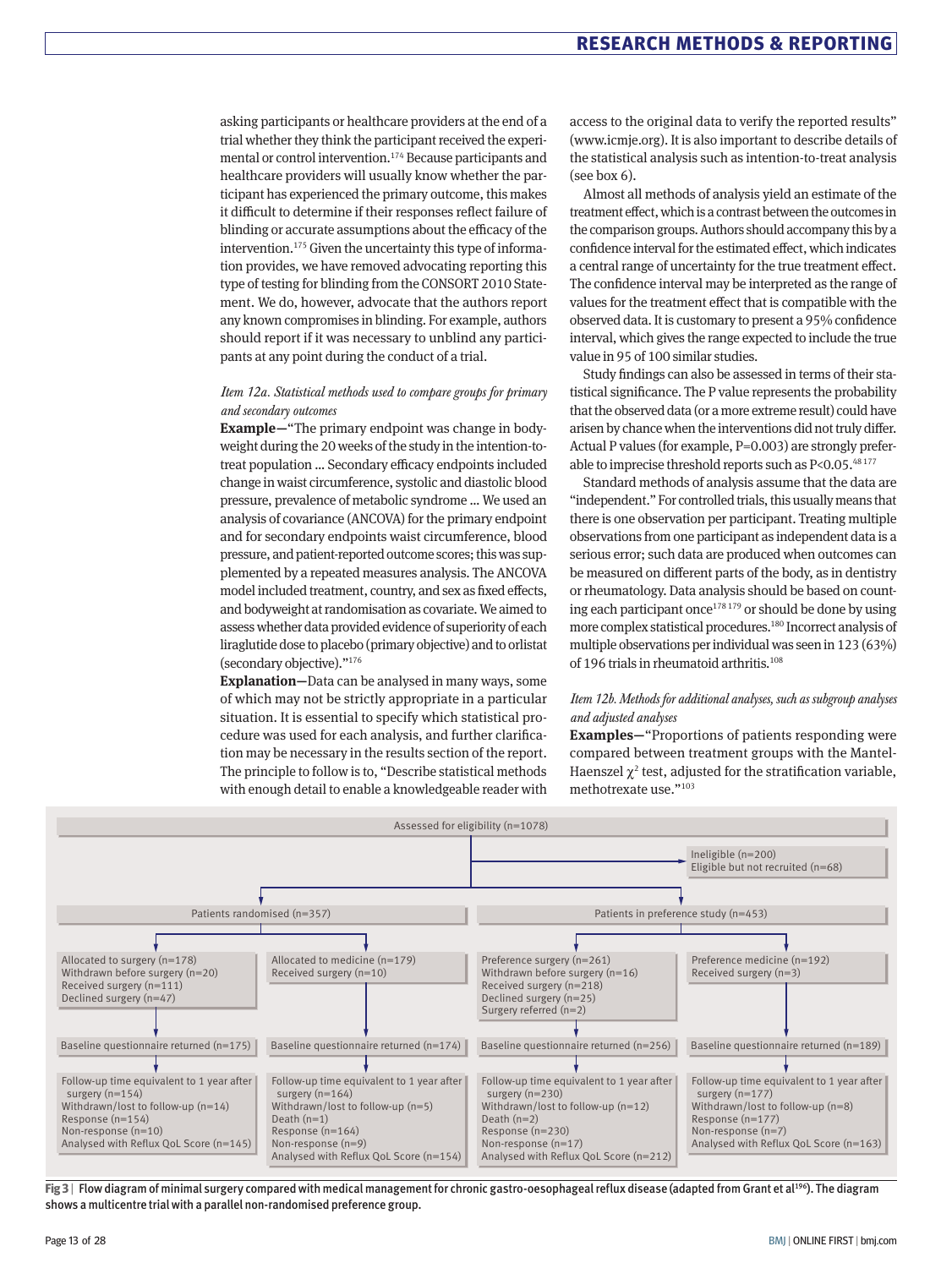| Table 3   Information required to document the flow of participants through each stage of a randomised trial |                                                                                                                |                                                                                                                                                                                                               |  |  |  |  |
|--------------------------------------------------------------------------------------------------------------|----------------------------------------------------------------------------------------------------------------|---------------------------------------------------------------------------------------------------------------------------------------------------------------------------------------------------------------|--|--|--|--|
| Number of people included                                                                                    | Number of people not included or<br>excluded                                                                   | Rationale                                                                                                                                                                                                     |  |  |  |  |
| People evaluated for potential<br>enrolment                                                                  | People who did not meet the inclusion<br>criteria or met the inclusion criteria but<br>declined to be enrolled | These counts indicate whether trial participants were<br>likely to be representative of all patients seen; they are<br>relevant to assessment of external validity only, and<br>they are often not available. |  |  |  |  |
| Participants randomly assigned                                                                               |                                                                                                                | Crucial count for defining trial size and assessing<br>whether a trial has been analysed by intention to treat                                                                                                |  |  |  |  |
| as allocated, by study group                                                                                 | treatment as allocated, by study group                                                                         | Important counts for assessment of internal validity<br>and interpretation of results; reasons for not receiving<br>treatment as allocated should be given.                                                   |  |  |  |  |
| Participants who completed treatment<br>as allocated, by study group                                         | Participants who did not complete<br>treatment as allocated, by study group                                    | Important counts for assessment of internal validity<br>and interpretation of results; reasons for not<br>completing treatment or follow-up should be given.                                                  |  |  |  |  |
| Participants who completed follow-up<br>as planned, by study group                                           | Participants who did not complete<br>follow-up as planned, by study group                                      |                                                                                                                                                                                                               |  |  |  |  |
| Participants included in main<br>analysis, by study group                                                    | Participants excluded from main<br>analysis, by study group                                                    | Crucial count for assessing whether a trial has been<br>analysed by intention to treat; reasons for excluding<br>participants should be given.                                                                |  |  |  |  |
|                                                                                                              |                                                                                                                | Participants who completed treatment Participants who did not complete                                                                                                                                        |  |  |  |  |

#### Results *Item 13. Participant flow (a diagram is strongly recommended)*

"Pre-specified subgroup analyses according to antioxidant treatment assignment(s), presence or absence of prior CVD, dietary folic acid intake, smoking, diabetes, aspirin, hormone therapy, and multivitamin use were performed using stratified Cox proportional hazards models. These analyses used baseline exposure assessments and were restricted to participants with nonmissing subgroup data at baseline."181

**Explanation—**As is the case for primary analyses, the method of subgroup analysis should be clearly specified. The strongest analyses are those that look for evidence of a difference in treatment effect in complementary subgroups (for example, older and younger participants), a comparison known as a test of interaction.<sup>182 183</sup> A common but misleading approach is to compare P values for separate analyses of the treatment effect in each group. It is incorrect to infer a subgroup effect (interaction) from one significant and one non-significant P value.184 Such inferences have a high false positive rate.

Because of the high risk for spurious findings, subgroup analyses are often discouraged.14 185 Post hoc subgroup comparisons (analyses done after looking at the data) are especially likely not to be confirmed by further studies. Such analyses do not have great credibility.

In some studies, imbalances in participant characteristics are adjusted for by using some form of multiple regression analysis. Although the need for adjustment is much less in RCTs than in epidemiological studies, an adjusted analysis may be sensible, especially if one or more variables is thought to be prognostic.186 Ideally, adjusted analyses should be specified in the study protocol (see item 24). For example, adjustment is often recommended for any stratification variables (see item 8b) on the principle that the analysis strategy should follow the design. In RCTs, the decision to adjust should not be determined by whether baseline differences are statistically significant (see item 16).<sup>183 187</sup> The rationale for any adjusted analyses and the statistical methods used should be specified.

Authors should clarify the choice of variables that were adjusted for, indicate how continuous variables were handled, and specify whether the analysis was planned or suggested by the data.<sup>188</sup> Reviews of published studies show that reporting of adjusted analyses is inadequate with regard to all of these aspects.<sup>188-191</sup>

*Item 13a. For each group, the numbers of participants who were randomly assigned, received intended treatment, and were analysed for the primary outcome*

**Examples—**See figs 2 and 3.

**Explanation—**The design and conduct of some RCTs is straightforward, and the flow of participants, particularly were there are no losses to follow-up or exclusions, through each phase of the study can be described adequately in a few sentences. In more complex studies, it may be difficult for readers to discern whether and why some participants did not receive the treatment as allocated, were lost to follow-up, or were excluded from the analysis.<sup>51</sup> This information is crucial for several reasons. Participants who were excluded after allocation are unlikely to be representative of all participants in the study. For example, patients may not be available for follow-up evaluation because they experienced an acute exacerbation of their illness or harms of treatment.<sup>22 192</sup>

Attrition as a result of loss to follow up, which is often unavoidable, needs to be distinguished from investigator-determined exclusion for such reasons as ineligibility, withdrawal from treatment, and poor adherence to the trial protocol. Erroneous conclusions can be reached if participants are excluded from analysis, and imbalances in such omissions between groups may be especially indicative of bias.192-194 Information about whether the investigators included in the analysis all participants who underwent randomisation, in the groups to which they were originally allocated (intention-to-treat analysis (see item 16 and box 6)), is therefore of particular importance. Knowing the number of participants who did not receive the intervention as allocated or did not complete treatment permits the reader to assess to what extent the estimated efficacy of therapy might be underestimated in comparison with ideal circumstances.

If available, the number of people assessed for eligibility should also be reported. Although this number is relevant to external validity only and is arguably less important than the other counts,<sup>195</sup> it is a useful indicator of whether trial participants were likely to be representative of all eligible participants.

A review of RCTs published in five leading general and internal medicine journals in 1998 found that reporting of the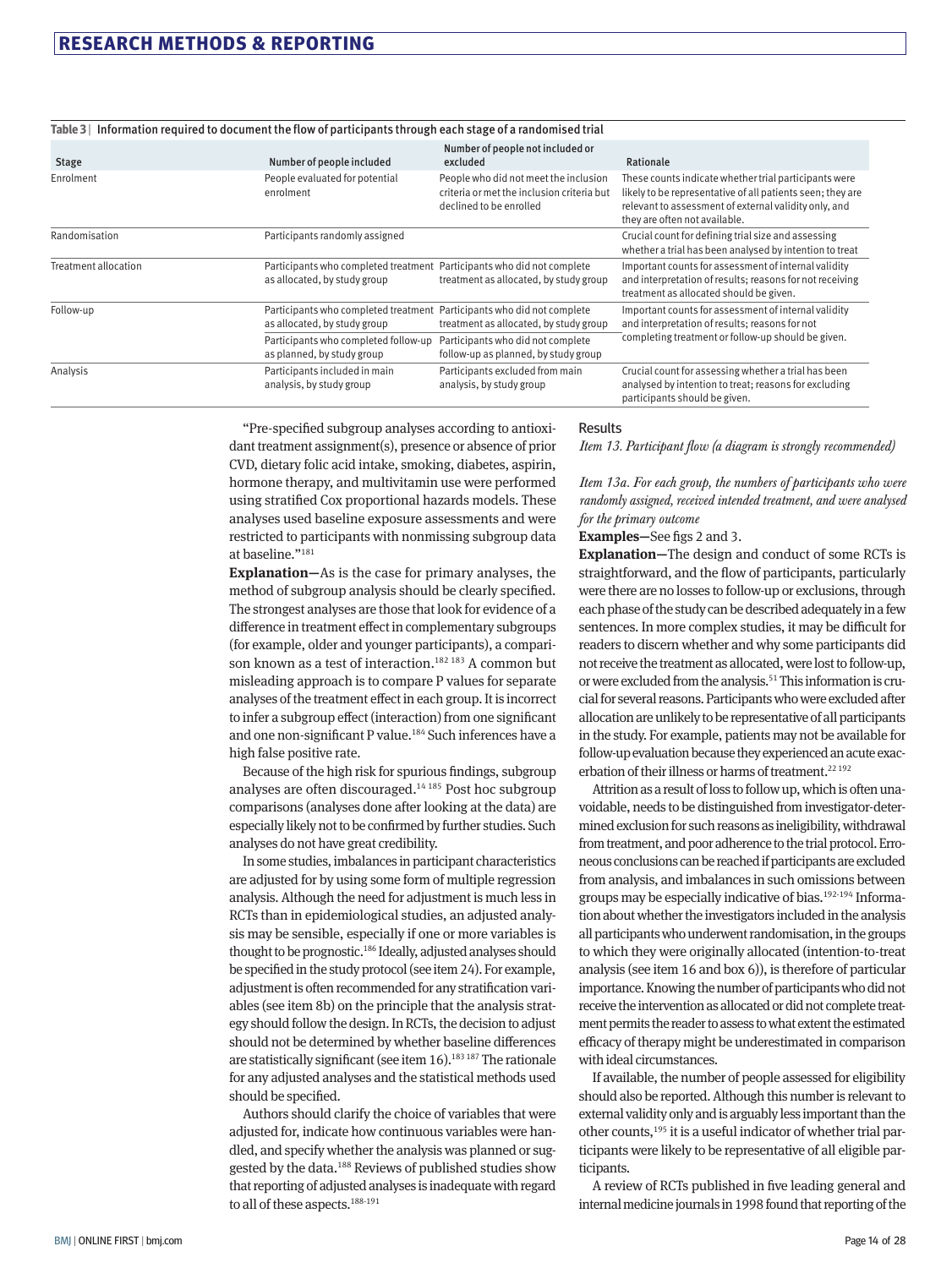# **Box 5** | Early stopping

RCTs can end when they reach their sample size goal, their event count goal, their length of follow-up goal, or when they reach their scheduled date of closure. In these situations the trial will stop in a manner independent of its results, and stopping is unlikely to introduce bias in the results. Alternatively, RCTs can stop earlier than planned because of the result of an interim analysis showing larger than expected benefit or harm on the experimental intervention. Also RCTs can stop earlier than planned when investigators find evidence of no important difference between experimental and control interventions (that is, stopping for futility). In addition, trials may stop early because the trial becomes unviable: funding vanishes, researchers cannot access eligible patients or study interventions, or the results of other studies make the research question irrelevant.

Full reporting of why a trial ended is important for evidence based decision making (see item 14b). Researchers examining why 143 trials stopped early for benefit found that many failed to report key methodological information regarding how the decision to stop was reached the planned sample size ( $n=28$ ), interim analysis after which the trial was stopped ( $n=45$ ), or whether a stopping rule informed the decision (n=48).<sup>134</sup> Item 7b of the checklist requires the reporting of timing of interim analyses, what triggered them, how many took place, whether these were planned or ad hoc, and whether there were statistical guidelines and stopping rules in place a priori. Furthermore, it is helpful to know whether an independent data monitoring committee participated in the analyses (and who composed it, with particular attention to the role of the funding source) and who made the decision to stop. Often the data safety and monitoring committee makes recommendations and the funders (sponsors) or the investigators make the decision to stop.

Trials that stop early for reasons apparently independent of trial findings, and trials that reach their planned termination, are unlikely to introduce bias by stopping.<sup>207</sup> In these cases, the authors should report whether interim analyses took place and whether these results were available to the funder.

The push for trials that change the intervention in response to interim results, thus enabling a faster evaluation of promising interventions for rapidly evolving and fatal conditions, will require even more careful reporting of the process and decision to stop trials early.<sup>208</sup>

> flow of participants was often incomplete, particularly with regard to the number of participants receiving the allocated intervention and the number lost to follow-up.<sup>51</sup> Even information as basic as the number of participants who underwent randomisation and the number excluded from analyses was not available in up to 20% of articles.<sup>51</sup> Reporting was considerably more thorough in articles that included a diagram

of the flow of participants through a trial, as recommended by CONSORT. This study informed the design of the revised flow diagram in the revised CONSORT statement.<sup>52-54</sup> The suggested template is shown in fig 1, and the counts required are described in detail in table 3.

Some information, such as the number of individuals assessed for eligibility, may not always be known, $14$  and, depending on the nature of a trial, some counts may be more relevant than others. It will sometimes be useful or necessary to adapt the structure of the flow diagram to a particular trial. In some situations, other information may usefully be added. For example, the flow diagram of a parallel group trial of minimal surgery compared with medical management for chronic gastro-oesophageal reflux also included a parallel non-randomised preference group (see fig 3).196

The exact form and content of the flow diagram may be varied according to specific features of a trial. For example, many trials of surgery or vaccination do not include the possibility of discontinuation. Although CONSORT strongly recommends using this graphical device to communicate participant flow throughout the study, there is no specific, prescribed format.

## *Item 13b. For each group, losses and exclusions after randomisation, together with reasons*

**Examples—**"There was only one protocol deviation, in a woman in the study group. She had an abnormal pelvic measurement and was scheduled for elective caesarean section. However, the attending obstetrician judged a trial of labour acceptable; caesarean section was done when there was no progress in the first stage of labour."197

"The monitoring led to withdrawal of nine centres, in which existence of some patients could not be proved, or other serious violations of good clinical practice had occurred."198

**Explanation—**Some protocol deviations may be reported in

| Table 4 Example of reporting baseline demographic and clinical characteristics.* (Adapted from table 1 of Yusuf et al <sup>209</sup> ) |                          |                          |  |  |
|----------------------------------------------------------------------------------------------------------------------------------------|--------------------------|--------------------------|--|--|
|                                                                                                                                        | Telmisartan (N=2954)     | Placebo (N=2972)         |  |  |
| Age (years)                                                                                                                            | 66.9(7.3)                | 66.9(7.4)                |  |  |
| Sex (female)                                                                                                                           | 1280 (43.3%)             | 1267 (42.6%)             |  |  |
| Smoking status:                                                                                                                        |                          |                          |  |  |
| Current                                                                                                                                | 293 (9.9%)               | 289 (9.7%)               |  |  |
| Past                                                                                                                                   | 1273 (43.1%)             | 1283 (43.2%)             |  |  |
| Ethnic origin:                                                                                                                         |                          |                          |  |  |
| Asian                                                                                                                                  | 637 (21.6%)              | 624 (21.0%)              |  |  |
| Arab                                                                                                                                   | 37 (1.3%)                | 40 (1.3%)                |  |  |
| African                                                                                                                                | 51 (1.7%)                | 55 (1.9%)                |  |  |
| European                                                                                                                               | 1801 (61.0%)             | 1820 (61.2%)             |  |  |
| Native or Aboriginal                                                                                                                   | 390 (13.2%)              | 393 (13.2%)              |  |  |
| Other                                                                                                                                  | 38 (1.3%)                | 40 (1.3%)                |  |  |
| Blood pressure (mm Hg)                                                                                                                 | 140.7 (16.8/81.8) (10.1) | 141.3 (16.4/82.0) (10.2) |  |  |
| Heart rate (beats per min)                                                                                                             | 68.8(11.5)               | 68.8(12.1)               |  |  |
| Cholesterol (mmol/l):                                                                                                                  |                          |                          |  |  |
| Total                                                                                                                                  | 5.09(1.18)               | 5.08(1.15)               |  |  |
| LDL                                                                                                                                    | 3.02(1.01)               | 3.03(1.02)               |  |  |
| HDL                                                                                                                                    | 1.27(0.37)               | 1.28(0.41)               |  |  |
| Coronary artery disease                                                                                                                | 2211 (74.8%)             | 2207 (74.3%)             |  |  |
| Myocardial infarction                                                                                                                  | 1381 (46.8%)             | 1360 (45.8%)             |  |  |
| Angina pectoris                                                                                                                        | 1412 (47.8%)             | 1412 (47.5%)             |  |  |
| Peripheral artery disease                                                                                                              | 349 (11.8%)              | 323 (10.9%)              |  |  |
| Hypertension                                                                                                                           | 2259 (76.5%)             | 2269 (76.3%)             |  |  |
| <b>Diabetes</b>                                                                                                                        | 1059 (35.8%)             | 1059 (35.6%)             |  |  |

\*Data are means (SD) or numbers (%).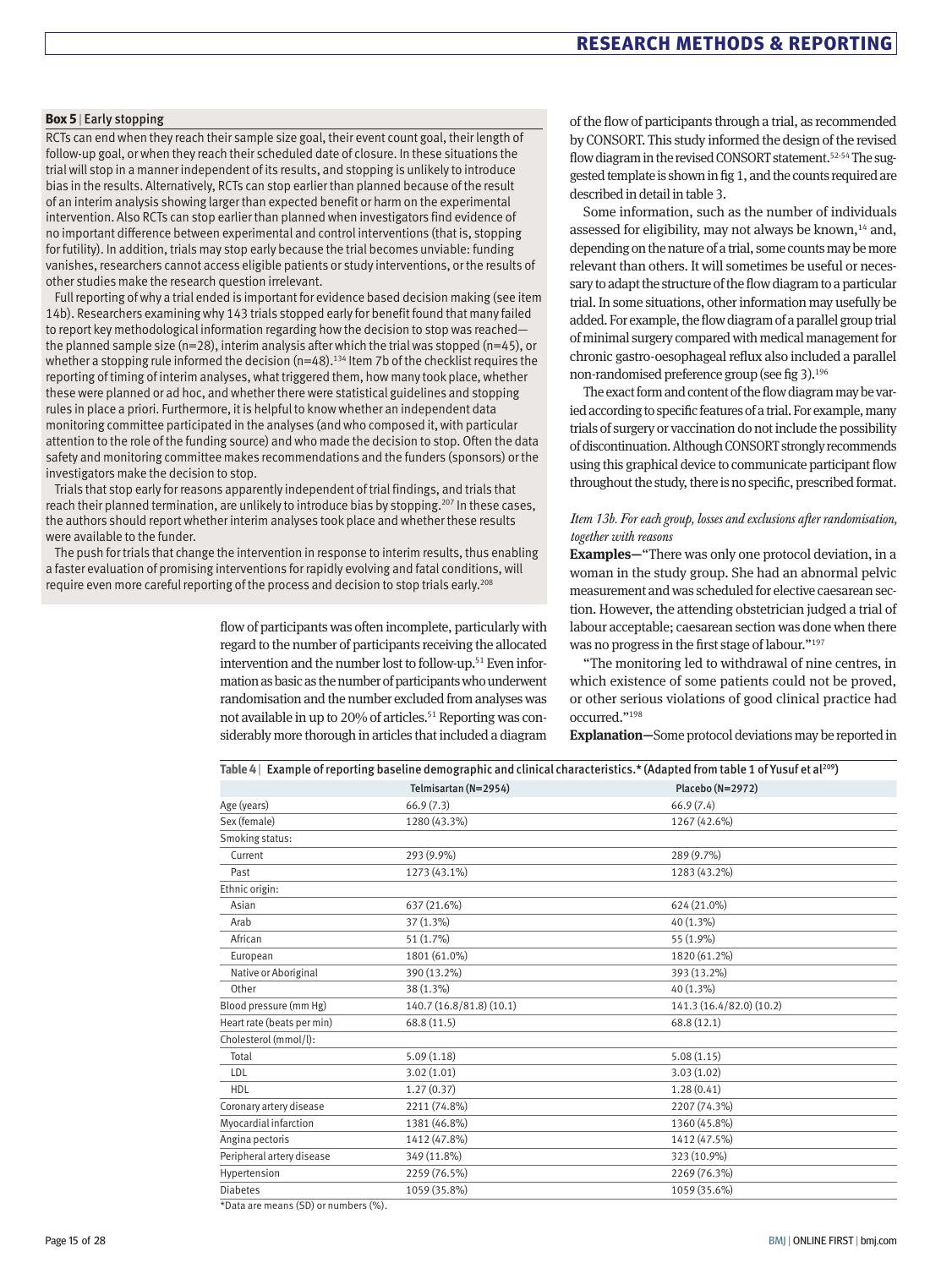the flow diagram (see item 13a)—for example, participants who did not receive the intended intervention. If participants were excluded after randomisation (contrary to the intention-to-treat principle) because they were found not to meet eligibility criteria (see item 16), they should be included in the flow diagram. Use of the term "protocol deviation" in published articles is not sufficient to justify exclusion of participants after randomisation. The nature of the protocol deviation and the exact reason for excluding participants after randomisation should always be reported.

# *Item 14a. Dates defining the periods of recruitment and follow-up*

**Example—**"Age-eligible participants were recruited … from February 1993 to September 1994 … Participants attended clinic visits at the time of randomisation (baseline) and at 6-month intervals for 3 years."199

**Explanation—**Knowing when a study took place and over what period participants were recruited places the study in historical context. Medical and surgical therapies, including concurrent therapies, evolve continuously and may affect the routine care given to participants during a trial. Knowing the rate at which participants were recruited may also be useful, especially to other investigators.

The length of follow-up is not always a fixed period after randomisation. In many RCTs in which the outcome is time to an event, follow-up of all participants is ended on a specific date. This date should be given, and it is also useful to report the minimum, maximum, and median duration of follow-up.200 <sup>201</sup>

A review of reports in oncology journals that used survival analysis, most of which were not RCTs, 201 found that nearly 80% (104 of 132 reports) included the starting and ending dates for accrual of patients, but only 24% (32 of 132 reports) also reported the date on which follow-up ended.

#### *Item 14b. Why the trial ended or was stopped*

**Examples—**"At the time of the interim analysis, the total follow-up included an estimated 63% of the total number of patient-years that would have been collected at the end of the study, leading to a threshold value of 0.0095, as determined by the Lan-DeMets alpha-spending function method … At the interim analysis, the RR was 0.37 in the intervention group, as compared with the control group, with a p value of 0.00073, below the threshold value. The Data and Safety Monitoring Board advised the investigators to interrupt the trial and offer circumcision to the control group, who were then asked to come to the investigation centre, where MC (medical circumcision) was advised and proposed … Because the study was interrupted, some participants did not have a full follow-up on that date, and their visits that were not yet completed are described as "planned" in this article."202

"In January 2000, problems with vaccine supply necessitated the temporary nationwide replacement of the whole cell component of the combined DPT/Hib vaccine with acellular pertussis vaccine. As this vaccine has a different local reactogenicity profile, we decided to stop the trial early."203

**Explanation—**Arguably, trialists who arbitrarily conduct

unplanned interim analyses after very few events accrue using no statistical guidelines run a high risk of "catching" the data at a random extreme, which likely represents a large overestimate of treatment benefit.<sup>204</sup>

Readers will likely draw weaker inferences from a trial that was truncated in a data-driven manner versus one that reports its findings after reaching a goal independent of results. Thus, RCTs should indicate why the trial came to an end (see box 5). The report should also disclose factors extrinsic to the trial that affected the decision to stop the trial, and who made the decision to stop the trial, including reporting the role the funding agency played in the deliberations and in the decision to stop the trial.<sup>134</sup>

A systematic review of 143 RCTs stopped earlier than planned for benefit found that these trials reported stopping after accruing a median of 66 events, estimated a median relative risk of 0.47 and a strong relation between the number of events accrued and the size of the effect, with smaller trials with fewer events yielding the largest treatment effects (odds ratio 31, 95% confidence interval 12 to 82).134 While an increasing number of trials published in high impact medical journals report stopping early, only 0.1% of trials reported stopping early for benefit, which contrasts with estimates arising from simulation studies $^{205}$ and surveys of data safety and monitoring committees.<sup>206</sup> Thus, many trials accruing few participants and reporting large treatment effects may have been stopped earlier than planned but failed to report this action.

# *Item 15. A table showing baseline demographic and clinical characteristics for each group*

**Example—**See table 4

**Explanation—**Although the eligibility criteria (see item 4a) indicate who was eligible for the trial, it is also important to know the characteristics of the participants who were actually included. This information allows readers, especially clinicians, to judge how relevant the results of a trial might be to an individual patient.

Randomised trials aim to compare groups of participants that differ only with respect to the intervention (treatment). Although proper random assignment prevents selection bias, it does not guarantee that the groups are equivalent at baseline. Any differences in baseline characteristics are, however, the result of chance rather than bias.<sup>32</sup> The study groups should be compared at baseline for important demographic and clinical characteristics so that readers can assess how similar they were. Baseline data are especially valuable for outcomes that can also be measured at the start of the trial (such as blood pressure).

Baseline information is most efficiently presented in a table (see table 4). For continuous variables, such as weight or blood pressure, the variability of the data should be reported, along with average values. Continuous variables can be summarised for each group by the mean and standard deviation. When continuous data have an asymmetrical distribution, a preferable approach may be to quote the median and a centile range (such as the 25th and 75th centiles).177 Standard errors and confidence intervals are not appropriate for describing variability—they are inferential rather than descriptive statistics. Variables with a small number of ordered categories (such as stages of dis-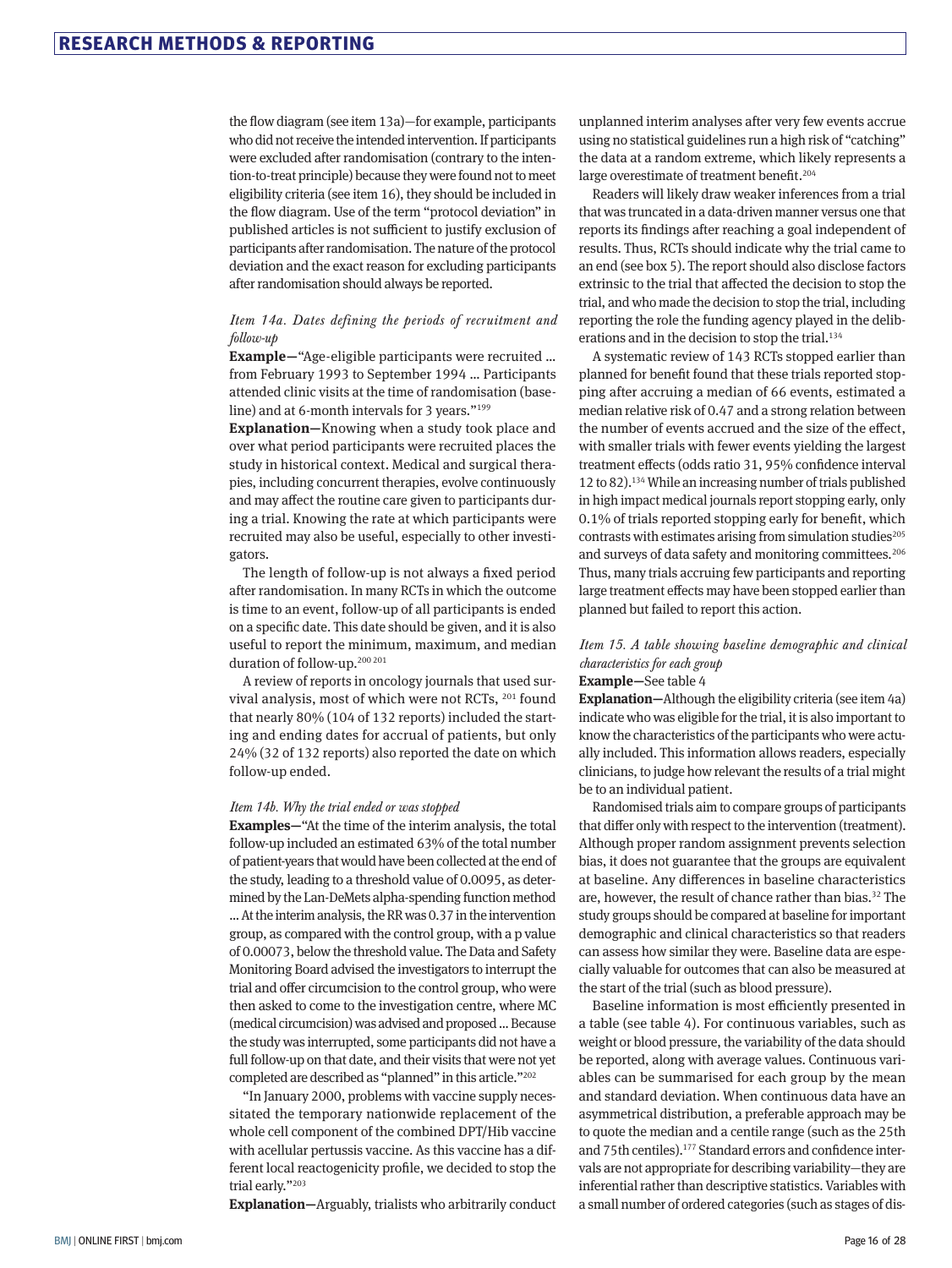#### **Box 6** | Intention-to-treat analysis

The special strength of the RCT is the avoidance of bias when allocating interventions to trial participants (see box 1). That strength allows strong inferences about cause and effect that are not justified with other study designs. In order to preserve fully the huge benefit of randomisation we should include all randomised participants in the analysis, all retained in the group to which they were allocated. Those two conditions define an "intention-to-treat" analysis, which is widely recommended as the preferred analysis strategy.<sup>18223</sup> Intention-to-treat analysis corresponds to analysing the groups exactly as randomised. Strict intention-to-treat analysis is often hard to achieve for two main reasons—missing outcomes for some participants and non-adherence to the trial protocol.

#### Missing outcomes

Many trialists exclude patients without an observed outcome. Often this is reasonable, but once any randomised participants are excluded the analysis is not strictly an intention-to-treat analysis. Indeed, most randomised trials have some missing observations. Trialists effectively must choose between omitting the participants without final outcome data or imputing their missing outcome data.<sup>225</sup> A "complete case" (or "available case") analysis includes only those whose outcome is known. While a few missing outcomes will not cause a problem, in half of trials more than 10% of randomised patients may have missing outcomes.226 This common approach will lose power by reducing the sample size, and bias may well be introduced if being lost to follow-up is related to a patient's response to treatment. There should be concern when the frequency or the causes of dropping out differ between the intervention groups.

Participants with missing outcomes can be included in the analysis only if their outcomes are imputed (that is, their outcomes are estimated from other information that was collected). Imputation of the missing data allows the analysis to conform to intention-to-treat analysis but requires strong assumptions, which may be hard to justify.<sup>227</sup> Simple imputation methods are appealing, but their use may be inadvisable. In particular, a widely used method is "last observation carried forward" in which missing final values of the outcome variable are replaced by the last known value before the participant was lost to follow up. This is appealing through its simplicity, but the method may introduce bias,  $^{228}$  and no allowance is made for the uncertainty of imputation.  $^{229}$  Many authors have severely criticised last observation carried forward.<sup>229-231</sup>

#### Non-adherence to the protocol

A separate issue is that the trial protocol may not have been followed fully for some trial participants. Common examples are participants who did not meet the inclusion criteria (such as wrong diagnosis, too young), received a proscribed co-intervention, did not take all the intended treatment, or received a different treatment or no intervention. The simple way to deal with any protocol deviations is to ignore them: all participants can be included in the analysis regardless of adherence to the protocol, and this is the intention-to-treat approach. Thus, exclusion of any participants for such reasons is incompatible with intention-to-treat analysis.

The term "modified intention-to-treat" is quite widely used to describe an analysis that excludes participants who did not adequately adhere to the protocol, in particular those who did not receive a defined minimum amount of the intervention.<sup>232</sup> An alternative term is "per protocol." Though a per protocol analysis may be appropriate in some settings, it should be properly labelled as a non-randomised, observational comparison. Any exclusion of patients from the analysis compromises the randomisation and may lead to bias in the results.

Like "intention-to-treat," none of these other labels reliably clarifies exactly which patients were included. Thus, in the CONSORT checklist we have dropped the specific request for intention-to-treat analysis in favour of a clear description of exactly who was included in each analysis.

> ease I to IV) should not be treated as continuous variables; instead, numbers and proportions should be reported for each category.  $48177$

> Unfortunately significance tests of baseline differences are still common<sup>23 32 210</sup>; they were reported in half of 50 RCTs trials published in leading general journals in 1997. 183 Such

**Table 5** | Example of reporting of summary results for each study group (binary outcomes).\* (Adapted from table 2 of Mease et al $^{103}$ )

| Endpoint                                        | Etanercept $(n=30)$ | Placebo $(n=30)$ | Risk difference (95% CI) |
|-------------------------------------------------|---------------------|------------------|--------------------------|
| Primary endpoint                                |                     |                  |                          |
| Achieved PsARC at 12<br>weeks                   | 26(87)              | 7(23)            | 63% (44 to 83)           |
| Secondary endpoint                              |                     |                  |                          |
| Proportion of patients<br>meeting ACR criteria: |                     |                  |                          |
| ACR <sub>20</sub>                               | 22(73)              | 4(13)            | 60% (40 to 80)           |
| ACR50                                           | 15(50)              | 1(3)             | 47% (28 to 66)           |
| ACR70                                           | 4(13)               | 0(0)             | 13% (1 to 26)            |
|                                                 |                     |                  |                          |

\*See also example for item 6a.

PsARC=psoriatic arthritis response criteria. ACR=American College of Rheumatology.

#### **Table 6** | Example of reporting of summary results for each study group (continuous outcomes). (Adapted from table 3 of van Linschoten<sup>234</sup>)

|                               | Exercise therapy $(n=65)$      |                         |                               | Control ( $n=66$ )      |                                                  |
|-------------------------------|--------------------------------|-------------------------|-------------------------------|-------------------------|--------------------------------------------------|
|                               | <b>Baseline</b><br>(mean (SD)) | 12 months (mean<br>(SD) | <b>Baseline</b> (mean<br>(SD) | 12 months<br>(mean(SD)) | Adjusted<br>difference* (95%<br>CI) at 12 months |
| Function score<br>$(0-100)$   | 64.4 (13.9)                    | 83.2 (14.8)             | 65.9(15.2)                    | 79.8 (17.5)             | 4.52 $(-0.73)$<br>9.76                           |
| Pain at rest<br>$(0-100)$     | 4.14(2.3)                      | 1.43(2.2)               | 4.03(2.3)                     | 2.61(2.9)               | $-1.29(-2.16$ to<br>$-0.42$                      |
| Pain on activity<br>$(0-100)$ | 6.32(2.2)                      | 2.57(2.9)               | 5.97(2.3)                     | 3.54(3.38)              | $-1.19(-2.22$ to<br>$-0.16$                      |

\*Function score adjusted for baseline, age, and duration of symptoms.

significance tests assess the probability that observed baseline differences could have occurred by chance; however, we already know that any differences are caused by chance. Tests of baseline differences are not necessarily wrong, just illogical.211 Such hypothesis testing is superfluous and can mislead investigators and their readers. Rather, comparisons at baseline should be based on consideration of the prognostic strength of the variables measured and the size of any chance imbalances that have occurred.<sup>211</sup>

# *Item 16. For each group, number of participants (denominator) included in each analysis and whether the analysis was by original assigned groups*

**Examples—**"The primary analysis was intention-to-treat and involved all patients who were randomly assigned."212

"One patient in the alendronate group was lost to follow up; thus data from 31 patients were available for the intention-to-treat analysis. Five patients were considered protocol violators … consequently 26 patients remained for the perprotocol analyses."213

**Explanation—**The number of participants in each group is an essential element of the analyses. Although the flow diagram (see item 13a) may indicate the numbers of participants analysed, these numbers often vary for different outcome measures. The number of participants per group should be given for all analyses. For binary outcomes, (such as risk ratio and risk difference) the denominators or event rates should also be reported. Expressing results as fractions also aids the reader in assessing whether some of the randomly assigned participants were excluded from the analysis. It follows that results should not be presented solely as summary measures, such as relative risks.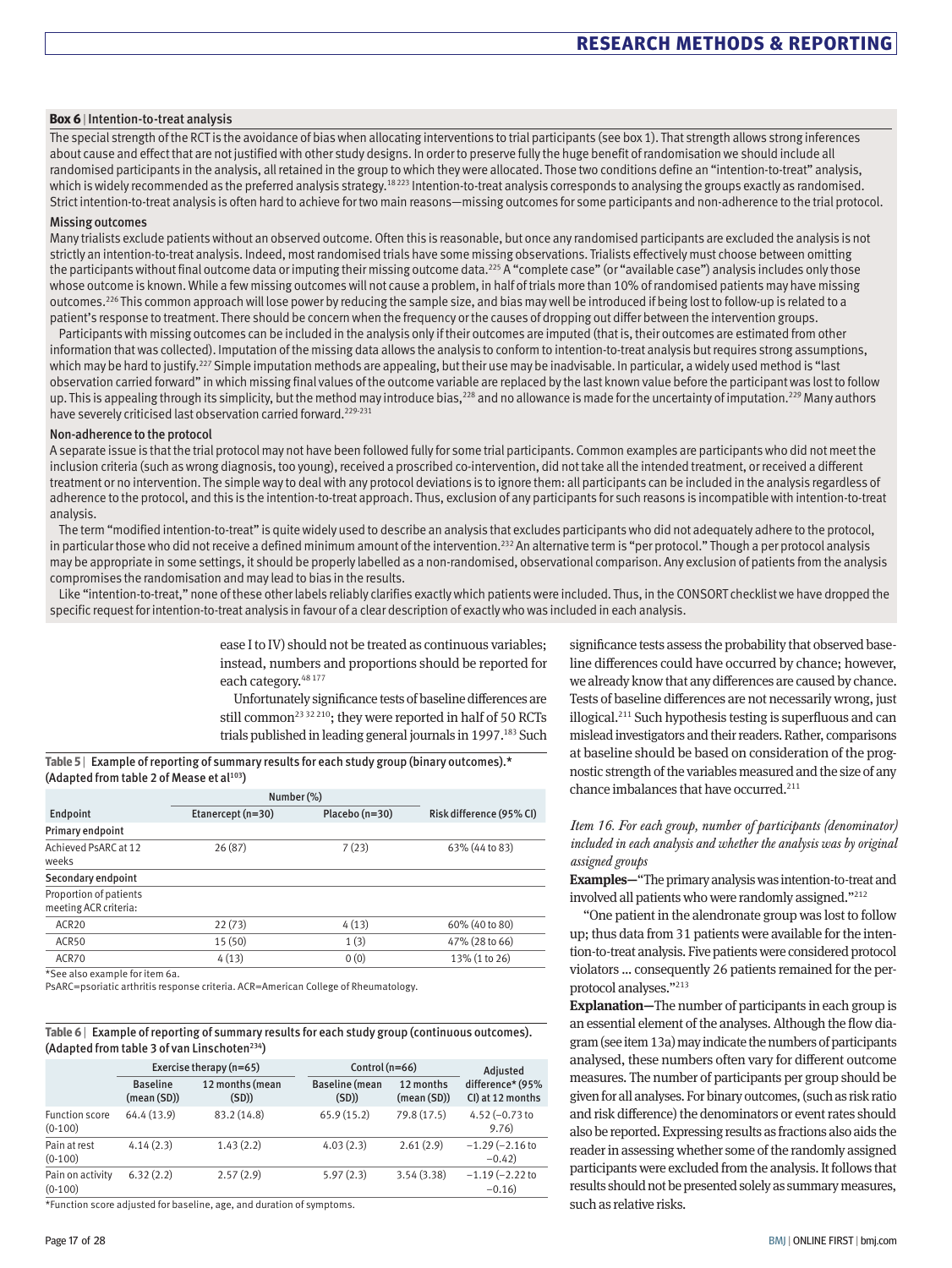| Table 7   Example of reporting both absolute and relative effect sizes. (Adapted from table 3 of |
|--------------------------------------------------------------------------------------------------|
| The OSIRIS Collaborative Group <sup>242</sup> )                                                  |

|                                                                 | Percentage (No)                       |                                                   |                               |                             |
|-----------------------------------------------------------------|---------------------------------------|---------------------------------------------------|-------------------------------|-----------------------------|
| <b>Primary outcome</b>                                          | Early<br>administration<br>$(n=1344)$ | Delayed selective<br>administration<br>$(n=1346)$ | Risk ratio (95% CI)           | Risk difference<br>(95% CI) |
| Death or oxygen<br>dependence at "expected<br>date of delivery" | 31.9(429)                             | 38.2 (514)                                        | $0.84(0.75 \text{ to } 0.93)$ | $-6.3$ ( $-9.9$ to $-2.7$ ) |

Participants may sometimes not receive the full intervention, or some ineligible patients may have been randomly allocated in error. One widely recommended way to handle such issues is to analyse all participants according to their original group assignment, regardless of what subsequently occurred (see box 6). This "intention-to-treat" strategy is not always straightforward to implement. It is common for some patients not to complete a study—they may drop out or be withdrawn from active treatment—and thus are not assessed at the end. If the outcome is mortality, such patients may be included in the analysis based on register information, whereas imputation techniques may need to be used if other outcome data are missing. The term "intention-to-treat analysis" is often inappropriately used—for example, when those who did not receive the first dose of a trial drug are excluded from the analyses.18

Conversely, analysis can be restricted to only participants who fulfil the protocol in terms of eligibility, interventions, and outcome assessment. This analysis is known as an "on-treatment" or "per protocol" analysis. Excluding participants from the analysis can lead to erroneous conclusions. For example, in a trial that compared medical with surgical therapy for carotid stenosis, analysis limited to participants who were available for follow-up showed that surgery reduced the risk for transient ischaemic attack, stroke, and death. However, intention-to-treat analysis based on all participants as originally assigned did not show a superior effect of surgery.<sup>214</sup>

Intention-to-treat analysis is generally favoured because it avoids bias associated with non-random loss of participants.<sup>215-217</sup> Regardless of whether authors use the term "intention-to-treat," they should make clear which and how many participants are included in each analysis (see item 13). Non-compliance with assigned therapy may mean that the intention-to-treat analysis underestimates the potential benefit of the treatment, and additional analyses, such as a per protocol analysis, may therefore be considered.<sup>218 219</sup> It should be noted, however, that such analyses are often considerably flawed.<sup>220</sup>

In a review of 403 RCTs published in 10 leading medical journals in 2002, 249 (62%) reported the use of intentionto-treat analysis for their primary analysis. This proportion was higher for journals adhering to the CONSORT statement (70% *v* 48%). Among articles that reported the use of intention-to-treat analysis, only 39% actually analysed all participants as randomised, with more than 60% of articles having missing data in their primary analysis.221 Other studies show similar findings.18 <sup>222</sup> 223 Trials with no reported exclusions are methodologically weaker in other respects than those that report on some excluded participants, $173$ strongly indicating that at least some researchers who have excluded participants do not report it. Another study found that reporting an intention-to-treat analysis was associated with other aspects of good study design and reporting, such as describing a sample size calculation.<sup>224</sup>

*Item 17a. For each primary and secondary outcome, results for each group, and the estimated effect size and its precision (such as 95% confidence interval)*

**Examples—**See tables 5 and 6.

**Explanation—**For each outcome, study results should be reported as a summary of the outcome in each group (for example, the number of participants with or without the event and the denominators, or the mean and standard deviation of measurements), together with the contrast between the groups, known as the effect size. For binary outcomes, the effect size could be the risk ratio (relative risk), odds ratio, or risk difference; for survival time data, it could be the hazard ratio or difference in median survival time; and for continuous data, it is usually the difference in means. Confidence intervals should be presented for the contrast between groups. A common error is the presentation of separate confidence intervals for the outcome in each group rather than for the treatment effect.<sup>233</sup> Trial results are often more clearly displayed in a table rather than in the text, as shown in tables 5 and 6.

For all outcomes, authors should provide a confidence interval to indicate the precision (uncertainty) of the estimate.48 235 A 95% confidence interval is conventional, but occasionally other levels are used. Many journals require or strongly encourage the use of confidence intervals.<sup>236</sup> They are especially valuable in relation to differences that do not meet conventional statistical significance, for which they often indicate that the result does not rule out an important clinical difference. The use of confidence intervals has increased markedly in recent years, although not in all medical specialties.233 Although P values may be provided in addition to confidence intervals, results should not be reported solely as P values.237 238 Results should be reported for all planned primary and secondary end points, not just for analyses that were statistically significant or "interesting." Selective reporting within a study is a widespread and serious problem.5557 In trials in which interim analyses were performed, interpretation should focus on the final results at the close of the trial, not the interim results.<sup>239</sup>

For both binary and survival time data, expressing the results also as the number needed to treat for benefit or harm can be helpful (see item 21).<sup>240 241</sup>

#### *Item 17b. For binary outcomes, presentation of both absolute and relative effect sizes is recommended*

**Example—**"The risk of oxygen dependence or death was reduced by 16% (95% CI 25% to 7%). The absolute difference was −6.3% (95% CI −9.9% to −2.7%); early administration to an estimated 16 babies would therefore prevent 1 baby dying or being long-term dependent on oxygen" (also see table 7).<sup>242</sup>

**Explanation—**When the primary outcome is binary, both the relative effect (risk ratio (relative risk) or odds ratio) and the absolute effect (risk difference) should be reported (with confidence intervals), as neither the relative measure nor the absolute measure alone gives a complete picture of the effect and its implications. Different audiences may prefer either relative or absolute risk, but both doctors and lay people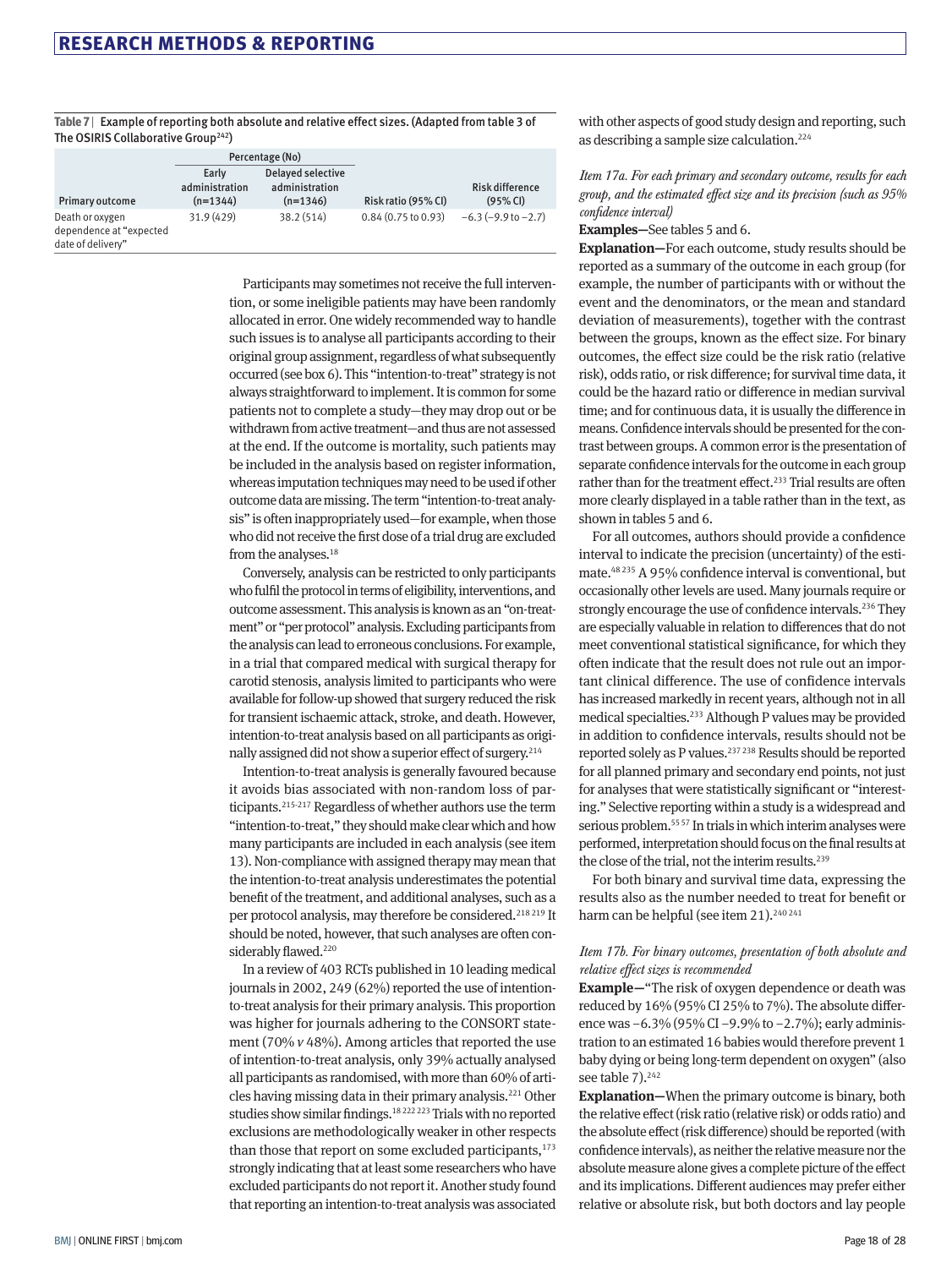tend to overestimate the effect when it is presented in terms of relative risk.<sup>243-245</sup> The size of the risk difference is less generalisable to other populations than the relative risk since it depends on the baseline risk in the unexposed group, which tends to vary across populations. For diseases where the outcome is common, a relative risk near unity might indicate clinically important differences in public health terms. In contrast, a large relative risk when the outcome is rare may not be so important for public health (although it may be important to an individual in a high risk category).

# *Item 18. Results of any other analyses performed, including subgroup analyses and adjusted analyses, distinguishing prespecified from exploratory*

**Example—**"On the basis of a study that suggested perioperative  $\beta$ -blocker efficacy might vary across baseline risk, we prespecified our primary subgroup analysis on the basis of the revised cardiac risk index scoring system. We also did prespecified secondary subgroup analyses based on sex, type of surgery, and use of an epidural or spinal anaesthetic. For all subgroup analyses, we used Cox proportional hazard models that incorporated tests for interactions, designated to be significant at p<0.05 … Figure 3 shows the results of our prespecified subgroup analyses and indicates consistency of effects … Our subgroup analyses were underpowered to detect the modest differences in subgroup effects that one might expect to detect if there was a true subgroup effect."100

**Explanation—**Multiple analyses of the same data create a risk for false positive findings.<sup>246</sup> Authors should resist the temptation to perform many subgroup analyses. $183 185 247$ Analyses that were prespecified in the trial protocol (see item 24) are much more reliable than those suggested by the data, and therefore authors should report which analyses were prespecified. If subgroup analyses were undertaken, authors should report which subgroups were examined, why, if they were prespecified, and how many were prespecified. Selective reporting of subgroup analyses could lead to bias.<sup>248</sup> When evaluating a subgroup the question is not whether the subgroup shows a statistically significant result but whether the subgroup treatment effects are significantly different from each other. To determine this, a test of interaction is helpful, although the power for such tests is typically low. If formal evaluations of interaction are undertaken (see item 12b) they should be reported as the estimated difference in the intervention effect in each subgroup (with a confidence interval), not just as P values.

In one survey, 35 of 50 trial reports included subgroup analyses, of which only 42% used tests of interaction.<sup>183</sup> It was often difficult to determine whether subgroup analyses had been specified in the protocol. In another survey of surgical trials published in high impact journals, 27 of 72 trials reported 54 subgroup analyses, of which 91% were post hoc and only 6% of subgroup analyses used a test of interaction to assess whether a subgroup effect existed.<sup>249</sup>

Similar recommendations apply to analyses in which adjustment was made for baseline variables. If done, both unadjusted and adjusted analyses should be reported. Authors should indicate whether adjusted analyses, including the choice of variables to adjust for, were planned. Ideally, the trial protocol should state whether adjustment is made for nominated baseline variables by using analysis of covariance.187 Adjustment for variables because they differ significantly at baseline is likely to bias the estimated treatment effect.187 A survey found that unacknowledged discrepancies between protocols and publications were found for all 25 trials reporting subgroup analyses and for 23 of 28 trials reporting adjusted analyses.<sup>92</sup>

# *Item 19. All important harms or unintended effects in each group* For specific guidance see CONSORT for harms.<sup>42</sup>

**Example—**"The proportion of patients experiencing any adverse event was similar between the rBPI21 [recombinant bactericidal/permeability-increasing protein] and placebo groups: 168 (88.4%) of 190 and 180 (88.7%) of 203, respectively, and it was lower in patients treated with rBPI21 than in those treated with placebo for 11 of 12 body systems … the proportion of patients experiencing a severe adverse event, as judged by the investigators, was numerically lower in the rBPI21 group than the placebo group: 53 (27.9%) of 190 versus 74 (36.5%) of 203 patients, respectively. There were only three serious adverse events reported as drug-related and they all occurred in the placebo group."250

**Explanation—**Readers need information about the harms as well as the benefits of interventions to make rational and balanced decisions. The existence and nature of adverse effects can have a major impact on whether a particular intervention will be deemed acceptable and useful. Not all reported adverse events observed during a trial are necessarily a consequence of the intervention; some may be a consequence of the condition being treated. Randomised trials offer the best approach for providing safety data as well as efficacy data, although they cannot detect rare harms.

Many reports of RCTs provide inadequate information on adverse events. A survey of 192 drug trials published from 1967 to 1999 showed that only 39% had adequate reporting of clinical adverse events and 29% had adequate reporting of laboratory defined toxicity.72 More recently, a comparison between the adverse event data submitted to the trials database of the National Cancer Institute, which sponsored the trials, and the information reported in journal articles found that low grade adverse events were underreported in journal articles. High grade events (Common Toxicity Criteria grades 3 to 5) were reported inconsistently in the articles, and the information regarding attribution to investigational drugs was incomplete.<sup>251</sup> Moreover, a review of trials published in six general medical journals in 2006 to 2007 found that, although 89% of 133 reports mentioned adverse events, no information on severe adverse events and withdrawal of patients due to an adverse event was given on 27% and 48% of articles, respectively.252

An extension of the CONSORT statement has been developed to provide detailed recommendations on the reporting of harms in randomised trials.<sup>42</sup> Recommendations and examples of appropriate reporting are freely available from the CONSORT website (www.consort-statement.org). They complement the CONSORT 2010 Statement and should be consulted, particularly if the study of harms was a key objective. Briefly, if data on adverse events were collected, events should be listed and defined, with reference to standardised criteria where appropriate. The methods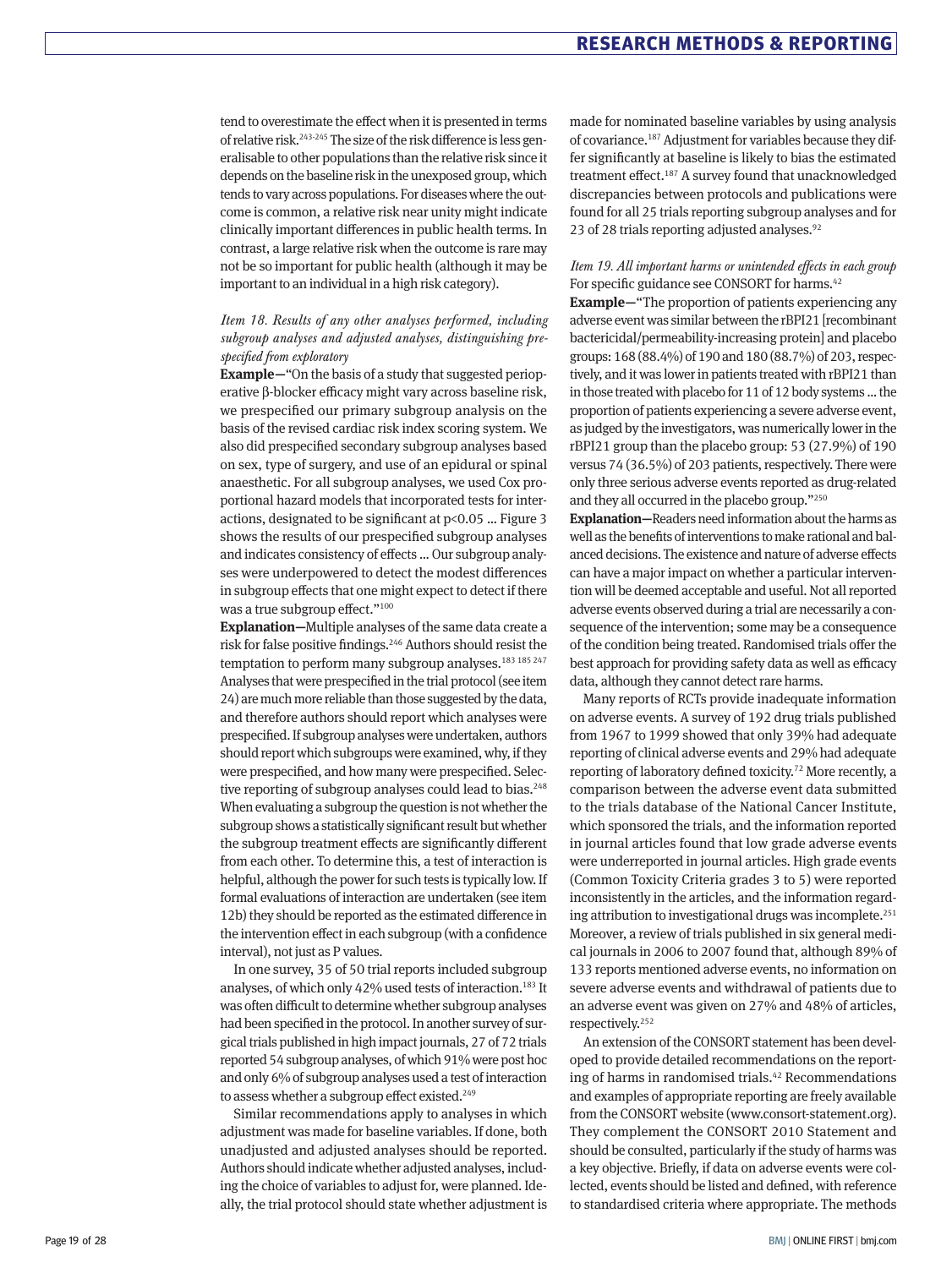used for data collection and attribution of events should be described. For each study arm the absolute risk of each adverse event, using appropriate metrics for recurrent events, and the number of participants withdrawn due to harms should be presented. Finally, authors should provide a balanced discussion of benefits and harms.<sup>42</sup>

#### **Discussion**

#### *Item 20. Trial limitations, addressing sources of potential bias, imprecision, and, if relevant, multiplicity of analyses*

**Example—**"The preponderance of male patients (85%) is a limitation of our study … We used bare-metal stents, since drug-eluting stents were not available until late during accrual. Although the latter factor may be perceived as a limitation, published data indicate no benefit (either shortterm or long-term) with respect to death and myocardial infarction in patients with stable coronary artery disease who receive drug-eluting stents, as compared with those who receive bare-metal stents."253

**Explanation—**The discussion sections of scientific reports are often filled with rhetoric supporting the authors' findings254 and provide little measured argument of the pros and cons of the study and its results. Some journals have attempted to remedy this problem by encouraging more structure to authors' discussion of their results.255 256 For example, *Annals of Internal Medicine* recommends that authors structure the discussion section by presenting (1) a brief synopsis of the key findings, (2) consideration of possible mechanisms and explanations, (3) comparison with relevant findings from other published studies (whenever possible including a systematic review combining the results of the current study with the results of all previous relevant studies), (4) limitations of the present study (and methods used to minimise and compensate for those limitations), and (5) a brief section that summarises the clinical and research implications of the work, as appropriate. $255$  We recommend that authors follow these sensible suggestions, perhaps also using suitable subheadings in the discussion section.

Although discussion of limitations is frequently omitted from research reports,<sup>257</sup> identification and discussion of the weaknesses of a study have particular importance.<sup>258</sup> For example, a surgical group reported that laparoscopic cholecystectomy, a technically difficult procedure, had significantly lower rates of complications than the more traditional open cholecystectomy for management of acute cholecystitis.259 However, the authors failed to discuss an obvious bias in their results. The study investigators had completed all the laparoscopic cholecystectomies, whereas 80% of the open cholecystectomies had been completed by trainees.

Authors should also discuss any imprecision of the results. Imprecision may arise in connection with several aspects of a study, including measurement of a primary outcome (see item 6a) or diagnosis (see item 4a). Perhaps the scale used was validated on an adult population but used in a paediatric one, or the assessor was not trained in how to administer the instrument.

The difference between statistical significance and clinical importance should always be borne in mind. Authors should particularly avoid the common error of interpreting a non-significant result as indicating equivalence of interventions. The confidence interval (see item 17a) provides valuable insight into whether the trial result is compatible with a clinically important effect, regardless of the P value.<sup>120</sup>

Authors should exercise special care when evaluating the results of trials with multiple comparisons. Such multiplicity arises from several interventions, outcome measures, time points, subgroup analyses, and other factors. In such circumstances, some statistically significant findings are likely to result from chance alone.

#### *Item 21. Generalisability (external validity, applicability) of the trial findings*

**Examples—**"As the intervention was implemented for both sexes, all ages, all types of sports, and at different levels of sports, the results indicate that the entire range of athletes, from young elite to intermediate and recreational senior athletes, would benefit from using the presented training programme for the prevention of recurrences of ankle sprain. By including non-medically treated and medically treated athletes, we covered a broad spectrum of injury severity. This suggests that the present training programme can be implemented in the treatment of all athletes. Furthermore, as it is reasonable to assume that ankle sprains not related to sports are comparable with those in sports, the programme could benefit the general population."260

"This replicates and extends the work of Clarke and colleagues and demonstrates that this CB (cognitive behavioural) prevention program can be reliably and effectively delivered in different settings by clinicians outside of the group who originally developed the intervention. The effect size was consistent with those of previously reported, singlesite, indicated depression prevention studies and was robust across sites with respect to both depressive disorders and symptoms … In this generalisability trial, we chose a comparison condition that is relevant to public health—usual care … The sample also was predominantly working class to middle class with access to health insurance. Given evidence that CB therapy can be more efficacious for adolescents from homes with higher incomes, it will be important to test the effects of this prevention program with more economically and ethnically diverse samples."261

**Explanation—**External validity, also called generalisability or applicability, is the extent to which the results of a study can be generalised to other circumstances.<sup>262</sup> Internal validity, the extent to which the design and conduct of the trial eliminate the possibility of bias, is a prerequisite for external validity: the results of a flawed trial are invalid and the question of its external validity becomes irrelevant. There is no absolute external validity; the term is meaningful only with regard to clearly specified conditions that were not directly examined in the trial. Can results be generalised to an individual participant or groups that differ from those enrolled in the trial with regard to age, sex, severity of disease, and comorbid conditions? Are the results applicable to other drugs within a class of similar drugs, to a different dose, timing, and route of administration, and to different concomitant therapies? Can similar results be expected at the primary, secondary, and tertiary levels of care? What about the effect on related outcomes that were not assessed in the trial, and the importance of length of follow-up and duration of treatment, especially with respect to harms?<sup>263</sup>

External validity is a matter of judgment and depends on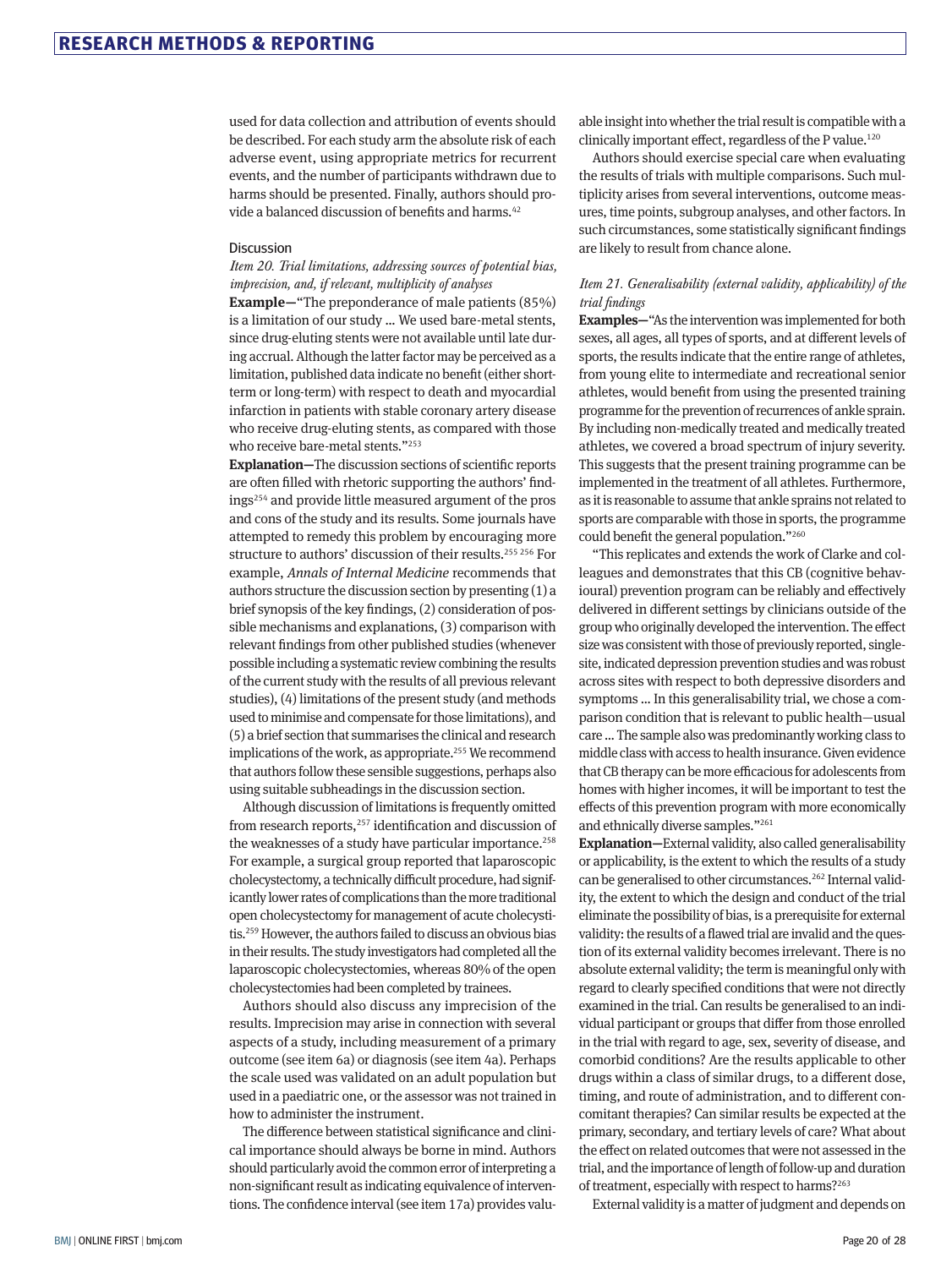the characteristics of the participants included in the trial, the trial setting, the treatment regimens tested, and the outcomes assessed.5136 It is therefore crucial that adequate information be described about eligibility criteria and the setting and location (see item 4b), the interventions and how they were administered (see item 5), the definition of outcomes (see item 6), and the period of recruitment and follow-up (see item 14). The proportion of control group participants in whom the outcome develops (control group risk) is also important. The proportion of eligible participants who refuse to enter the trial as indicated on the flowchart (see item 13) is relevant for the generalisability of the trial, as it may indicate preferences for or acceptability of an intervention. Similar considerations may apply to clinician preferences.<sup>264 265</sup>

Several issues are important when results of a trial are applied to an individual patient.266-268 Although some variation in treatment response between an individual patient and the patients in a trial or systematic review is to be expected, the differences tend to be in magnitude rather than direction.

Although there are important exceptions, $268$  therapies (especially drugs 269) found to be beneficial in a narrow range of patients generally have broader application in actual practice. Frameworks for the evaluation of external validity have been proposed, including qualitative studies, such as in integral "process evaluations"270 and checklists.271 Measures that incorporate baseline risk when calculating therapeutic effects, such as the number needed to treat to obtain one additional favourable outcome and the number needed to treat to produce one adverse effect, are helpful in assessing the benefit-to-risk balance in an individual patient or group with characteristics that differ from the typical trial participant.268 <sup>272</sup> 273 Finally, after deriving patient centred estimates for the potential benefit and harm from an intervention, the clinician must integrate them with the patient's values and preferences for therapy. Similar considerations apply when assessing the generalisability of results to different settings and interventions.

#### *Item 22. Interpretation consistent with results, balancing benefits and harms, and considering other relevant evidence*

**Example—**"Studies published before 1990 suggested that prophylactic immunotherapy also reduced nosocomial infections in very-low-birth-weight infants. However, these studies enrolled small numbers of patients; employed varied designs, preparations, and doses; and included diverse study populations. In this large multicenter, randomised controlled trial, the repeated prophylactic administration of intravenous immune globulin failed to reduce the incidence of nosocomial infections significantly in premature infants weighing 501 to 1500 g at birth."274

**Explanation—**Readers will want to know how the present trial's results relate to those of other RCTs. This can best be achieved by including a formal systematic review in the results or discussion section of the report.<sup>83 275- 277</sup> Such synthesis may be impractical for trial authors, but it is often possible to quote a systematic review of similar trials. A systematic review may help readers assess whether the results of the RCT are similar to those of other trials in the same topic area and whether participants are similar across studies. Reports of RCTs have often not dealt adequately with

these points.277 Bayesian methods can be used to statistically combine the trial data with previous evidence. $278$ 

We recommend that, at a minimum, the discussion should be as systematic as possible and be based on a comprehensive search, rather than being limited to studies that support the results of the current trial.<sup>279</sup>

#### Other information

#### *Item 23. Registration number and name of trial registry* **Example—**"The trial is registered at ClinicalTrials.gov, number NCT00244842."280

**Explanation—**The consequences of non-publication of entire trials, <sup>281 282</sup> selective reporting of outcomes within trials, and of per protocol rather than intention-to-treat analysis have been well documented.<sup>55 56 283</sup> Covert redundant publication of clinical trials can also cause problems, particularly for authors of systematic reviews when results from the same trial are inadvertently included more than once.<sup>284</sup>

To minimise or avoid these problems there have been repeated calls over the past 25 years to register clinical trials at their inception, to assign unique trial identification numbers, and to record other basic information about the trial so that essential details are made publicly available.285-288 Provoked by recent serious problems of withholding data,<sup>289</sup> there has been a renewed effort to register randomised trials. Indeed, the World Health Organisation states that "the registration of all interventional trials is a scientific, ethical and moral responsibility" (www.who. int/ictrp/en). By registering a randomised trial, authors typically report a minimal set of information and obtain a unique trial registration number.

In September 2004 the International Committee of Medical Journal Editors (ICMJE) changed their policy, saying that they would consider trials for publication only if they had been registered before the enrolment of the first participant.290 This resulted in a dramatic increase in the number of trials being registered.291 The ICMJE gives guidance on acceptable registries (www.icmje.org/faq.pdf).

In a recent survey of 165 high impact factor medical journals' instructions to authors, 44 journals specifically stated that all recent clinical trials must be registered as a requirement of submission to that journal.292

Authors should provide the name of the register and the trial's unique registration number. If authors had not registered their trial they should explicitly state this and give the reason.

*Item 24. Where the full trial protocol can be accessed, if available* **Example—**"Full details of the trial protocol can be found in the Supplementary Appendix, available with the full text of this article at www.nejm.org."293

**Explanation—**A protocol for the complete trial (rather than a protocol of a specific procedure within a trial) is important because it pre-specifies the methods of the randomised trial, such as the primary outcome (see item 6a). Having a protocol can help to restrict the likelihood of undeclared post hoc changes to the trial methods and selective outcome reporting (see item 6b). Elements that may be important for inclusion in the protocol for a randomised trial are described elsewhere.294

There are several options for authors to consider ensur-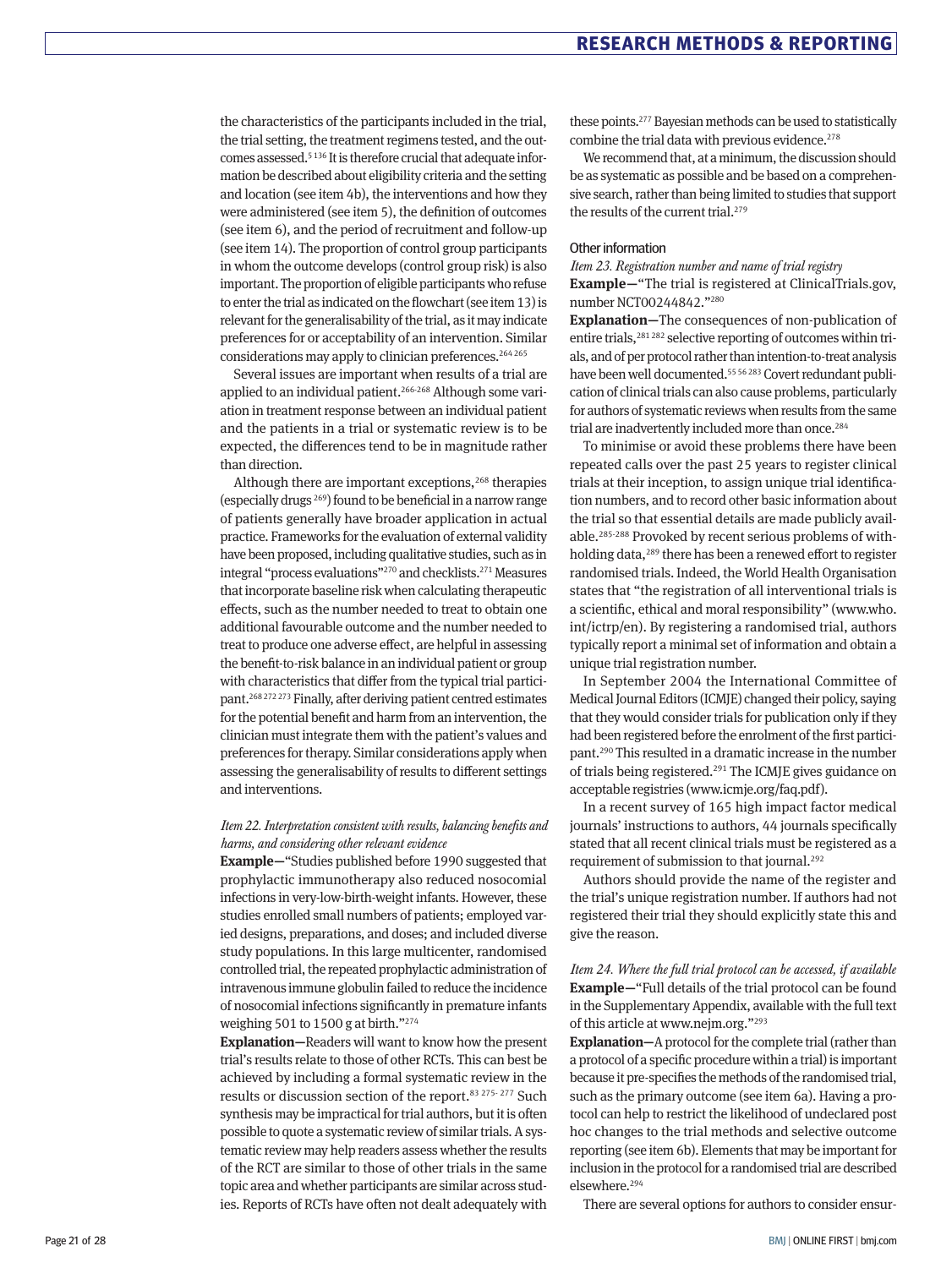ing their trial protocol is accessible to interested readers. As described in the example above, journals reporting a trial's primary results can make the trial protocol available on their web site. Accessibility to the trial results and protocol is enhanced when the journal is open access. Some journals (such as *Trials*) publish trial protocols, and such a publication can be referenced when reporting the trial's principal results. Trial registration (see item 23) will also ensure that many trial protocol details are available, as the minimum trial characteristics included in an approved trial registration database includes several protocol items and results (www.who.int/ ictrp/en). Trial investigators may also be able to post their trial protocol on a website through their employer. Whatever mechanism is used, we encourage all trial investigators to make their protocol easily accessible to interested readers.

# *Item 25. Sources of funding and other support (such as supply of drugs), role of funders*

**Examples—**"Grant support was received for the intervention from Plan International and for the research from the Wellcome Trust and Joint United Nations Programme on HIV/AIDS (UNAIDS). The funders had no role in study design, data collection and analysis, decision to publish, or preparation of the manuscript."295

"This study was funded by GlaxoSmithKline Pharmaceuticals. GlaxoSmithKline was involved in the design and conduct of the study and provided logistical support during the trial. Employees of the sponsor worked with the investigators to prepare the statistical analysis plan, but the analyses were performed by the University of Utah. The manuscript was prepared by Dr Shaddy and the steering committee members. GlaxoSmithKline was permitted to review the manuscript and suggest changes, but the final decision on content was exclusively retained by the authors."296

**Explanation—**Authors should report the sources of funding for the trial, as this is important information for readers assessing a trial. Studies have showed that research sponsored by the pharmaceutical industry are more likely to produce results favouring the product made by the company sponsoring the research than studies funded by other sources.297-300 A systematic review of 30 studies on funding found that research funded by the pharmaceutical industry had four times the odds of having outcomes favouring the sponsor than research funded by other sources (odds ratio 4.05, 95% confidence interval 2.98 to 5.51).<sup>297</sup> A large proportion of trial publications do not currently report sources of funding. The degree of underreporting is difficult to quantify. A survey of 370 drug trials found that 29% failed to report sources of funding.<sup>301</sup> In another survey, of PubMed indexed randomised trials published in December 2000, source of funding was reported for 66% of the 519 trials.<sup>16</sup>

The level of involvement by a funder and their influence on the design, conduct, analysis, and reporting of a trial varies. It is therefore important that authors describe in detail the role of the funders. If the funder had no such involvement, the authors should state so. Similarly, authors should report any other sources of support, such as supply and preparation of drugs or equipment, or in the analysis of data and writing of the manuscript.<sup>302</sup>

# **Reporting RCTs that did not have a two group parallel design**

The primary focus of the CONSORT recommendations is RCTs with a parallel design and two treatment groups. Most RCTs have that design, but a substantial minority do not: 45% (233/519) of RCTs published in December 2000,<sup>16</sup> and 39% (242/616) in December 2006. 17

Most of the CONSORT statement applies equally to all trial designs, but there are a few additional issues to address for each design. Before the publication of the revised CONSORT statement in 2001, the CONSORT Group decided to develop extensions to the main CONSORT statement relevant to specific trial designs. Extensions have been published relating to reporting of cluster randomised trials<sup>40</sup> and non-inferiority and equivalence trials.<sup>39</sup> Lack of resources has meant that other planned extensions have not been completed; they will cover trials with the following designs: multiarm parallel, factorial, crossover, within-person.

Authors reporting trials with a cluster design or using a non-inferiority or equivalence framework should consult the CONSORT recommendations in addition to those in this document. Here we make a few interim comments about the other designs. In each case, the trial design should be made clear in both the main text and the article's abstract.

Multiarm (>2 group) parallel group trials need the least modification of the standard CONSORT guidance. The flow diagram can be extended easily. The main differences from trials with two groups relate to clarification of how the study hypotheses relate to the multiple groups, and the consequent methods of data analysis and interpretation. For factorial trials, the possibility of interaction between the interventions generally needs to be considered. In addition to overall comparisons of participants who did or did not receive each intervention under study, investigators should consider also reporting results for each treatment combination.303

In crossover trials, each participant receives two (or more) treatments in a random order. The main additional issues to address relate to the paired nature of the data, which affect design and analysis.<sup>304</sup> Similar issues affect within-person comparisons, in which participants receive two treatments simultaneously (often to paired organs). Also, because of the risk of temporal or systemic carryover effects, respectively, in both cases the choice of design needs justification.

The CONSORT Group intends to publish extensions to CONSORT to cover all these designs. In addition, we will publish updates to existing guidance for cluster randomised trials and non-inferiority and equivalence trials to take account of this major update of the generic CONSORT guidance.

#### **Discussion**

Assessment of healthcare interventions can be misleading unless investigators ensure unbiased comparisons. Random allocation to study groups remains the only method that eliminates selection and confounding biases. Non-randomised trials tend to result in larger estimated treatment effects than randomised trials.<sup>305 306</sup>

Bias jeopardises even RCTs, however, if investigators carry out such trials improperly.<sup>307</sup> A recent systematic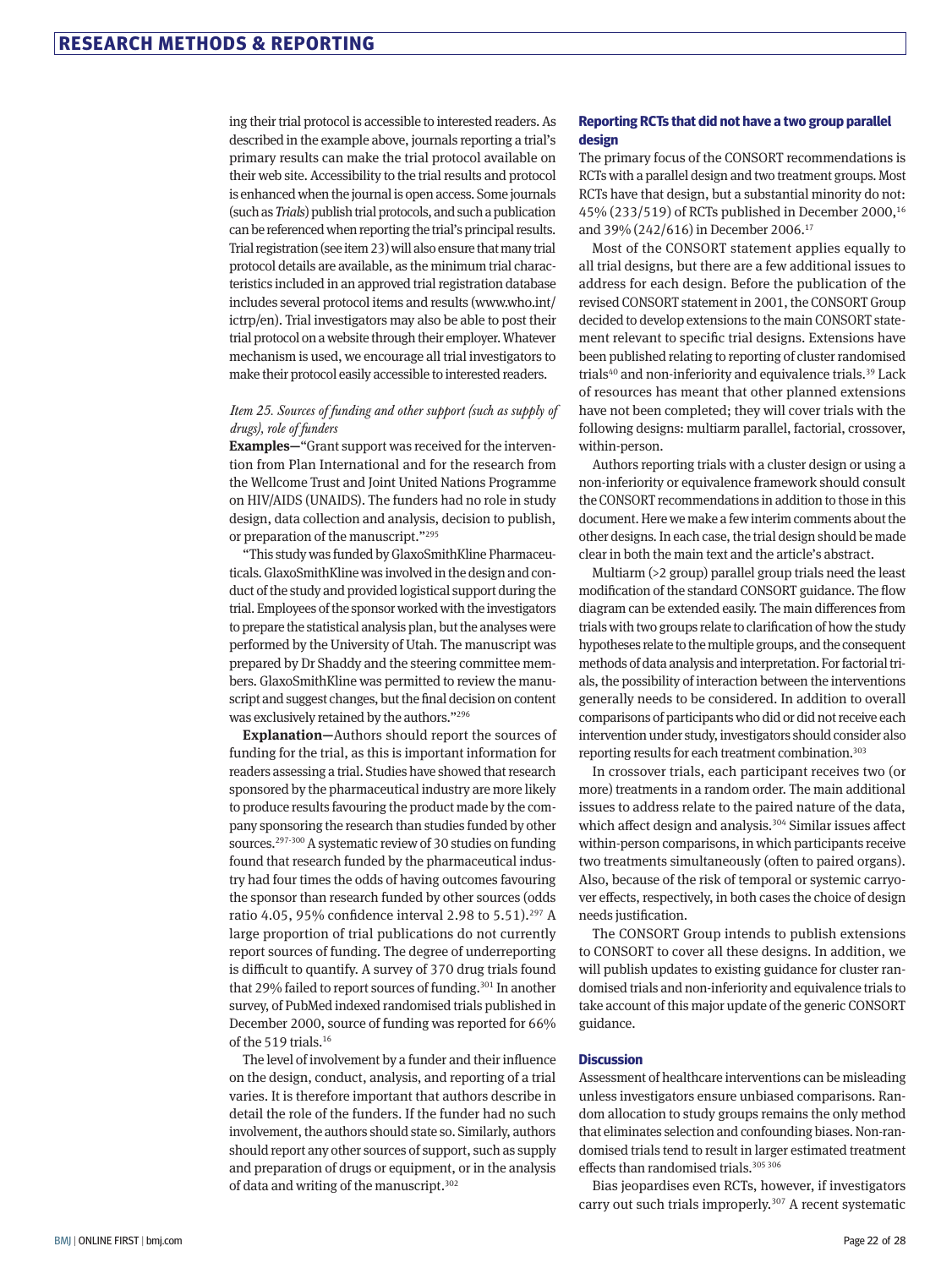review, aggregating the results of several methodological investigations, found that, for subjective outcomes, trials that used inadequate or unclear allocation concealment yielded 31% larger estimates of effect than those that used adequate concealment, and trials that were not blinded yielded 25% larger estimates.153 As might be expected, there was a strong association between the two.

The design and implementation of an RCT require methodological as well as clinical expertise, meticulous effort,<sup>143 308</sup> and a high level of alertness for unanticipated difficulties. Reports of RCTs should be written with similarly close attention to reducing bias. Readers should not have to speculate; the methods used should be complete and transparent so that readers can readily differentiate trials with unbiased results from those with questionable results. Sound science encompasses adequate reporting, and the conduct of ethical trials rests on the footing of sound science.<sup>309</sup>

We hope this update of the CONSORT explanatory article will assist authors in using the 2010 version of CONSORT and explain in general terms the importance of adequately reporting of trials. The CONSORT statement can help researchers designing trials in future<sup>310</sup> and can guide peer reviewers and editors in their evaluation of manuscripts. Indeed, we encourage peer reviewers and editors to use the CONSORT checklist to assess whether authors have reported on these items. Such assessments will likely improve the clarity and transparency of published trials. Because CONSORT is an evolving document, it requires a dynamic process of continual assessment, refinement, and, if necessary, change, which is why we have this update of the checklist and explanatory article. As new evidence and critical comments accumulate, we will evaluate the need for future updates.

The first version of the CONSORT statement, from 1996, seems to have led to improvement in the quality of reporting of RCTs in the journals that have adopted it.<sup>50-54</sup>. Other groups are using the CONSORT template to improve the reporting of other research designs, such as diagnostic tests $311$  and observational studies. $312$ 

The CONSORT website (www.consort-statement.org) has been established to provide educational material and a repository database of materials relevant to the reporting of RCTs. The site includes many examples from real trials, including all of the examples included in this article. We will continue to add good and bad examples of reporting to the database, and we invite readers to submit further suggestions by contacting us through the website. The CONSORT Group will continue to survey the literature to find relevant articles that address issues relevant to the reporting of RCTs, and we invite authors of any such articles to notify us about them. All of this information will be made accessible through the CONSORT website, which is updated regularly.

More than 400 leading general and specialty journals and biomedical editorial groups, including the ICMJE, World Association of Medical Journal Editors, and the Council of Science Editors, have given their official support to CONSORT. We invite other journals concerned about the quality of reporting of clinical trials to endorse the CON-SORT statement and contact us through our website to let

#### us know of their support. The ultimate benefactors of these collective efforts should be people who, for whatever reason, require intervention from the healthcare community.

We are grateful to Frank Davidoff and Tom Lang for their involvement in the 2001 version of CONSORT explanation and elaboration document. A special thanks to Mary Ocampo, the Ottawa CONSORT coordinator, who helped deliver this explanation and elaboration paper and the CONSORT statement.

The CONSORT Group contributors to CONSORT 2010: Douglas G Altman, Centre for Statistics in Medicine, University of Oxford, UK; Virginia Barbour, PLoS Medicine, UK; Jesse A Berlin, Johnson & Johnson Pharmaceutical Research and Development, USA; Isabelle Boutron, University Paris 7 Denis Diderot, Assistance Publique des Hôpitaux de Paris, INSERM, France; PJ Devereaux, McMaster University, Canada; Kay Dickersin, Johns Hopkins Bloomberg School of Public Health, USA; Diana Elbourne, London School of Hygiene & Tropical Medicine, UK; Susan Ellenberg, University of Pennsylvania School of Medicine, USA; Val Gebski, University of Sydney, Australia; Steven Goodman, Journal of the Society for Clinical Trials, USA; Peter C Gøtzsche, Nordic Cochrane Centre, Denmark; Trish Groves, BMJ, UK; Steven Grunberg, American Society of Clinical Oncology, USA; Brian Haynes, McMaster University, Canada; Sally Hopewell, Centre for Statistics in Medicine, University of Oxford, UK; Astrid James, Lancet; Peter Juhn, Johnson & Johnson, USA; Philippa Middleton, University of Adelaide, Australia; Don Minckler, University of California Irvine, USA; David Moher, Ottawa Methods Centre, Clinical Epidemiology Program, Ottawa Hospital Research Institute, Canada; Victor M Montori, Knowledge and Encounter Research Unit, Mayo Clinic College of Medicine, USA; Cynthia Mulrow, Annals of Internal Medicine, USA; Stuart Pocock, London School of Hygiene & Tropical Medicine, UK; Drummond Rennie, JAMA, USA; David L Schriger, Annals of Emergency Medicine, USA; Kenneth F Schulz, Family Health International, USA; Iveta Simera, EQUATOR Network, UK; Elizabeth Wager, Sideview, UK.

Funding: We gratefully acknowledge financial support from United Kingdom National Institute for Health Research; Canadian Institutes of Health Research; Presidents Fund, Canadian Institutes of Health Research; Johnson & Johnson; BMJ; and the American Society for Clinical Oncology.

In order to encourage dissemination of the CONSORT 2010 Statement, this article is freely accessible on bmj.com and will also be published in the Journal of Clinical Epidemiology. The authors jointly hold the copyright of this article. For details on further use, see the CONSORT website (www.consortstatement.org).

- 1 Rennie D. CONSORT revised—improving the reporting of randomized trials. *JAMA* 2001;285:2006-7.
- 2 Schulz KF, Chalmers I, Hayes RJ, Altman DG. Empirical evidence of bias. Dimensions of methodological quality associated with estimates of treatment effects in controlled trials. *JAMA* 1995;273:408-12.
- 3 Moher D. CONSORT: an evolving tool to help improve the quality of reports of randomized controlled trials. Consolidated Standards of Reporting Trials. *JAMA* 1998;279:1489-91.
- Kjaergard LL, Villumsen J, Gluud C. Quality of randomised clinical trials affects estimates of intervention efficacy. 7th Cochrane Colloquium, Rome, Italy 1999.
- 5 Jüni P, Altman DG, Egger M. Systematic reviews in health care: Assessing the quality of controlled clinical trials. *BMJ* 2001;323:42-6.
- 6 Veldhuyzen van Zanten SJ, Cleary C, Talley NJ, Peterson TC, Nyren O, Bradley LA, et al. Drug treatment of functional dyspepsia: a systematic analysis of trial methodology with recommendations for design of future trials. *Am J Gastroenterol* 1996;91:660-73.
- 7 Talley NJ, Owen BK, Boyce P, Paterson K. Psychological treatments for irritable bowel syndrome: a critique of controlled treatment trials. *Am J Gastroenterol* 1996;91:277-83.
- 8 Adetugbo K, Williams H. How well are randomized controlled trials reported in the dermatology literature? *Arch Dermatol* 2000;136:381-5. 9 Kjaergard LL, Nikolova D, Gluud C. Randomized clinical trials in
- HEPATOLOGY: predictors of quality. *Hepatology* 1999;30:1134-8. 10 Schor S, Karten I. Statistical evaluation of medical journal manuscripts.
- *JAMA* 1966;195:1123-8. 11 Gore SM, Jones IG, Rytter EC. Misuse of statistical methods: critical
- assessment of articles in BMJ from January to March 1976. *BMJ* 1977;1:85-7.
- 12 Hall JC, Hill D, Watts JM. Misuse of statistical methods in the Australasian surgical literature. *Aust N Z J Surg* 1982;52:541-3.
- 13 Altman DG. Statistics in medical journals. *Stat Med* 1982;1:59-71. Pocock SJ, Hughes MD, Lee RJ. Statistical problems in the reporting
- of clinical trials. A survey of three medical journals. *N Engl J Med* 1987;317:426-32.
- 15 Altman DG. The scandal of poor medical research. *BMJ* 1994;308:283-4. 16 Chan AW, Altman DG. Epidemiology and reporting of randomised trials
- published in PubMed journals. *Lancet* 2005;365:1159-62.
- 17 Hopewell S, Dutton S, Yu LM, Chan AW, Altman DG. The quality of reports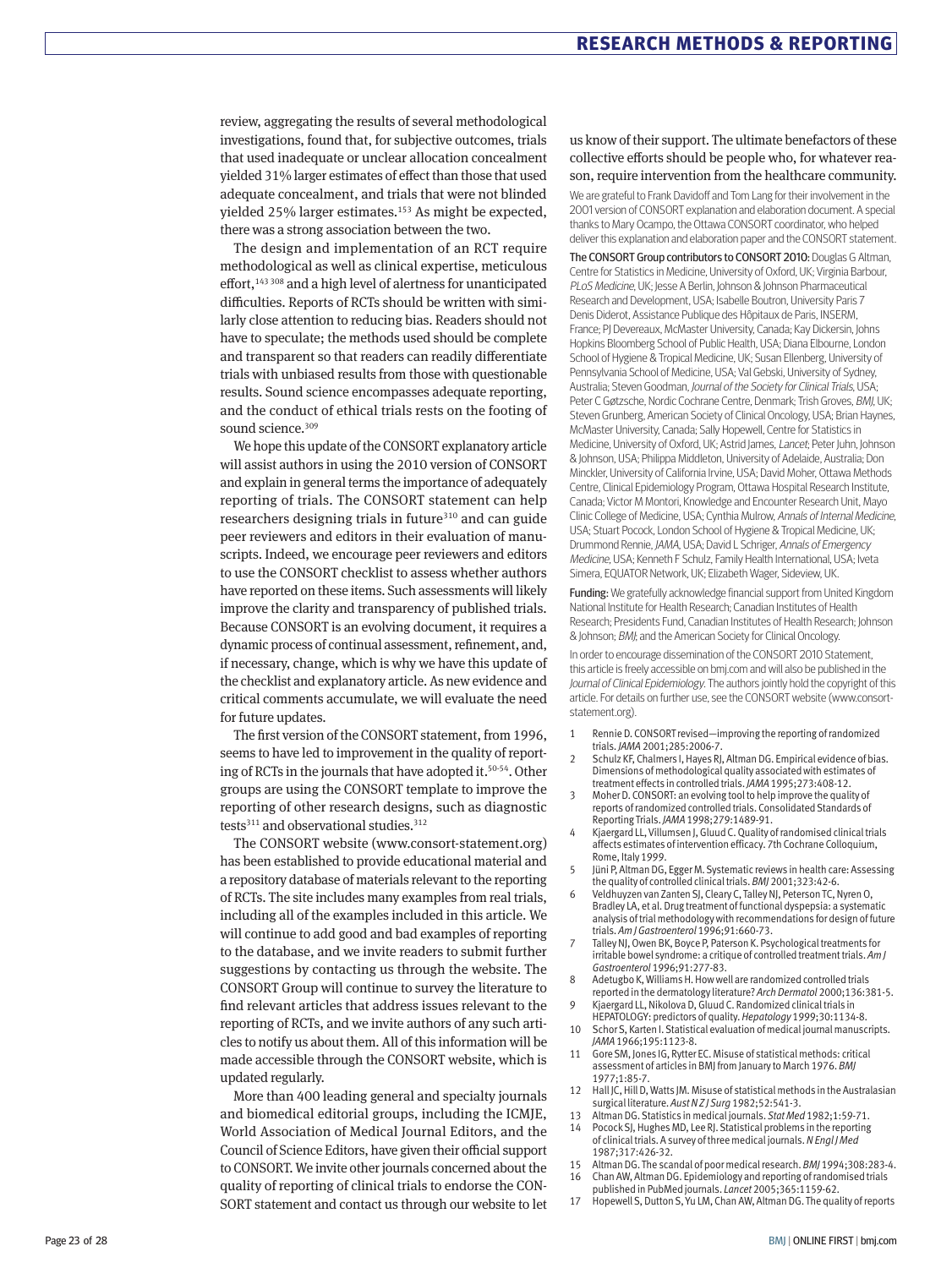of randomised trials in 2000 and 2006: comparative study of articles indexed in PubMed. *BMJ* 2010;340:c723

- 18 Hollis S, Campbell F. What is meant by intention to treat analysis? Survey of published randomised controlled trials. *BMJ* 1999;319:670-4.
- 19 Lai TY, Wong VW, Lam RF, Cheng AC, Lam DS, Leung GM. Quality of reporting of key methodological items of randomized controlled trials in clinical ophthalmic journals. *Ophthalmic Epidemiol* 2007;14:390-8.
- 20 Moher D, Fortin P, Jadad AR, Jüni P, Klassen T, Le LJ, et al. Completeness of reporting of trials published in languages other than English: implications for conduct and reporting of systematic reviews. *Lancet* 1996;347:363-6.
- 21 Junker CA. Adherence to published standards of reporting: a comparison of placebo-controlled trials published in English or German. *JAMA* 1998;280:247-9.
- 22 Altman DG. Randomisation. *BMJ* 1991;302:1481-2.
- 23 Schulz KF, Chalmers I, Grimes DA, Altman DG. Assessing the quality of randomization from reports of controlled trials published in obstetrics and gynecology journals. *JAMA* 1994;272:125-8.
- 24 Streptomycin treatment of pulmonary tuberculosis: a Medical Research Council investigation. *BMJ* 1948;2:769-82.
- 25 Schulz KF. Randomized controlled trials. *Clin Obstet Gynecol* 1998;41:245-56.
- 26 Greenland S. Randomization, statistics, and causal inference. *Epidemiology* 1990;1:421-9.
- 27 Armitage P. The role of randomization in clinical trials. *Stat Med* 1982;1:345-52.
- 28 Kleijnen J, Gøtzsche PC, Kunz R, Oxman AD, Chalmers I. So what's so special about randomisation. In: Maynard A, Chalmers I, eds. *Nonrandom reflections on health services research*. BMJ Books, 1997:93- 106.
- 29 Chalmers I. Assembling comparison groups to assess the effects of health care. *J R Soc Med* 1997;90:379-86.
- 30 Nicolucci A, Grilli R, Alexanian AA, Apolone G, Torri V, Liberati A. Quality, evolution, and clinical implications of randomized, controlled trials on the treatment of lung cancer. A lost opportunity for meta-analysis. *JAMA* 1989;262:2101-7.
- 31 Ah-See KW, Molony NC. A qualitative assessment of randomized controlled trials in otolaryngology. *J Laryngol Otol* 1998;112:460-3.
- 32 Altman DG, Doré CJ. Randomisation and baseline comparisons in clinical trials. *Lancet* 1990;335:149-53.
- 33 Thornley B, Adams C. Content and quality of 2000 controlled trials in schizophrenia over 50 years. *BMJ* 1998;317:1181-4.
- 34 DerSimonian R, Charette LJ, McPeek B, Mosteller F. Reporting on methods in clinical trials. *N Engl J Med* 1982;306:1332-7.
- 35 A proposal for structured reporting of randomized controlled trials. The Standards of Reporting Trials Group. *JAMA* 1994;272:1926-31.
- 36 Call for comments on a proposal to improve reporting of clinical trials in the biomedical literature. Working Group on Recommendations for Reporting of Clinical Trials in the Biomedical Literature. *Ann Intern Med* 1994;121:894-5.
- 37 Rennie D. Reporting randomized controlled trials. An experiment and a call for responses from readers. *JAMA* 1995;273:1054-5.
- 38 Begg C, Cho M, Eastwood S, Horton R, Moher D, Olkin I, et al. Improving the quality of reporting of randomized controlled trials: the CONSORT statement. *JAMA* 1996;276:637-9.
- 39 Piaggio G, Elbourne DR, Altman DG, Pocock SJ, Evans SJ. Reporting of noninferiority and equivalence randomized trials: an extension of the CONSORT statement. *JAMA* 2006;295:1152-60.
- 40 Campbell MK, Elbourne DR, Altman DG. CONSORT statement: extension to cluster randomised trials. *BMJ* 2004;328:702-8.
- 41 Zwarenstein M, Treweek S, Gagnier JJ, Altman DG, Tunis S, Haynes B, et al. Improving the reporting of pragmatic trials: an extension of the CONSORT statement. *BMJ* 2008;337:a2390.
- 42 Ioannidis JP, Evans SJ, Gøtzsche PC, O'Neill RT, Altman DG, Schulz K, et al. Better reporting of harms in randomized trials: an extension of the CONSORT statement. *Ann Intern Med* 2004;141:781-8.
- 43 Boutron I, Moher D, Altman DG, Schulz KF, Ravaud P. Extending the CONSORT statement to randomized trials of nonpharmacologic treatment: explanation and elaboration. *Ann Intern Med* 2008;148:295- 309.
- 44 Gagnier JJ, Boon H, Rochon P, Moher D, Barnes J, Bombardier C. Reporting randomized, controlled trials of herbal interventions: an elaborated CONSORT statement. *Ann Intern Med* 2006;144:364-7.
- 45 Hopewell S, Clarke M, Moher D, Wager E, Middleton P, Altman DG, et al. CONSORT for reporting randomized controlled trials in journal and conference abstracts: explanation and elaboration. *PLoS Med* 2008;5:e20.
- 46 Siegel JE, Weinstein MC, Russell LB, Gold MR. Recommendations for reporting cost-effectiveness analyses. Panel on Cost-Effectiveness in Health and Medicine. *JAMA* 1996;276:1339-41.
- 47 Drummond MF, Jefferson TO. Guidelines for authors and peer reviewers of economic submissions to the BMJ. The BMJ Economic Evaluation Working Party. *BMJ* 1996;313:275-83.
- 48 Lang TA, Secic M. *How to report statistics in medicine. Annotated guidelines for authors, editors, and reviewers*. ACP, 1997.
- 49 Davidoff F. News from the International Committee of Medical Journal Editors. *Ann Intern Med* 2000;133:229-31.
- 50 Plint AC, Moher D, Morrison A, Schulz K, Altman DG, Hill C, et al. Does the CONSORT checklist improve the quality of reports of randomised
- controlled trials? A systematic review. *Med J Aust* 2006;185:263-7.
- 51 Egger M, Jüni P, Bartlett C. Value of flow diagrams in reports of randomized controlled trials. *JAMA* 2001;285:1996-9.
- 52 Moher D, Schulz KF, Altman DG. The CONSORT statement: revised recommendations for improving the quality of reports of parallel-group randomized trials. *Ann Intern Med* 2001;134:657-62.
- 53 Moher D, Schulz KF, Altman D. The CONSORT statement: revised recommendations for improving the quality of reports of parallel-group randomized trials. *JAMA* 2001;285:1987-91.
- 54 Moher D, Schulz KF, Altman DG. The CONSORT statement: revised recommendations for improving the quality of reports of parallel-group
- randomised trials. *Lancet* 2001;357:1191-4. 55 Chan AW, Hróbjartsson A, Haahr MT, Gøtzsche PC, Altman DG. Empirical evidence for selective reporting of outcomes in randomized trials: comparison of protocols to published articles. *JAMA* 2004;291:2457- 65.
- 56 Al-Marzouki S, Roberts I, Evans S, Marshall T. Selective reporting in clinical trials: analysis of trial protocols accepted by the Lancet. *Lancet* 2008;372:201.
- 57 Dwan K, Altman DG, Arnaiz JA, Bloom J, Chan AW, Cronin E, et al. Systematic review of the empirical evidence of study publication bias and outcome reporting bias. *PLoS ONE* 2008;3:e3081.
- 58 Altman DG, Schulz KF, Moher D, Egger M, Davidoff F, Elbourne D, et al. The revised CONSORT statement for reporting randomized trials: explanation and elaboration. *Ann Intern Med* 2001;134:663-94.
- 59 Schulz KF, Altman DG, Moher D, for the CONSORT Group. CONSORT 2010 Statement: updated guidelines for reporting parallel group randomised trials. *BMJ* 2010;340:c332.
- 60 Pocock SJ. *Clinical trials: a practical approach*. John Wiley, 1983.
- 61 Meinert CL. *Clinical trials: design, conduct and analysis*. Oxford University Press, 1986.
- 62 Friedman LM, Furberg CD, DeMets DL. *Fundamentals of clinical trials*. 3rd ed. Springer, 1998.
- 63 Bolliger CT, Zellweger JP, Danielsson T, van Biljon X, Robidou A, Westin A, et al. Smoking reduction with oral nicotine inhalers: double blind, randomised clinical trial of efficacy and safety. *BMJ* 2000;321:329-33.
- 64 Dickersin K, Manheimer E, Wieland S, Robinson KA, Lefebvre C, McDonald S. Development of the Cochrane Collaboration's CENTRAL Register of controlled clinical trials. *Eval Health Prof* 2002;25:38-64.
- 65 Hopewell S, Clarke M, Moher D, Wager E, Middleton P, Altman DG, et al. CONSORT for reporting randomised trials in journal and conference abstracts. *Lancet* 2008;371:281-3.
- 66 The impact of open access upon public health. *PLoS Med* 2006;3:e252.
- 67 Harbourt AM, Knecht LS, Humphreys BL. Structured abstracts in MEDLINE, 1989-1991. *Bull Med Libr Assoc* 1995;83:190-5.
- 68 Harris AH, Standard S, Brunning JL, Casey SL, Goldberg JH, Oliver L, et al. The accuracy of abstracts in psychology journals. *J Psychol* 2002;136:141-8.
- 69 Pitkin RM, Branagan MA, Burmeister LF. Accuracy of data in abstracts of published research articles. *JAMA* 1999;281:1110-1.
- 70 Ward LG, Kendrach MG, Price SO. Accuracy of abstracts for original research articles in pharmacy journals. *Ann Pharmacother* 2004;38:1173-7.
- 71 Gøtzsche PC. Believability of relative risks and odds ratios in abstracts: cross sectional study. *BMJ* 2006;333:231-4.
- 72 Ioannidis JP, Lau J. Completeness of safety reporting in randomized trials: an evaluation of 7 medical areas. *JAMA* 2001;285:437-43.
- 73 Haynes RB, Mulrow CD, Huth EJ, Altman DG, Gardner MJ. More informative abstracts revisited. *Ann Intern Med* 1990;113:69-76.
- 74 Taddio A, Pain T, Fassos FF, Boon H, Ilersich AL, Einarson TR. Quality of nonstructured and structured abstracts of original research articles in the British Medical Journal, the Canadian Medical Association Journal and the Journal of the American Medical Association. *CMAJ* 1994;150:1611-5.
- 75 Wager E, Middleton P. Technical editing of research reports in biomedical journals. *Cochrane Database Syst Rev* 2008;MR000002.
- 76 Hartley J, Sydes M, Blurton A. Obtaining information accurately and quickly: Are structured abstracts more efficient? *J Inform Sci* 1996;22:349-56.
- 77 Gilligan D, Nicolson M, Smith I, Groen H, Dalesio O, Goldstraw P, et al. Preoperative chemotherapy in patients with resectable non-small cell lung cancer: results of the MRC LU22/NVALT 2/EORTC 08012 multicentre randomised trial and update of systematic review. *Lancet* 2007;369:1929-37.
- 78 Sandler AD, Sutton KA, DeWeese J, Girardi MA, Sheppard V, Bodfish JW. Lack of benefit of a single dose of synthetic human secretin in the treatment of autism and pervasive developmental disorder. *N Engl J Med* 1999;341:1801-6.
- 79 World Medical Association. Declaration of Helsinki: ethical principle for medical research involving human subjects. 59th WMA General Assembly, Seoul 2008; www.wma.net/e/policy/b3.htm (accessed 2 June 2009).
- 80 Lau J, Antman EM, Jimenez-Silva J, Kupelnick B, Mosteller F, Chalmers TC. Cumulative meta-analysis of therapeutic trials for myocardial infarction. *N Engl J Med* 1992;327:248-54.
- 81 Fergusson D, Glass KC, Hutton B, Shapiro S. Randomized controlled trials of aprotinin in cardiac surgery: could clinical equipoise have stopped the bleeding? *Clin Trials* 2005;2:218-29.
- 82 Savulescu J, Chalmers I, Blunt J. Are research ethics committees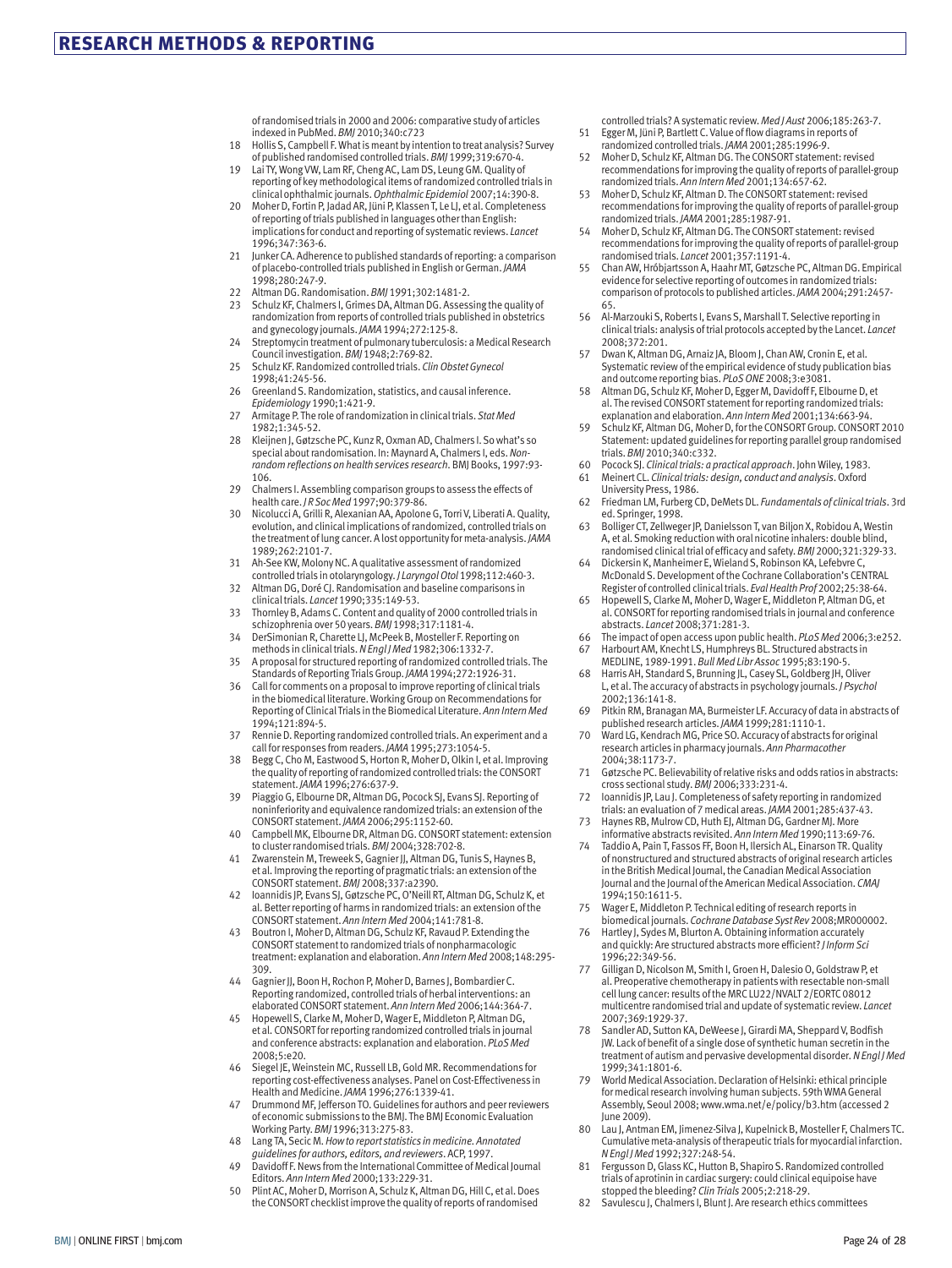behaving unethically? Some suggestions for improving performance and accountability. *BMJ* 1996;313:1390-3.

- 83 Sadler LC, Davison T, McCowan LM. A randomised controlled trial and meta-analysis of active management of labour. *BJOG* 2000;107:909-15. 84 Bath FJ, Owen VE, Bath PM. Quality of full and final publications
- reporting acute stroke trials: a systematic review. *Stroke* 1998;29:2203- 10.
- 85 Blumer JL, Findling RL, Shih WJ, Soubrane C, Reed MD. Controlled clinical trial of zolpidem for the treatment of insomnia associated with attentiondeficit/hyperactivity disorder in children 6 to 17 years of age. *Pediatrics* 2009;123:e770-e776.
- 86 Sabatine MS, Antman EM, Widimsky P, Ebrahim IO, Kiss RG, Saaiman A, et al. Otamixaban for the treatment of patients with non-ST-elevation acute coronary syndromes (SEPIA-ACS1 TIMI 42): a randomised, doubleblind, active-controlled, phase 2 trial. *Lancet* 2009;374:787-95.
- 87 Grant AM, Altman DG, Babiker AB, Campbell MK, Clemens FJ, Darbyshire JH, et al. Issues in data monitoring and interim analysis of trials. *Health Technol Assess* 2005;9:1-iv.
- 88 Gallo P, Krams M. PhRMA Working Group on adaptive designs, "White Paper." *Drug Information Journal* 2006;40:421-82.
- 89 Brown CH, Ten Have TR, Jo B, Dagne G, Wyman PA, Muthen B, et al. Adaptive designs for randomized trials in public health. *Annu Rev Public Health* 2009;30:1-25.
- 90 Kelly PJ, Sooriyarachchi MR, Stallard N, Todd S. A practical comparison of group-sequential and adaptive designs. *J Biopharm Stat* 2005;15:719- 38.
- 91 Pildal I, Chan AW, Hróbiartsson A, Forfang E, Altman DG, Gøtzsche PC Comparison of descriptions of allocation concealment in trial protocols and the published reports: cohort study. *BMJ* 2005;330:1049.
- 92 Chan AW, Hróbjartsson A, Jørgensen KJ, Gøtzsche PC, Altman DG. Discrepancies in sample size calculations and data analyses reported in randomised trials: comparison of publications with protocols. *BMJ* 2008;337:a2299.
- 93 Ndekha MJ, van Oosterhout JJ, Zijlstra EE, Manary M, Saloojee H, Manary MJ. Supplementary feeding with either ready-to-use fortified spread or corn-soy blend in wasted adults starting antiretroviral therapy in Malawi: randomised, investigator blinded, controlled trial. *BMJ* 2009;338:1867-
- 75. 94 Rothwell PM. External validity of randomised controlled trials: "to whom do the results of this trial apply?" *Lancet* 2005;365:82-93.
- 95 Fuks A, Weijer C, Freedman B, Shapiro S, Skrutkowska M, Riaz A. A study in contrasts: eligibility criteria in a twenty-year sample of NSABP and POG clinical trials. National Surgical Adjuvant Breast and Bowel Program. Pediatric Oncology Group. *J Clin Epidemiol* 1998;51:69-79.
- 96 Shapiro SH, Weijer C, Freedman B. Reporting the study populations of clinical trials. Clear transmission or static on the line? *J Clin Epidemiol* 2000;53:973-9.
- 97 Gandhi M, Ameli N, Bacchetti P, Sharp GB, French AL, Young M, et al. Eligibility criteria for HIV clinical trials and generalizability of results: the gap between published reports and study protocols. *AIDS* 2005;19:1885-96.
- 98 Hall JC, Mills B, Nguyen H, Hall JL. Methodologic standards in surgical trials. *Surgery* 1996;119:466-72.
- 99 Weiss NS, Koepsell TD, Psaty BM. Generalizability of the results of randomized trials. *Arch Intern Med* 2008;168:133-5.
- 100 Devereaux PJ, Yang H, Yusuf S, Guyatt G, Leslie K, Villar JC, et al. Effects of extended-release metoprolol succinate in patients undergoing non-cardiac surgery (POISE trial): a randomised controlled trial. *Lancet* 2008;371:1839-47.
- 101 Rannou F, Dimet J, Boutron I, Baron G, Fayad F, Macé Y, et al. Splint for base-of-thumb osteoarthritis: a randomized trial. *Ann Intern Med* 2009;150:661-9.
- 102 Glasziou P, Meats E, Heneghan C, Shepperd S. What is missing from descriptions of treatment in trials and reviews? *BMJ* 2008;336:1472-4.
- 103 Mease PJ, Goffe BS, Metz J, VanderStoep A, Finck B, Burge DJ. Etanercept in the treatment of psoriatic arthritis and psoriasis: a randomised trial. *Lancet* 2000;356:385-90.
- 104 McDowell I, Newell C. Measuring health: a guide to rating scales and questionnaires. 3rd ed. New York: Oxford University Press, 2006.
- 105 Streiner D, Norman C. Health measurement scales: a practical guide to their development and use. 3rd ed. Oxford: Oxford University Press; 2003.
- 106 Clarke M. Standardising outcomes for clinical trials and systematic reviews. *Trials* 2007;8:39.
- 107 Sanders C, Egger M, Donovan J, Tallon D, Frankel S. Reporting on quality of life in randomised controlled trials: bibliographic study. *BMJ* 1998;317:1191-4.
- 108 Gøtzsche PC. Methodology and overt and hidden bias in reports of 196 double-blind trials of nonsteroidal antiinflammatory drugs in rheumatoid arthritis. *Control Clin Trials* 1989;10:31-56.
- 109 Marshall M, Lockwood A, Bradley C, Adams C, Joy C, Fenton M. Unpublished rating scales: a major source of bias in randomised controlled trials of treatments for schizophrenia. *Br J Psychiatry* 2000;176:249-52.
- 110 Jadad AR, Boyle M, Cunnigham C, Kim M, Schachar R. Treatment of Attention-Deficit/Hyperactivity Disorder. Evidence Report/Technology Assessment No. 11. Rockville, MD: U.S. Department of Health and Human Services, Public Health Service, Agency for Healthcare Research and Quality. AHQR publication no. 00-E005; 1999.
- 111 Schachter HM, Pham B, King J, Langford S, Moher D. The efficacy and safety of methylphenidate in attention deficit disorder: A systematic review and meta-analyis. Prepared for the Therapeutics Initiative, Vancouver, B.C., and the British Columbia Ministry for Children and Families, 2000.
- 112 Dargie HJ. Effect of carvedilol on outcome after myocardial infarction in patients with left-ventricular dysfunction: the CAPRICORN randomised trial. *Lancet* 2001;357:1385-90.
- 113 Chan AW, Krleza-Jeric K, Schmid I, Altman DG. Outcome reporting bias in randomized trials funded by the Canadian Institutes of Health Research. *CMAJ* 2004;171:735-40.
- 114 Vermeulen H, Hofland J, Legemate DA, Ubbink DT. Intravenous fluid restriction after major abdominal surgery: a randomized blinded clinical trial. *Trials* 2009;10:50.
- 115 Fox K, Ford I, Steg PG, Tendera M, Ferrari R. Ivabradine for patients with stable coronary artery disease and left-ventricular systolic dysfunction (BEAUTIFUL): a randomised, double-blind, placebo-controlled trial. *Lancet* 2008;372:807-16.
- 116 Campbell MJ, Julious SA, Altman DG. Estimating sample sizes for binary, ordered categorical, and continuous outcomes in two group comparisons. *BMJ* 1995;311:1145-8.
- Guyatt GH, Mills EJ, Elbourne D. In the era of systematic reviews, does the size of an individual trial still matter. *PLoS Med* 2008;5:e4.
- 118 Schulz KF, Grimes DA. Sample size calculations in randomised trials: mandatory and mystical. *Lancet* 2005;365:1348-53.
- 119 Halpern SD, Karlawish JH, Berlin JA. The continuing unethical conduct of underpowered clinical trials. *JAMA* 2002;288:358-62.
- 120 Altman DG, Bland JM. Absence of evidence is not evidence of absence. *BMJ* 1995;311:485.
- 121 Moher D, Dulberg CS, Wells GA. Statistical power, sample size, and their reporting in randomized controlled trials. *JAMA* 1994;272:122-4.
- 122 Freiman JA, Chalmers TC, Smith H Jr, Kuebler RR. The importance of beta, the type II error and sample size in the design and interpretation of the randomized control trial. Survey of 71 "negative" trials. *N Engl J Med* 1978;299:690-4.
- 123 Charles P, Giraudeau B, Dechartres A, Baron G, Ravaud P. Reporting of sample size calculation in randomised controlled trials: review. *BMJ* 2009;338:b1732.
- 124 Yusuf S, Collins R, Peto R. Why do we need some large, simple randomized trials? *Stat Med* 1984;3:409-22.
- 125 Goodman SN, Berlin JA. The use of predicted confidence intervals when planning experiments and the misuse of power when interpreting results. *Ann Intern Med* 1994;121:200-6.
- 126 Galgiani JN, Catanzaro A, Cloud GA, Johnson RH, Williams PL, Mirels LF, et al. Comparison of oral fluconazole and itraconazole for progressive, nonmeningeal coccidioidomycosis. A randomized, double-blind trial. Mycoses Study Group. *Ann Intern Med* 2000;133:676-86.
- 127 Connolly SJ, Pogue J, Hart RG, Hohnloser SH, Pfeffer M, Chrolavicius S, et al. Effect of clopidogrel added to aspirin in patients with atrial fibrillation. *N Engl J Med* 2009;360:2066-78.
- 128 Geller NL, Pocock SJ. Interim analyses in randomized clinical trials: ramifications and guidelines for practitioners. *Biometrics* 1987;43:213- 23.
- 129 Berry DA. Interim analyses in clinical trials: classical vs. Bayesian approaches. *Stat Med* 1985;4:521-6.
- 130 Pocock SJ. When to stop a clinical trial. *BMJ* 1992;305:235-40.
- 131 DeMets DL, Pocock SJ, Julian DG. The agonising negative trend in monitoring of clinical trials. *Lancet* 1999;354:1983-8.
- 132 Buyse M. Interim analyses, stopping rules and data monitoring in clinical trials in Europe. *Stat Med* 1993;12:509-20.
- 133 Sydes MR, Altman DG, Babiker AB, Parmar MK, Spiegelhalter DJ. Reported use of data monitoring committees in the main published reports of randomized controlled trials: a cross-sectional study. *Clin Trials* 2004;1:48-59.
- 134 Montori VM, Devereaux PJ, Adhikari NK, Burns KE, Eggert CH, Briel M, et al. Randomized trials stopped early for benefit: a systematic review. *JAMA* 2005;294:2203-9.
- 135 Coutinho IC, Ramos de Amorim MM, Katz L, Bandeira de Ferraz AA. Uterine exteriorization compared with in situ repair at cesarean delivery: a randomized controlled trial. *Obstet Gynecol* 2008;111:639-47.
- 136 Jüni P, Altman DG, Egger M. Assessing the quality of controlled clinical trials. In: Egger M, Davey Smith G, Altman DG, eds. *Systematic reviews in health care: meta-analysis in context*. BMJ Books, 2001.
- 137 Creinin MD, Meyn LA, Borgatta L, Barnhart K, Jensen J, Burke AE, et al. Multicenter comparison of the contraceptive ring and patch: a randomized controlled trial. *Obstet Gynecol* 2008;111:267-77.
- 138 Tate DF, Jackvony EH, Wing RR. Effects of internet behavioral counseling on weight loss in adults at risk for type 2 diabetes: a randomized trial. *JAMA* 2003;289:1833-6.
- 139 Lachin JM. Properties of simple randomization in clinical trials. *Control Clin Trials* 1988;9:312-26.
- 140 Peto R, Pike MC, Armitage P, Breslow NE, Cox DR, Howard SV, et al. Design and analysis of randomized clinical trials requiring prolonged observation of each patient. I. Introduction and design. *Br J Cancer* 1976;34:585-612.
- 141 Schulz KF, Grimes DA. *The Lancet handbook of essential concepts in clinical research*. Elsevier, 2006.
- 142 Altman DG, Bland JM. How to randomise. *BMJ* 1999;319:703-4.
- 143 Schulz KF. Subverting randomization in controlled trials. *JAMA*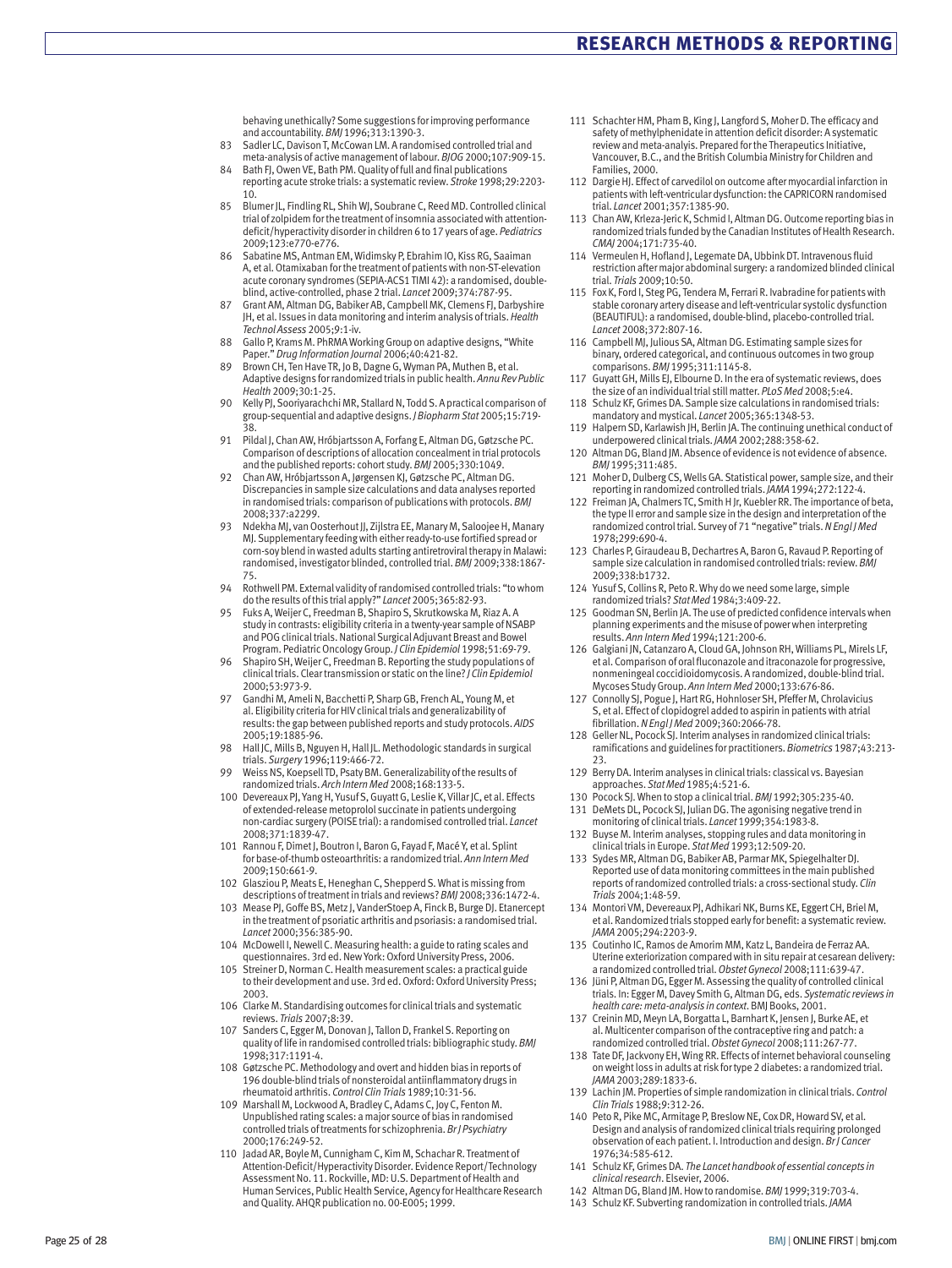1995;274:1456-8.

- 144 Enas GG, Enas NH, Spradlin CT, Wilson MG, Wiltse CG. Baseline comparability in clinical trials: prevention of poststudy anxiety. *Drug Information Journal* 1990;24:541-8.
- 145 Treasure T, MacRae KD. Minimisation: the platinum standard for trials? Randomisation doesn't guarantee similarity of groups; minimisation does. *BMJ* 1998;317:362-3.
- 146 Sinei SK, Schulz KF, Lamptey PR, Grimes DA, Mati JK, Rosenthal SM, et al. Preventing IUCD-related pelvic infection: the efficacy of prophylactic doxycycline at insertion. *Br J Obstet Gynaecol* 1990;97:412-9.
- 147 Radford JA, Landorf KB, Buchbinder R, Cook C. Effectiveness of low-Dye taping for the short-term treatment of plantar heel pain: a randomised trial. *BMC Musculoskelet Disord* 2006;7:64.
- 148 Chalmers TC, Levin H, Sacks HS, Reitman D, Berrier J, Nagalingam R. Meta-analysis of clinical trials as a scientific discipline. I: Control of bias and comparison with large co-operative trials. *Stat Med* 1987;6:315-28. 149 Pocock SJ. Statistical aspects of clinical trial design. *Statistician*
- 1982;31:1-18.
- 150 Haag U. Technologies for automating randomized treatment assignment in clinical trials. *Drug Information Journal* 1998;32:11.
- 151 Piaggio G, Elbourne D, Schulz KF, Villar J, Pinol AP, Gülmezoglu AM. The reporting of methods for reducing and detecting bias: an example from the WHO Misoprostol Third Stage of Labour equivalence randomised controlled trial. *BMC Med Res Methodol* 2003;3:19.
- 152 Pildal J, Hróbjartsson A, Jórgensen KJ, Hilden J, Altman DG, Gøtzsche PC. Impact of allocation concealment on conclusions drawn from metaanalyses of randomized trials. *Int J Epidemiol* 2007;36:847-57.
- 153 Wood L, Egger M, Gluud LL, Schulz KF, Jüni P, Altman DG, et al. Empirical evidence of bias in treatment effect estimates in controlled trials with different interventions and outcomes: meta-epidemiological study. *BMJ* 2008;336:601-5.
- 154 McCandlish R, Bowler U, van Asten H, Berridge G, Winter C, Sames L, et al. A randomised controlled trial of care of the perineum during second stage of normal labour. *Br J Obstet Gynaecol* 1998;105:1262-72.
- 155 Webster J, Clarke S, Paterson D, Hutton A, van Dyk S, Gale C, et al. Routine care of peripheral intravenous catheters versus clinically indicated replacement: randomised controlled trial. *BMJ* 2008;337:a339.
- 156 Smith SA, Shah ND, Bryant SC, Christianson TJ, Bjornsen SS, Giesler PD, et al. Chronic care model and shared care in diabetes: randomized trial of an electronic decision support system. *Mayo Clin Proc* 2008;83:747-
- 57. 157 Sacks FM, Bray GA, Carey VJ, Smith SR, Ryan DH, Anton SD, et al. Comparison of weight-loss diets with different compositions of fat, protein, and carbohydrates. *N Engl J Med* 2009;360:859-73.
- 158 Kaptchuk TJ. Intentional ignorance: a history of blind assessment and placebo controls in medicine. *Bull Hist Med* 1998;72:389-433.
- 159 Guyatt GH, Pugsley SO, Sullivan MJ, Thompson PJ, Berman L, Jones NL, et al. Effect of encouragement on walking test performance. *Thorax* 1984;39:818-22.
- 160 Gøtzsche PC. Blinding during data analysis and writing of manuscripts. *Control Clin Trials* 1996;17:285-90.
- 161 Karlowski TR, Chalmers TC, Frenkel LD, Kapikian AZ, Lewis TL, Lynch JM. Ascorbic acid for the common cold. A prophylactic and therapeutic trial. *JAMA* 1975;231:1038-42.
- 162 Noseworthy JH, Ebers GC, Vandervoort MK, Farquhar RE, Yetisir E, Roberts R. The impact of blinding on the results of a randomized, placebo-controlled multiple sclerosis clinical trial. *Neurology* 1994;44:16-20.
- 163 Carley SD, Libetta C, Flavin B, Butler J, Tong N, Sammy I. An open prospective randomised trial to reduce the pain of blood glucose testing: ear versus thumb. *BMJ* 2000;321:20.
- 164 Schulz KF, Chalmers I, Altman DG. The landscape and lexicon of blinding in randomized trials. *Ann Intern Med* 2002;136:254-9.
- 165 Day SJ, Altman DG. Statistics notes: blinding in clinical trials and other studies. *BMJ* 2000;321:504.
- 166 Montori VM, Bhandari M, Devereaux PJ, Manns BJ, Ghali WA, Guyatt GH. In the dark: the reporting of blinding status in randomized controlled trials. *J Clin Epidemiol* 2002;55:787-90.
- 167 Cheng K, Smyth RL, Motley J, O'Hea U, Ashby D. Randomized controlled trials in cystic fibrosis (1966-1997) categorized by time, design, and intervention. *Pediatr Pulmonol* 2000;29:1-7.
- 168 Lang T. Masking or blinding? An unscientific survey of mostly medical journal editors on the great debate. *Med Gen Med* 2000;2:E25.
- 169 Devereaux PJ, Manns BJ, Ghali WA, Quan H, Lacchetti C, Montori VM, et al. Physician interpretations and textbook definitions of blinding terminology in randomized controlled trials. *JAMA* 2001;285:2000-3.
- 170 Haahr MT, Hróbjartsson A. Who is blinded in randomized clinical trials? A study of 200 trials and a survey of authors. *Clin Trials* 2006;3:360-5.
- 171 Meinert CL. Masked monitoring in clinical trials—blind stupidity? *N Engl J Med* 1998;338:1381-2.
- 172 Mills E, Prousky J, Raskin G, Gagnier J, Rachlis B, Montori VM, et al. The safety of over-the-counter niacin. A randomized placebo-controlled trial [ISRCTN18054903]. *BMC Clin Pharmacol* 2003;3:4.
- 173 Schulz KF, Grimes DA, Altman DG, Hayes RJ. Blinding and exclusions after allocation in randomised controlled trials: survey of published parallel group trials in obstetrics and gynaecology. *BMJ* 1996;312:742- 4.
- 174 Fergusson D, Glass KC, Waring D, Shapiro S. Turning a blind eye: the

success of blinding reported in a random sample of randomised, placebo controlled trials. *BMJ* 2004;328:432.

- 175 Sackett DL. Turning a blind eye: why we don't test for blindness at the end of our trials. *BMJ* 2004;328:1136.
- 176 Astrup A, Rössner S, Van Gaal L, Rissanen A, Niskanen L, Al HM, et al. Effects of liraglutide in the treatment of obesity: a randomised, doubleblind, placebo-controlled study. *Lancet* 2009;374:1606-16.
- 177 Altman DG, Gore SM, Gardner MJ, Pocock SJ. Statistical guidelines for contributors to medical journals. In: Altman DG, Machin D, Bryant TN, Gardner MJ, eds. *Statistics with confidence: confidence intervals and statistical guidelines*. 2nd ed. BMJ Books, 2000:171-90.
- 178 Altman DG, Bland JM. Statistics notes. Units of analysis. *BMJ* 1997;314:1874.
- 179 Bolton S. Independence and statistical inference in clinical trial designs: a tutorial review. *J Clin Pharmacol* 1998;38:408-12.
- 180 Greenland S. Principles of multilevel modelling. *Int J Epidemiol* 2000;29:158-67.
- 181 Albert CM, Cook NR, Gaziano JM, Zaharris E, MacFadyen J, Danielson E, et al. Effect of folic acid and B vitamins on risk of cardiovascular events and total mortality among women at high risk for cardiovascular disease: a randomized trial. *JAMA* 2008;299:2027-36.
- 182 Matthews JN, Altman DG. Interaction 3: How to examine heterogeneity. *BMJ* 1996;313:862.
- 183 Assmann SF, Pocock SJ, Enos LE, Kasten LE. Subgroup analysis and other (mis)uses of baseline data in clinical trials. *Lancet* 2000;355:1064-9.
- 184 Matthews JN, Altman DG. Statistics notes. Interaction 2: Compare effect sizes not P values. *BMJ* 1996;313:808.
- 185 Oxman AD, Guyatt GH. A consumer's guide to subgroup analyses. *Ann Intern Med* 1992;116:78-84.
- 186 Steyerberg EW, Bossuyt PM, Lee KL. Clinical trials in acute myocardial infarction: should we adjust for baseline characteristics? *Am Heart J* 2000;139:745-51.
- Altman DG. Adjustment for covariate imbalance. In: Armitage P, Colton T, eds. *Encyclopedia of biostatistics*. John Wiley, 1998:1000-5.
- 188 Mullner M, Matthews H, Altman DG. Reporting on statistical methods to adjust for confounding: a cross-sectional survey. *Ann Intern Med* 2002;136:122-6.
- 189 Concato J, Feinstein AR, Holford TR. The risk of determining risk with multivariable models. *Ann Intern Med* 1993;118:201-10.
- 190 Bender R, Grouven U. Logistic regression models used in medical research are poorly presented. *BMJ* 1996;313:628.
- 191 Khan KS, Chien PF, Dwarakanath LS. Logistic regression models in obstetrics and gynecology literature. *Obstet Gynecol* 1999;93:1014-20.
- 192 Sackett DL, Gent M. Controversy in counting and attributing events in clinical trials. *N Engl J Med* 1979;301:1410-2. 193 May GS, DeMets DL, Friedman LM, Furberg C, Passamani E. The
- randomized clinical trial: bias in analysis. *Circulation* 1981;64:669-73.
- 194 Altman DG, Cuzick J, Peto J. More on zidovudine in asymptomatic HIV infection. *N Engl J Med* 1994;330:1758-9.
- 195 Meinert CL. Beyond CONSORT: need for improved reporting standards for clinical trials. Consolidated Standards of Reporting Trials. *JAMA* 1998;279:1487-9.
- 196 Grant AM, Wileman SM, Ramsay CR, Mowat NA, Krukowski ZH, Heading RC, et al. Minimal access surgery compared with medical management for chronic gastro-oesophageal reflux disease: UK collaborative randomised trial. *BMJ* 2008;337:a2664.
- 197 van Loon AJ, Mantingh A, Serlier EK, Kroon G, Mooyaart EL, Huisjes HJ. Randomised controlled trial of magnetic-resonance pelvimetry in breech presentation at term. *Lancet* 1997;350:1799-804.
- 198 Brown MJ, Palmer CR, Castaigne A, de Leeuw PW, Mancia G, Rosenthal T, et al. Morbidity and mortality in patients randomised to doubleblind treatment with a long-acting calcium-channel blocker or diuretic in the International Nifedipine GITS study: Intervention as a Goal in Hypertension Treatment (INSIGHT). *Lancet* 2000;356:366-72.
- 199 LaCroix AZ, Ott SM, Ichikawa L, Scholes D, Barlow WE. Low-dose hydrochlorothiazide and preservation of bone mineral density in older adults. A randomized, double-blind, placebo-controlled trial. *Ann Intern Med* 2000;133:516-26.
- 200 Shuster JJ. Median follow-up in clinical trials. *J Clin Oncol* 1991;9:191-2. 201 Altman DG, de Stavola BL, Love SB, Stepniewska KA. Review of survival
- analyses published in cancer journals. *Br J Cancer* 1995;72:511-8. 202 Auvert B, Taljaard D, Lagarde E, Sobngwi-Tambekou J, Sitta R, Puren A. Randomized, controlled intervention trial of male circumcision for reduction of HIV infection risk: the ANRS 1265 Trial. *PLoS Med* 2005;2:e298.
- 203 Diggle L, Deeks J. Effect of needle length on incidence of local reactions to routine immunisation in infants aged 4 months: randomised controlled trial. *BMJ* 2000;321:931-3.
- 204 Pocock S, White I. Trials stopped early: too good to be true? *Lancet* 1999;353:943-4.
- 205 Hughes MD, Pocock SJ. Stopping rules and estimation problems in clinical trials. *Stat Med* 1988;7:1231-42.
- 206 Kiri A, Tonascia S, Meinert CL. Treatment effects monitoring committees and early stopping in large clinical trials. *Clin Trials* 2004;1:40-7.
- 207 Psaty BM, Rennie D. Stopping medical research to save money: a broken pact with researchers and patients. *JAMA* 2003;289:2128-31.
- 208 Temple R. FDA perspective on trials with interim efficacy evaluations. *Stat Med* 2006;25:3245-9.
- 209 Yusuf S, Teo K, Anderson C, Pogue J, Dyal L, Copland I, et al. Effects of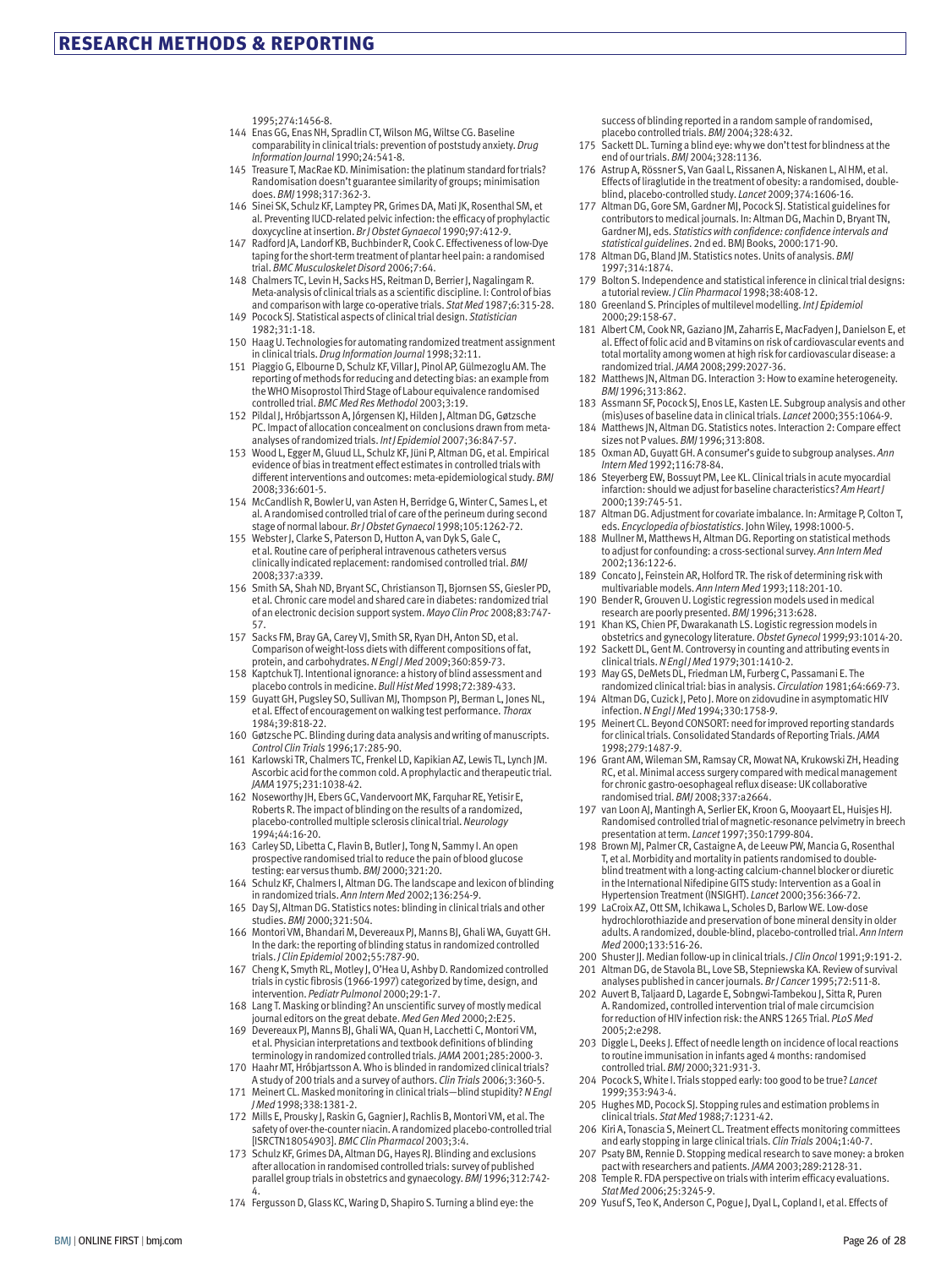the angiotensin-receptor blocker telmisartan on cardiovascular events in high-risk patients intolerant to angiotensin-converting enzyme inhibitors: a randomised controlled trial. *Lancet* 2008;372:1174-83.

- 210 Senn S. Base logic: tests of baseline balance in randomized clinical trials. *Clin Res Regulatory Affairs* 1995;12:171-82.
- 211 Altman DG. Comparability of randomised groups. *Statistician* 1985;34:125-36.
- 212 Heit JA, Elliott CG, Trowbridge AA, Morrey BF, Gent M, Hirsh J. Ardeparin sodium for extended out-of-hospital prophylaxis against venous thromboembolism after total hip or knee replacement. A randomized, double-blind, placebo-controlled trial. *Ann Intern Med* 2000;132:853- 61.
- 213 Haderslev KV, Tjellesen L, Sorensen HA, Staun M. Alendronate increases lumbar spine bone mineral density in patients with Crohn's disease. *Gastroenterology* 2000;119:639-46.
- 214 Fields WS, Maslenikov V, Meyer JS, Hass WK, Remington RD, Macdonald M. Joint study of extracranial arterial occlusion. V. Progress report of prognosis following surgery or nonsurgical treatment for transient cerebral ischemic attacks and cervical carotid artery lesions. *JAMA* 1970;211:1993-2003.
- 215 Lee YJ, Ellenberg JH, Hirtz DG, Nelson KB. Analysis of clinical trials by treatment actually received: is it really an option? *Stat Med*
- 1991;10:1595-605. 216 Lewis JA, Machin D. Intention to treat—who should use ITT? *Br J Cancer* 1993;68:647-50.
- 217 Lachin JL. Statistical considerations in the intent-to-treat principle. *Control Clin Trials* 2000;21:526.
- 218 Sheiner LB, Rubin DB. Intention-to-treat analysis and the goals of clinical trials. *Clin Pharmacol Ther* 1995;57:6-15.
- 219 Nagelkerke N, Fidler V, Bernsen R, Borgdorff M. Estimating treatment effects in randomized clinical trials in the presence of non-compliance. *Stat Med* 2000;19:1849-64.
- 220 Melander H, Ahlqvist-Rastad J, Meijer G, Beermann B. Evidence b(i)ased medicine--selective reporting from studies sponsored by pharmaceutical industry: review of studies in new drug applications. *BMJ* 2003;326:1171-3.
- 221 Gravel J, Opatrny L, Shapiro S. The intention-to-treat approach in randomized controlled trials: are authors saying what they do and doing what they say? *Clin Trials* 2007;4:350-6.
- 222 Kruse RL, Alper BS, Reust C, Stevermer JJ, Shannon S, Williams RH. Intention-to-treat analysis: who is in? Who is out? *J Fam Pract* 2002;51:969-71.
- 223 Herman A, Botser IB, Tenenbaum S, Chechick A. Intention-to-treat analysis and accounting for missing data in orthopaedic randomized
- clinical trials. *J Bone Joint Surg Am* 2009;91:2137-43. 224 Ruiz-Canela M, Martinez-González MA, de Irala-Estévez J. Intention to treat analysis is related to methodological quality. *BMJ*2000;320:1007-8.
- 225 Altman DG. Missing outcomes in randomised trials: addressing the dilemma. *Open Med* 2009;3:e21-3.
- 226 Wood AM, White IR, Thompson SG. Are missing outcome data adequately handled? A review of published randomized controlled trials in major medical journals. *Clin Trials* 2004;1:368-76.
- 227 Streiner DL. Missing data and the trouble with LOCF. *Evid Based Ment Health* 2008;11:3-5.
- 228 Molnar FJ, Hutton B, Fergusson D. Does analysis using "last observation carried forward" introduce bias in dementia research? *CMAJ* 2008;179:751-3.
- 229 Ware JH. Interpreting incomplete data in studies of diet and weight loss. *N Engl J Med* 2003;348:2136-7.
- 230 Streiner DL. The case of the missing data: methods of dealing with dropouts and other research vagaries. *Can J Psychiatry* 2002;47:68-75.
- 231 Lane P. Handling drop-out in longitudinal clinical trials: a comparison of the LOCF and MMRM approaches. *Pharm Stat* 2008;7:93-106.
- 232 Abraha I, Montedori A, Romagnoli C. Modified intention to treat: frequency, definition and implication for clinical trials [abstract]. Sao Paulo, Brazil: XV Cochrane Colloquium, 2007: 86-7.
- 233 Altman DG. Confidence intervals in practice. In: Altman DG, Machin D, Bryant TN, Gardner MJ, eds. *Statistics with confidence*. 2nd ed. BMJ Books, 2000:6-14.
- 234 van Linschoten R, van Middelkoop M, Berger MY, Heintjes EM, Verhaar JA, Willemsen SP, et al. Supervised exercise therapy versus usual care for patellofemoral pain syndrome: an open label randomised controlled trial. *BMJ* 2009;339:b4074.
- 235 Altman DG. Clinical trials and meta-analyses. In: Altman DG, Machin D, Bryant TN, Gardner MJ, eds. *Statistics with confidence*. 2nd ed. BMJ Books, 2000:120-38.
- 236 Uniform requirements for manuscripts submitted to biomedical journals. International Committee of Medical Journal Editors. *Ann Intern Med* 1997;126:36-47.
- 237 Gardner MJ, Altman DG. Confidence intervals rather than P values: estimation rather than hypothesis testing. *BMJ* 1986;292:746-50.
- 238 Bailar JC, III, Mosteller F. Guidelines for statistical reporting in articles for medical journals. Amplifications and explanations. *Ann Intern Med* 1988;108:266-73.
- 239 Bland JM. Quoting intermediate analyses can only mislead. *BMJ* 1997;314:1907-8.
- 240 Cook RJ, Sackett DL. The number needed to treat: a clinically useful measure of treatment effect. *BMJ* 1995;310:452-4.
- 241 Altman DG, Andersen PK. Calculating the number needed to treat for

**RESEARCH METHODS & REPORTING**

trials where the outcome is time to an event. *BMJ* 1999;319:1492-5.

- 242 The OSIRIS Collaborative Group. Early versus delayed neonatal administration of a synthetic surfactant—the judgment of OSIRIS (open study of infants at high risk of or with respiratory insufficiency—the role of surfactant). *Lancet* 1992;340:1363-9.
- 243 Sorensen L, Gyrd-Hansen D, Kristiansen IS, Nexøe J, Nielsen JB. Laypersons' understanding of relative risk reductions: randomised cross-sectional study. *BMC Med Inform Decis Mak* 2008;8:31.
- 244 Bobbio M, Demichelis B, Giustetto G. Completeness of reporting trial results: effect on physicians' willingness to prescribe. *Lancet* 1994;343:1209-11.
- 245 Naylor CD, Chen E, Strauss B. Measured enthusiasm: does the method of reporting trial results alter perceptions of therapeutic effectiveness? *Ann Intern Med* 1992;117:916-21.
- 246 Tukey JW. Some thoughts on clinical trials, especially problems of multiplicity. *Science* 1977;198:679-84.
- 247 Yusuf S, Wittes J, Probstfield J, Tyroler HA. Analysis and interpretation of treatment effects in subgroups of patients in randomized clinical trials. *JAMA* 1991;266:93-8.
- 248 Hahn S, Williamson PR, Hutton JL, Garner P, Flynn EV. Assessing the potential for bias in meta-analysis due to selective reporting of subgroup analyses within studies. *Stat Med* 2000;19:3325-36.
- 249 Bhandari M, Devereaux PJ, Li P, Mah D, Lim K, Schünemann HJ, et al. Misuse of baseline comparison tests and subgroup analyses in surgical trials. *Clin Orthop Relat Res* 2006;447:247-51.
- 250 Levin M, Quint PA, Goldstein B, Barton P, Bradley JS, Shemie SD, et al. Recombinant bactericidal/permeability-increasing protein (rBPI21) as adjunctive treatment for children with severe meningococcal sepsis: a randomised trial. rBPI21 Meningococcal Sepsis Study Group. *Lancet* 2000;356:961-7.
- 251 Scharf O, Colevas AD. Adverse event reporting in publications compared with sponsor database for cancer clinical trials. *J Clin Oncol* 2006;24:3933-8.
- 252 Pitrou I, Boutron I, Ahmad N, Ravaud P. Reporting of safety results in published reports of randomized controlled trials. *Arch Intern Med* 2009;169:1756-61.
- 253 Boden WE, O'Rourke RA, Teo KK, Hartigan PM, Maron DJ, Kostuk WJ, et al. Optimal medical therapy with or without PCI for stable coronary disease. *N Engl J Med* 2007;356:1503-16.
- 254 Horton R. The rhetoric of research. *BMJ* 1995;310:985-7.
- 255 Annals of Internal Medicine. Information for authors. Available at www. annals.org (accessed 15 Jan 2008).
- 256 Docherty M, Smith R. The case for structuring the discussion of scientific papers. *BMJ* 1999;318:1224-5.
- 257 Purcell GP, Donovan SL, Davidoff F. Changes to manuscripts during the editorial process: characterizing the evolution of a clinical paper. *JAMA* 1998;280:227-8.
- 258 Ioannidis JP. Limitations are not properly acknowledged in the scientific literature. *J Clin Epidemiol* 2007;60:324-9.
- 259 Kiviluoto T, Sirén J, Luukkonen P, Kivilaakso E. Randomised trial of laparoscopic versus open cholecystectomy for acute and gangrenous cholecystitis. *Lancet* 1998;351:321-5.
- 260 Hupperets MD, Verhagen EA, van Mechelen W. Effect of unsupervised home based proprioceptive training on recurrences of ankle sprain: randomised controlled trial. *BMJ* 2009;339:b2684.
- 261 Garber J, Clarke GN, Weersing VR, Beardslee WR, Brent DA, Gladstone TR, et al. Prevention of depression in at-risk adolescents: a randomized controlled trial. *JAMA* 2009;301:2215-24.
- 262 Campbell D. Factors relevant to the validity of experiments in social settings. *Psychol Bull* 1957;54:297-312.
- 263 Rothwell PM. Factors that can affect the external validity of randomised controlled trials. *PLoS Clin Trials* 2006;1:e9.
- 264 King M, Nazareth I, Lampe F, Bower P, Chandler M, Morou M, et al. Conceptual framework and systematic review of the effects of participants' and professionals' preferences in randomised controlled trials. *Health Technol Assess* 2005;9:1-iv.
- 265 Djulbegovic B, Lacevic M, Cantor A, Fields KK, Bennett CL, Adams JR, et al. The uncertainty principle and industry-sponsored research. *Lancet* 2000;356:635-8.
- 266 Dans AL, Dans LF, Guyatt GH, Richardson S. Users' guides to the medical literature: XIV. How to decide on the applicability of clinical trial results to your patient. Evidence-Based Medicine Working Group. *JAMA* 1998;279:545-9.
- 267 Smith GD, Egger M. Who benefits from medical interventions? *BMJ* 1994;308:72-4.
- 268 McAlister FA. Applying the results of systematic reviews at the bedside. In: Egger M, Davey Smith G, Altman DG, eds. *Systematic reviews in health care: meta-analysis in context*. BMJ Books, 2001.
- 269 Bartlett C, Doyal L, Ebrahim S, Davey P, Bachmann M, Egger M, et al. The causes and effects of socio-demographic exclusions from clinical trials. *Health Technol Assess* 2005;9:iii-x, 1.
- 270 Bonell C, Oakley A, Hargreaves J, Strange V, Rees R. Assessment of generalisability in trials of health interventions: suggested framework and systematic review. *BMJ* 2006;333:346-9.
- 271 Bornhöft G, Maxion-Bergemann S, Wolf U, Kienle GS, Michalsen A, Vollmar HC, et al. Checklist for the qualitative evaluation of clinical studies with particular focus on external validity and model validity. *BMC Med Res Methodol* 2006;6:56.
- 272 Laupacis A, Sackett DL, Roberts RS. An assessment of clinically